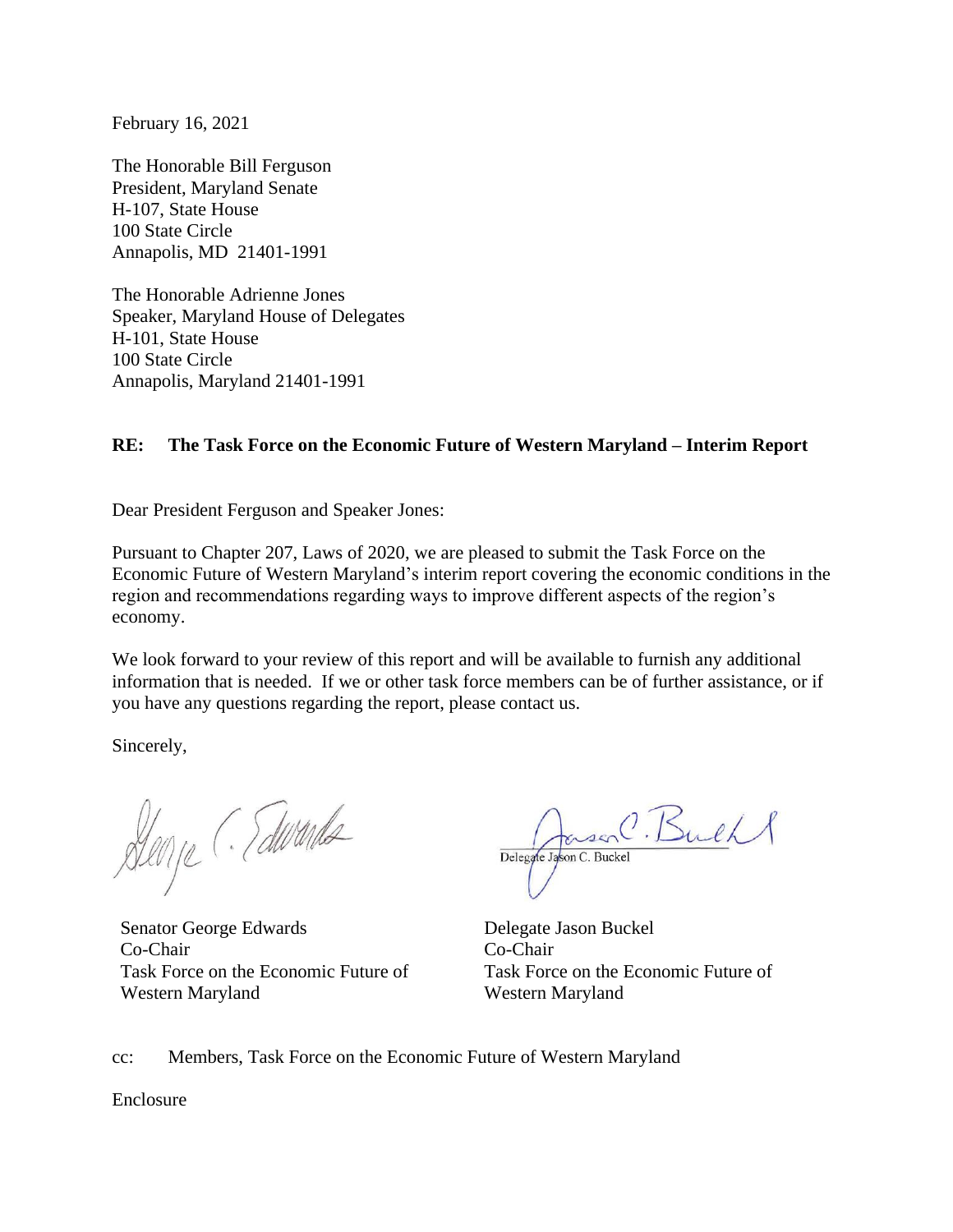#### **MEMORANDUM**

| TO:          | The Honorable Larry Hogan<br>Governor                            |
|--------------|------------------------------------------------------------------|
| <b>FROM:</b> | Senator George Edwards<br>Co-Chair                               |
|              | Delegate Jason Buckel<br>$Co-Chair$                              |
| THRU:        | <b>Allison Mayer</b><br>Deputy Chief of Staff, Governor's Office |
| DATE:        | February 16, 2021                                                |

**SUBJECT:** The Task Force on the Economic Future of Western Maryland – Interim Report

Pursuant to Chapter 207, Laws of 2020, we are pleased to submit the Task Force on the Economic Future of Western Maryland's interim report covering the economic conditions in the region and recommendations regarding ways to improve different aspects of the region's economy.

We look forward to your review of this report and will be available to furnish any additional information that is needed. If we or other task force members can be of further assistance, or if you have any questions regarding the report, please contact us.

Attachment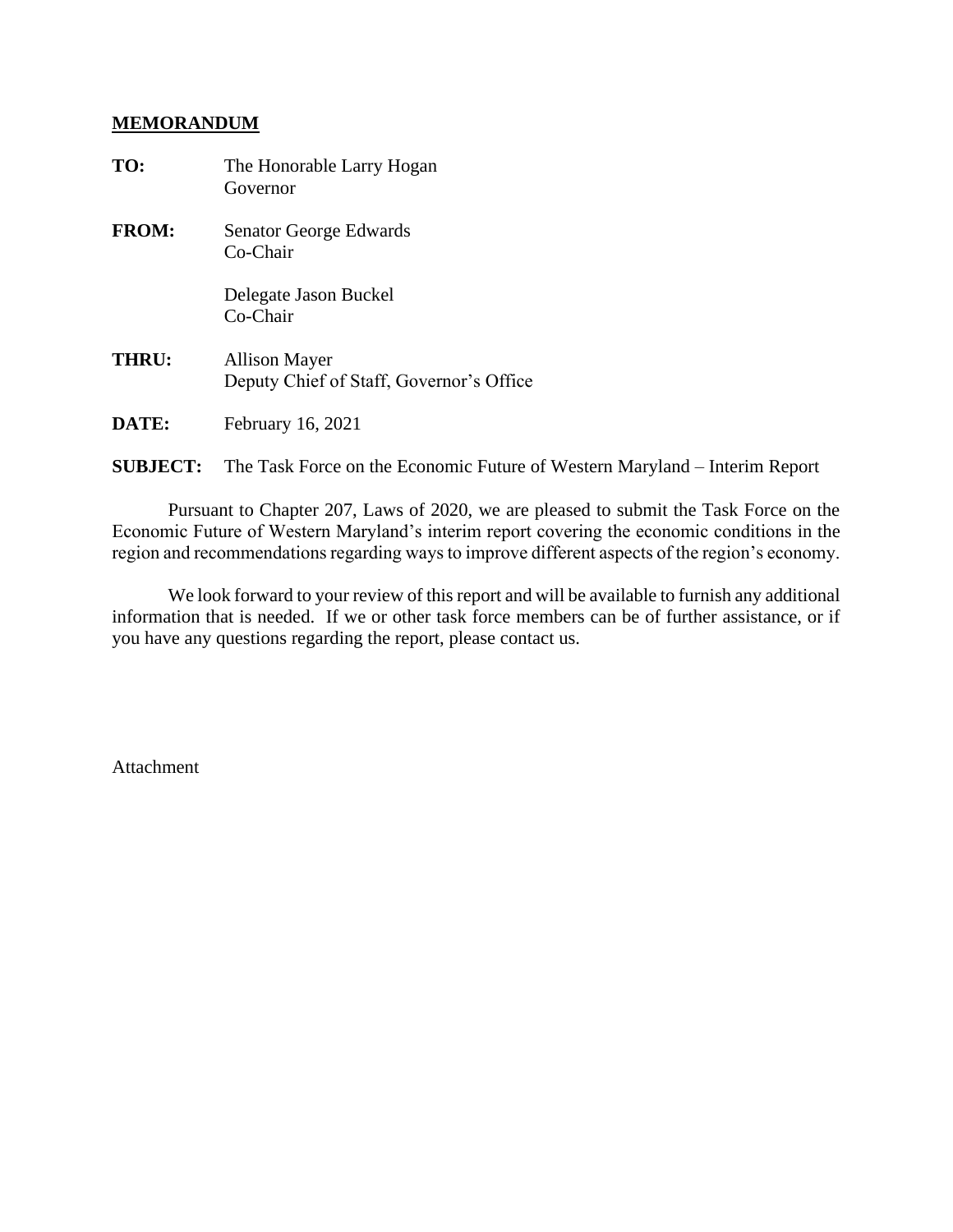

# **TASK FORCE ON THE ECONOMIC FUTURE OF WESTERN MARYLAND**

## *INTERIM REPORT*

**Pursuant to Chapter 207, Laws of 2020**

**Respectfully submitted to the General Assembly of Maryland by**

Senator George Edwards, Co-chair Delegate Jason Buckel, Co-chair Task Force on the Economic Future of Western Maryland

February 2021



**OPEN** for Business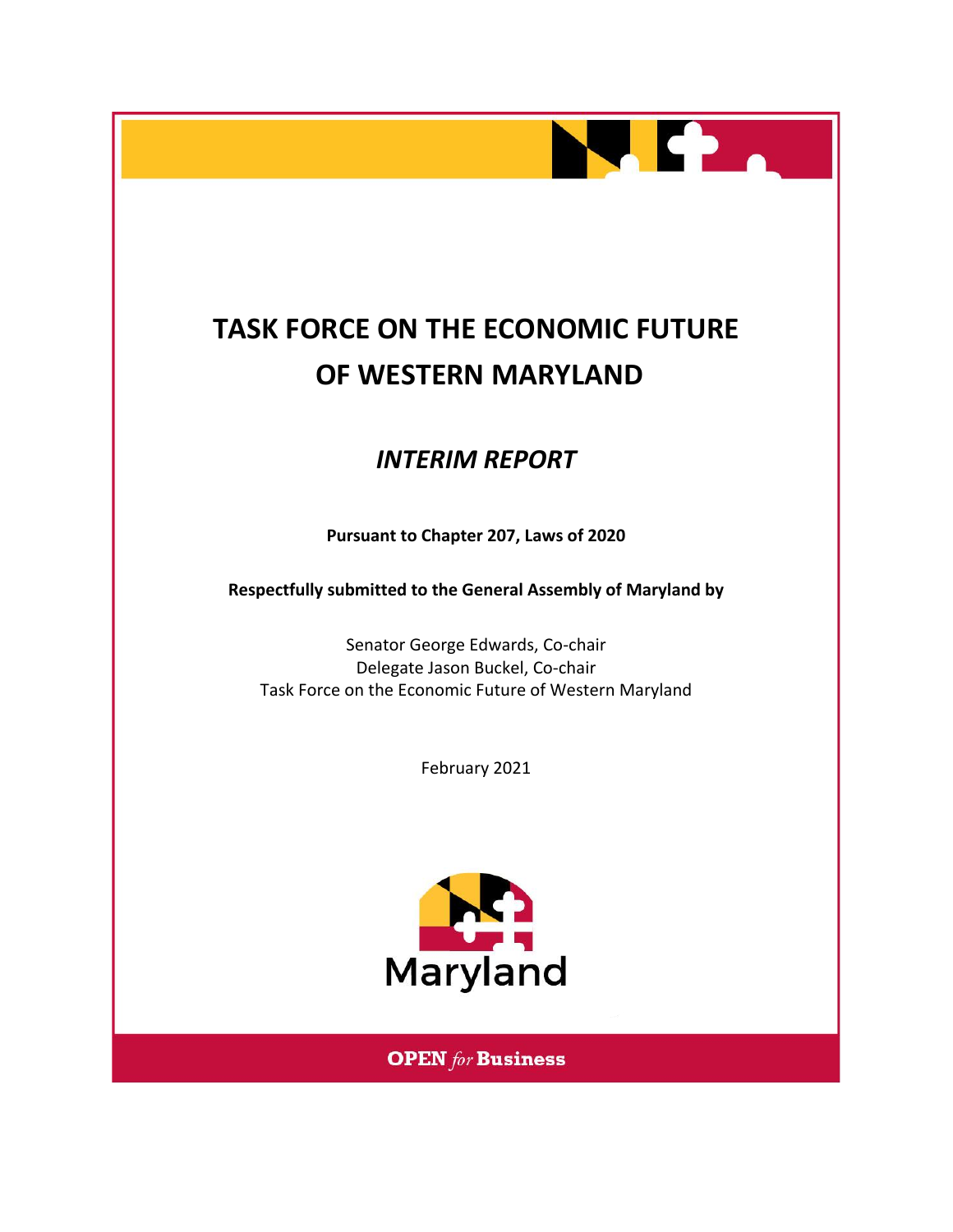

## **Membership Roster**

### **Senator George Edwards, Co-Chair Delegate Jason Buckel, Co-Chair**

**TEDCO** Jody Sprinkle, Director, Government Relations

**Maryland Association of Counties (MACO)** Cort Meinelschmidt, Washington County Commissioner

**Maryland Municipal League (MML)** Shelley McIntire, Hagerstown City Council Member

**Frostburg State University** Al Delia, Vice President for Economic and Regional Engagement

**Tri-County Council for Western Maryland** Jake Shade, Allegany County Commissioner and TCCWM Board Member

### **Allegany County Chamber of Commerce**

Stu Czapski, Executive Director (*Member until January 29, 2021*) Juli McCoy, Executive Director (*Member from January 29, 2021 – Present*)

**Garrett County Chamber of Commerce**

Nicole Christian, President and CEO

**Washington County Chamber of Commerce** Paul Frey, President and CEO

**Maryland Department of Commerce**

Andrew Sargent, Senior Business Development Representative, Western MD

**Staff**  Michael Siers, Economist, Maryland Department of Commerce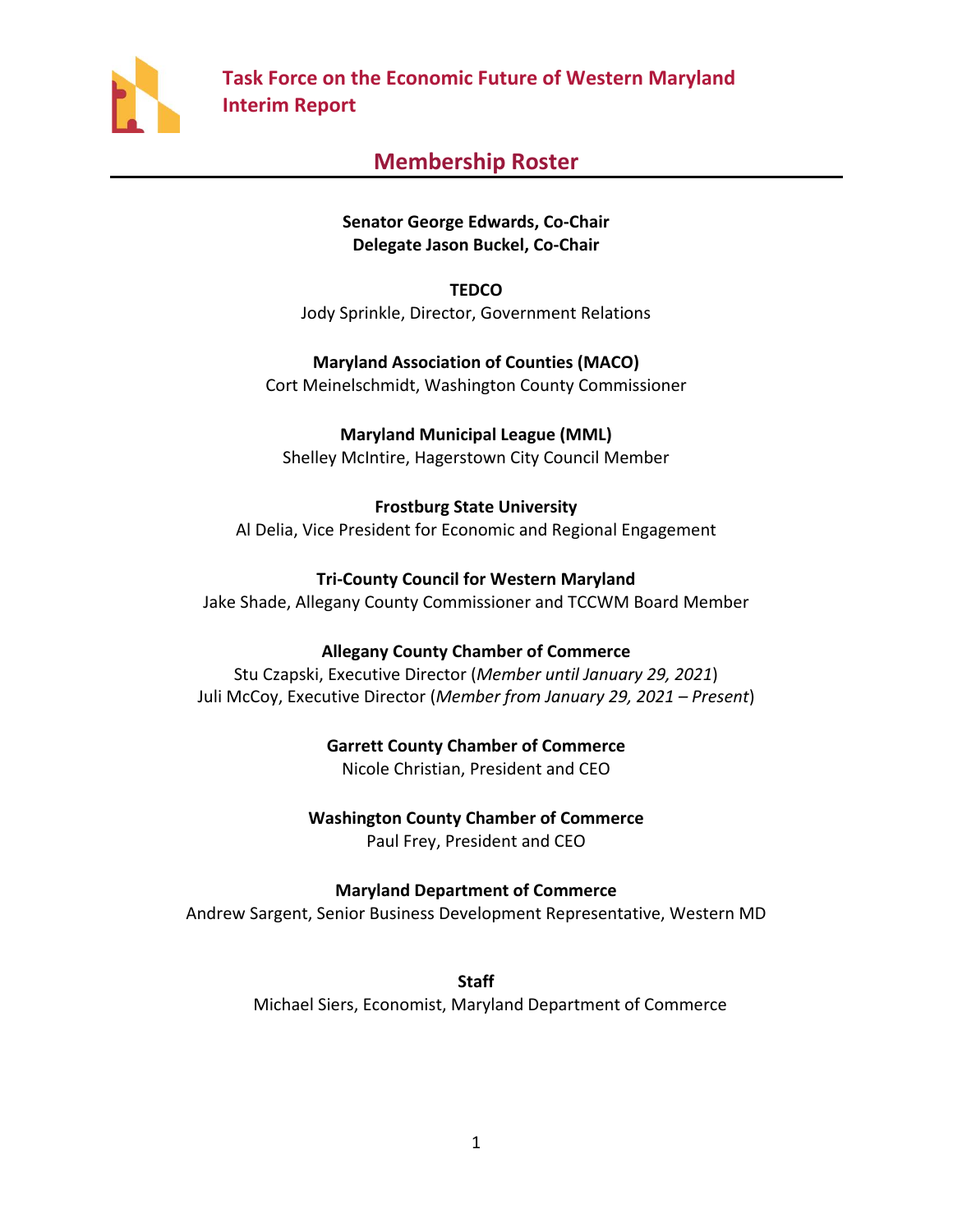

## <span id="page-4-0"></span>**Table of Contents**

| 1.0        |                                                                                                    |  |
|------------|----------------------------------------------------------------------------------------------------|--|
| 2.0        |                                                                                                    |  |
| 3.0        |                                                                                                    |  |
| 3.1        |                                                                                                    |  |
| 3.2        |                                                                                                    |  |
| 3.3        |                                                                                                    |  |
| 3.4        |                                                                                                    |  |
| 4.0        |                                                                                                    |  |
| 4.1        |                                                                                                    |  |
| 4.2        |                                                                                                    |  |
| 4.3        |                                                                                                    |  |
| 4.4        |                                                                                                    |  |
| 4.5        |                                                                                                    |  |
| 4.6        |                                                                                                    |  |
| 4.7        | Support enactment of the Maryland Technology Infrastructure Pilot Program22                        |  |
| 4.8        |                                                                                                    |  |
| 4.9        | Support Tax Credits and Programs Designed to Allow Maryland's Tourism Industry to Recover from     |  |
|            |                                                                                                    |  |
| 4.10       | Support Tax Credits That Encourage Additional Market-Rate Housing in Western Maryland 24           |  |
| 4.11       |                                                                                                    |  |
| 4.12       |                                                                                                    |  |
| 4.13       | Encourage the State of Maryland to Identify Priority Trail System Opportunities for Advancement in |  |
|            |                                                                                                    |  |
| 4.14       | A Bill to Extend the Activities of the Task Force on the Economic Future of Western Maryland25     |  |
| 5.0        |                                                                                                    |  |
|            |                                                                                                    |  |
|            |                                                                                                    |  |
| B.1        |                                                                                                    |  |
| B.2        |                                                                                                    |  |
| B.3        |                                                                                                    |  |
| B.4        |                                                                                                    |  |
| <b>B.5</b> |                                                                                                    |  |
| <b>B.6</b> |                                                                                                    |  |
| B.7        |                                                                                                    |  |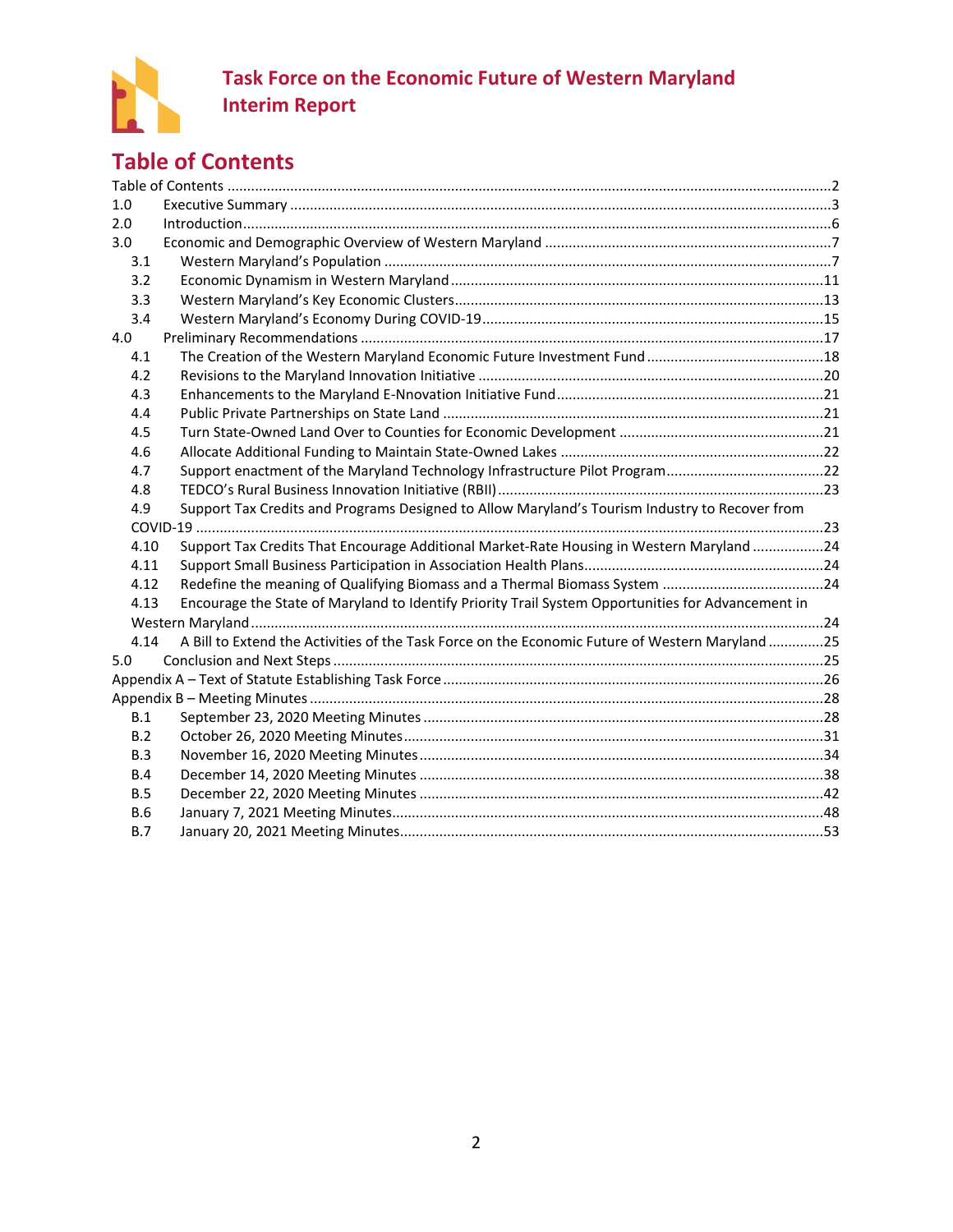

## <span id="page-5-0"></span>**1.0 Executive Summary**

The Task Force on the Economic Future of Western Maryland was formed through Chapter 207 of the 2020 Maryland laws (originally submitted as HB 436).<sup>1</sup> The task force has two primary objectives:

- 1. To study the current economic conditions in Western Maryland and
- 2. Make recommendations regarding potential methods for improving the region's economy.

Western Maryland's economy currently sits at a crossroads. The region has seen decreasing population and economic dynamism. However, private employment in the region is still increasing and the region has concentrations in a number of key industries that can serve as a strong foundation to grow the region's economy in the future.

Task force members developed and approved 14 initial recommendations which aim to improve different aspects of the region's economy. These initial recommendations, many of which require the support of legislators during the 2021 legislative session, are discussed in greater detail in Section 4 of this report and are as follows:

## **1) Create the Western Maryland Economic Future Investment Fund (WMEFIF).**

- a. The task force recommends that legislation be introduced to create the WMEFIF, a five-year pilot program designed to increase investment and economic activity in the region. The WMEFIF would be funded at \$20 million each year and funds would go towards critical infrastructure and business development projects with matching funds from local entities. The WMEFIF would be overseen by a board comprised of representatives from the region and the Maryland Department of Commerce.
- **2) Expand the Maryland Innovation Initiative (MII) through a pilot program at Frostburg State University.**
	- a. The task force recommends that legislation be introduced to establish a pilot program expanding MII at Frostburg State University (FSU). The pilot program would be funded at \$500,000 in fiscal year (FY) 2023 and 2024 with a matching contribution from FSU.
- **3) Extend mandated funding for the Maryland E-Nnovation Initiative Fund (MEIF) and revise matching requirements for smaller institutions.**
	- a. The task force recommends that legislation be introduced to extend mandated funding of MEIF beyond FY 2021. If legislation to extend mandated funding is introduced, the task force recommends that legislation be amended so that institutions with an annual unrestricted current funds budget of less than \$250 million only need to obtain a qualifying donation, pledge, or combination of donations and pledges of \$200,000 instead of the current level of \$500,000.

<sup>&</sup>lt;sup>1</sup> The text of the statute establishing the task force is in Appendix A and is also located at: http://mgaleg.maryland.gov/2020RS/Chapters\_noln/CH\_207\_hb0436t.pdf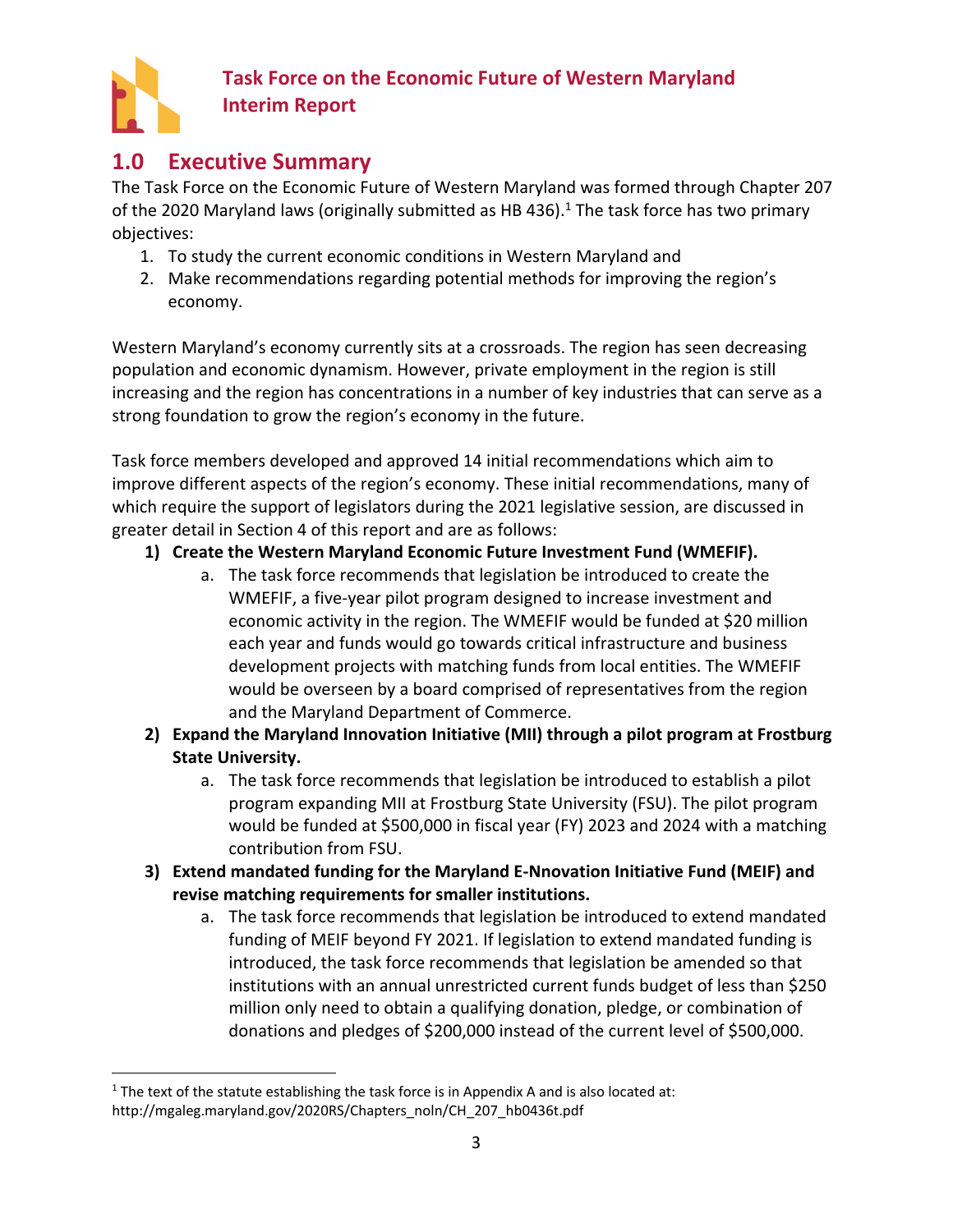

### **4) Develop Public-Private Partnerships on State-owned land.**

a. The Task Force on the Economic Future of Western Maryland recommends that the Maryland Department of Natural Resources (DNR) explore a public-private partnership within one of Western Maryland's parks or campgrounds. Through this partnership, DNR would lease one property to a private partner. The private partner would operate, maintain, and expand existing facilities at the property with the approval of DNR.

### **5) Turn State-owned land over to counties for economic development.**

a. The Task Force on the Economic Future of Western Maryland recommends that the State of Maryland work with each county in the region to identify key parcels of land that counties can use for critical business development projects. For these parcels, the task force recommends that the state and counties identify ways for this land to be turned over to the counties.

### **6) Allocate Additional Funding to Maintain State-Owned Lakes.**

a. The State of Maryland owns 16 lakes, many of which are located in Western Maryland. These lakes are economic engines for the surrounding areas. The Task Force on the Economic Future of Western Maryland recommends that the Governor add an additional line item of \$3 million per year to the Maryland Department of Natural Resources' budget in order to maintain state-owned lakes.

### **7) Support enactment of the Maryland Technology Infrastructure Pilot Program**

- a. The Task Force on the Economic Future of Western Maryland recommends that legislation be passed to establish a pilot program within TEDCO to:
	- i. support the region's innovation economy by incentivizing the development of advanced industry infrastructure and
	- ii. support the growth, attraction, and retention of early-stage innovationbased businesses in Western Maryland.

### **8) Provide funding for TEDCO's Rural Business Innovation Initiative (RBII)**

a. The Task Force on the Economic Future of Western Maryland recommends that the Governor include an appropriation of \$500,000 to fund the RBII, and that this funding be used to supplement, not supplant existing TEDCO funding.

### **9) Support Tax Credits and Programs Designed to Allow Maryland's Tourism Industry to Recover from COVID-19**

- a. The Task Force on the Economic Future of Western Maryland supports the following legislation and recommends both items be passed during the 2021 legislative session:
	- i. SB 64 Unemployment Insurance Earned Rating Record Waiver of Benefit Charges Due to COVID-19 - to ensure unemployment insurance rates do not rise for companies that were forced to layoff workers during the pandemic and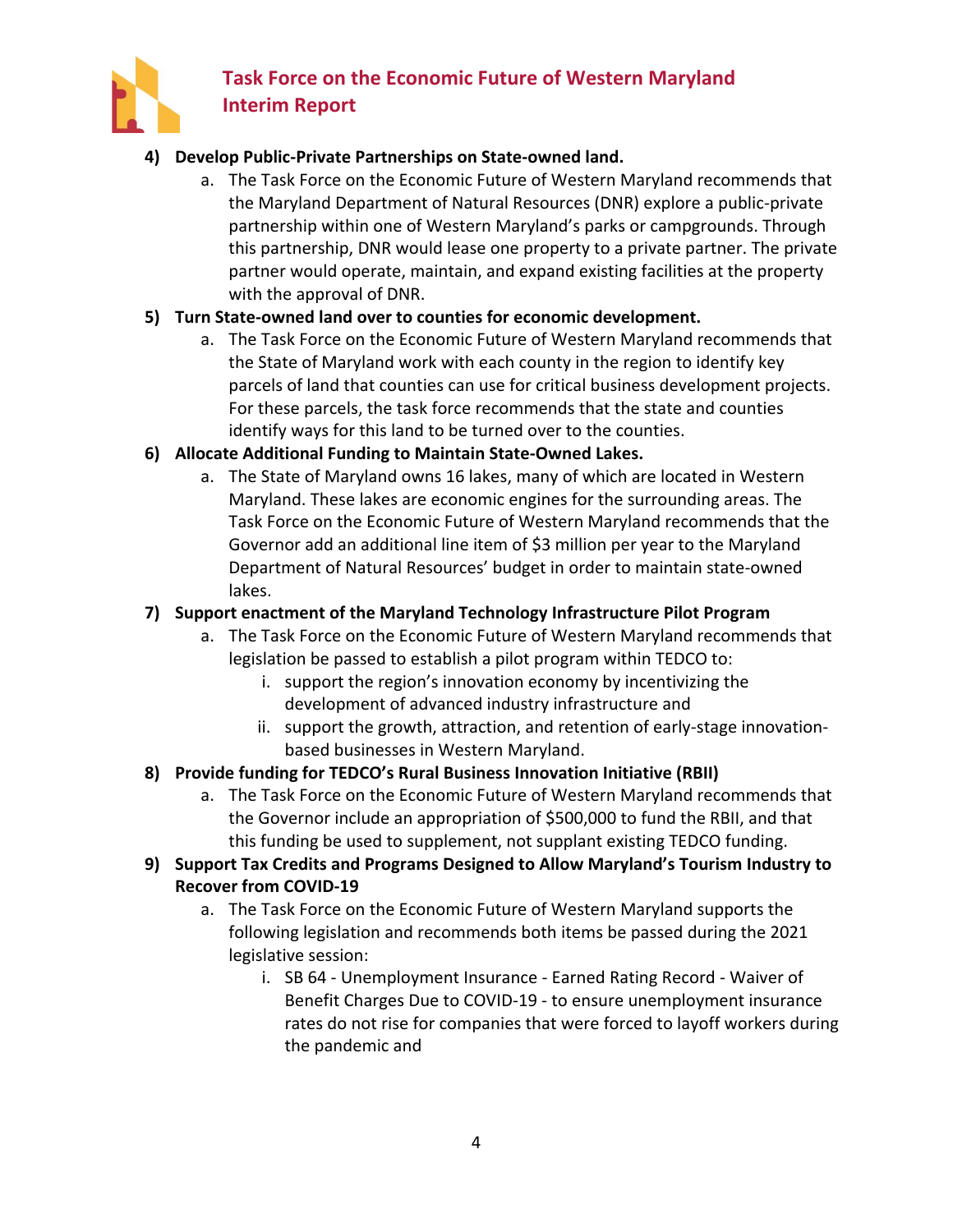

- ii. Legislation to enact the 'Explore Maryland Tax Credit,' which would incentivize more Maryland residents to travel and support businesses hardest hit during the current economic downturn.
- **10) Support Tax Credits That Encourage Additional Market-Rate Housing in Western Maryland**
	- a. The Task Force on the Economic Future of Western Maryland recommends that the Governor establish tax credits that would incentivize the construction or renovation of properties to increase the supply of market-rate housing in Western Maryland.

## **11) Support Small Business Participation in Association Health Plans**

a. The Task Force on the Economic Future of Western Maryland notes that legislation has been submitted during prior legislative sessions to amend the Maryland Healthcare Access Act of 2018 to remove language prohibiting small businesses from including their owners, employees, and family as part of the larger pool of employees in an Association Health Plan. If legislation on this topic is introduced during the 2021 legislative session, the Task Force on the Economic Future of Western Maryland recommends that it be passed.

## **12) Redefine the meaning of Qualifying Biomass and a Thermal Biomass System**

- a. The Task Force on the Economic Future of Western Maryland supports efforts to amend that Maryland's Renewable Portfolio Standard (RPS) so that:
	- i. The definition of 'qualifying biomass' is updated to include wood products, including mill residues, silvicultural products, and natural wood wastes.
	- ii. The definition of a 'thermal biomass system' be updated to include qualifying biomass.
- **13) Encourage the State of Maryland to Identify Priority Trail System Opportunities for Advancement in Western Maryland**
	- a. The Task Force on the Economic Future of Western Maryland recommends that the Maryland Department of Natural Resources, the Maryland Department of Transportation, and the Maryland Department of Commerce work closely with each county in the region to identify priority trail systems to create or to enhance. To the extent that counties already have identified key projects, the task force recommends that Maryland's state agencies work aggressively to ensure projects are completed.

### **14) Extend the Activities of the Task Force on the Economic Future of Western Maryland**

a. The Task Force on the Economic Future of Western Maryland recommends legislation be introduced to extend the Task Force on the Economic Future of Western Maryland through October 1, 2021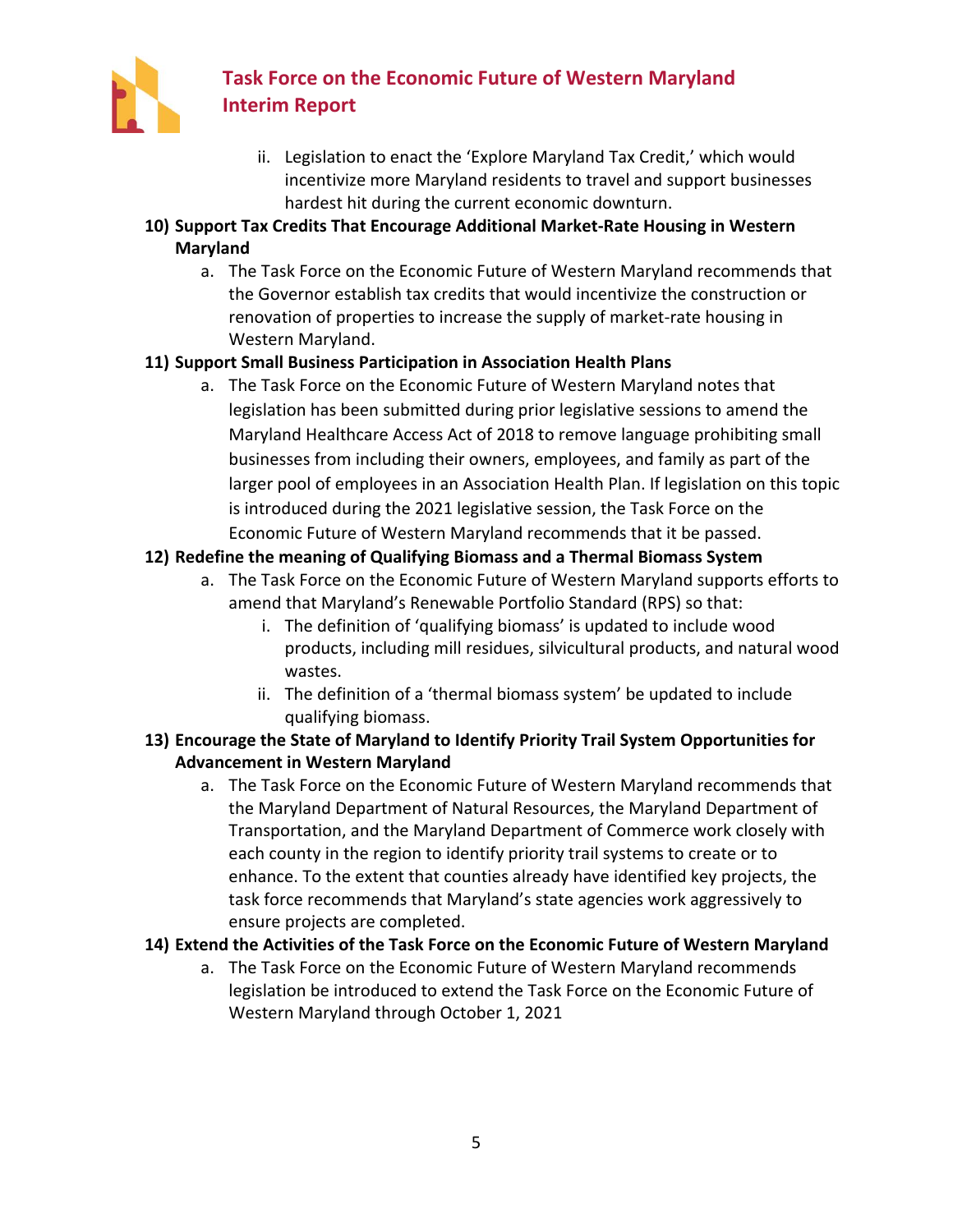

## <span id="page-8-0"></span>**2.0 Introduction**

The Task Force on the Economic Future of Western Maryland was formed through Chapter 207 of the 2020 Maryland laws (originally submitted as HB 436). <sup>2</sup> The task force has two primary objectives:

- 1. To study the current economic conditions in Western Maryland and
- 2. Make recommendations regarding potential methods for improving the region's economy.

While recommendations are not prescribed in the statute establishing the task force, suggested areas of focus include:

- 1. Opportunities to expand economic activity in technology-based industry,
- 2. Opportunities to strengthen tourism-related businesses in the region, and
- 3. Strategies to overcome barriers to the creation and expansion of new small businesses in the region.

The task force contains eleven members drawn from a number of key stakeholder groups in the region. The task force met seven times to discuss the economic conditions in Western Maryland, the ongoing efforts of state agencies and other organizations in the region, and initial recommendations as contained in this interim report. The task force met on:

- September 23, 2020;
- October 26, 2020;
- November 16, 2020;
- December 14, 2020;
- December 22, 2020;
- January 7, 2021; and
- January 20, 2021.

All meetings were open to the public and members of the public had the opportunity to comment at the end of each meeting. During the meetings, task force members heard from representatives of state agencies, including the Maryland Department of Commerce, the Maryland Department of Natural Resources, the Department of Housing and Community Development, and the Maryland Department of Transportation. Beginning with the December 14 meeting, the task force discussed specific recommendations to improve economic vitality in the region. From the initial list of recommendations, task force members finalized a list of 14 initial recommendations which are discussed in detail in Section 4 of this report. These recommendations are not the only possible measures that could lead to improved economic outcomes in the region. Recognizing this, task force members will continue to meet throughout the spring and summer of 2021 in order to prepare a final set of recommendations and to hear from additional stakeholders in the region.

 $2$  The text of the statute establishing the task force is in Appendix A and is also located at: http://mgaleg.maryland.gov/2020RS/Chapters\_noln/CH\_207\_hb0436t.pdf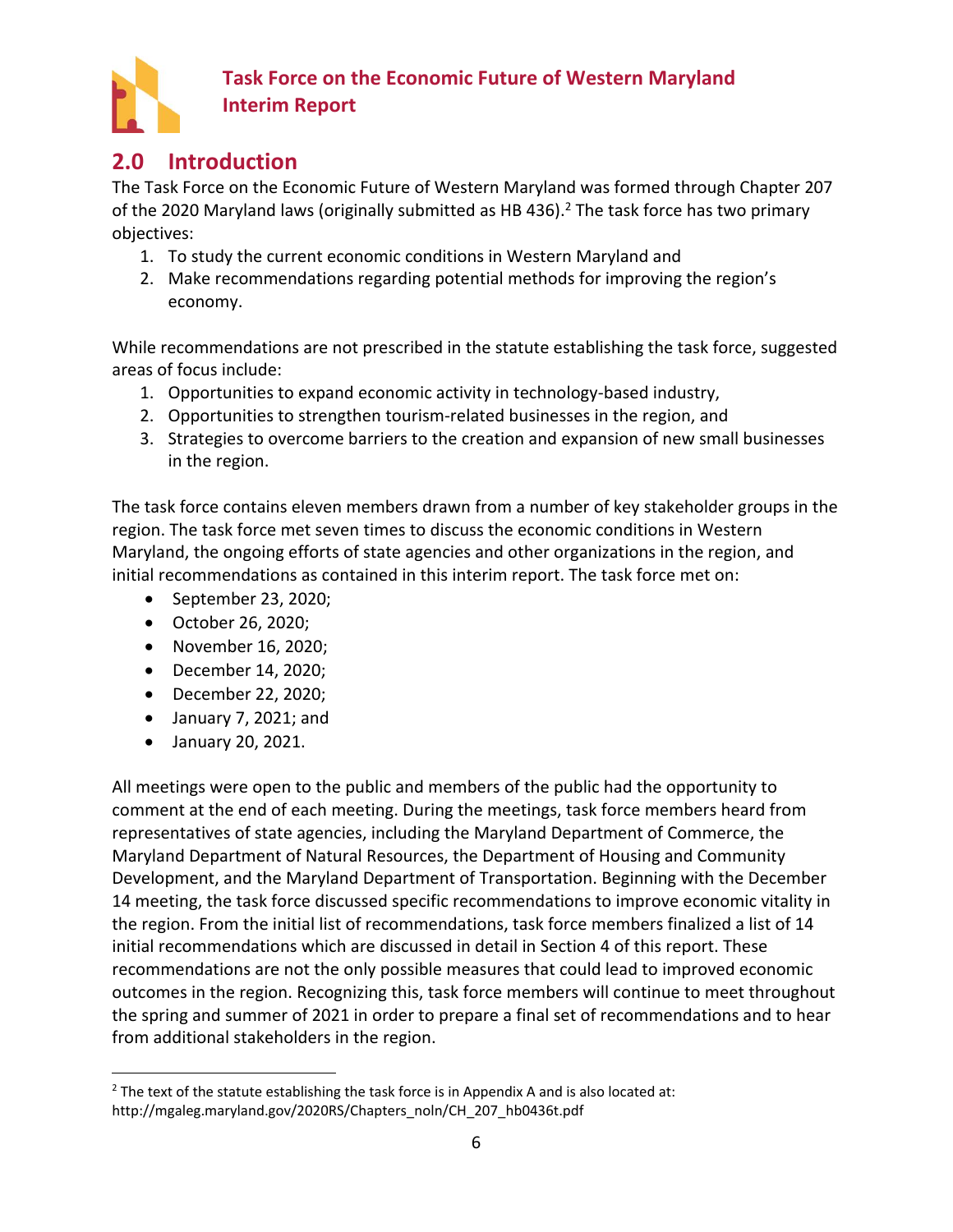

The remainder of this interim report is set up as follows:

- Section 3 presents data on Western Maryland's economy,
- Section 4 contains initial recommendations voted on and approved by the task force,
- Section 5 concludes the interim report
- Appendix A contains the full text of the statute establishing the task force, and
- Appendix B contains all meeting minutes as voted on and approved by the task force.

## <span id="page-9-0"></span>**3.0 Economic and Demographic Overview of Western Maryland**

During the initial meetings of the task force on September 23 and October 16, 2020, the task force discussed economic and demographic data pertaining to Western Maryland. Despite Maryland's small size, each region of the state is unique, and Western Maryland is no exception. Western Maryland's economy has traditionally relied on different industries than the state as a whole, and it has experienced different trends in its population, workforce, and business climate. Therefore, relying on a one-size-fits-all approach to the region will likely not lead to desirable economic outcomes.

## <span id="page-9-1"></span>**3.1 Western Maryland's Population**

Western Maryland's population has slowly but steadily declined over the past ten years. As shown in [Figure 1](#page-9-2), the region's population in 2010 was nearly 253,000. However, by 2019, the region's population stood at 250,479, a loss of 2,348 residents.



<span id="page-9-2"></span>**Figure 1: Total Population in Western Maryland, 2010 - 2019**

Source: US Census

Although Western Maryland's population decrease has been slight (total population has declined by 0.9 percent between 2010 and 2019), the region is trending in the opposite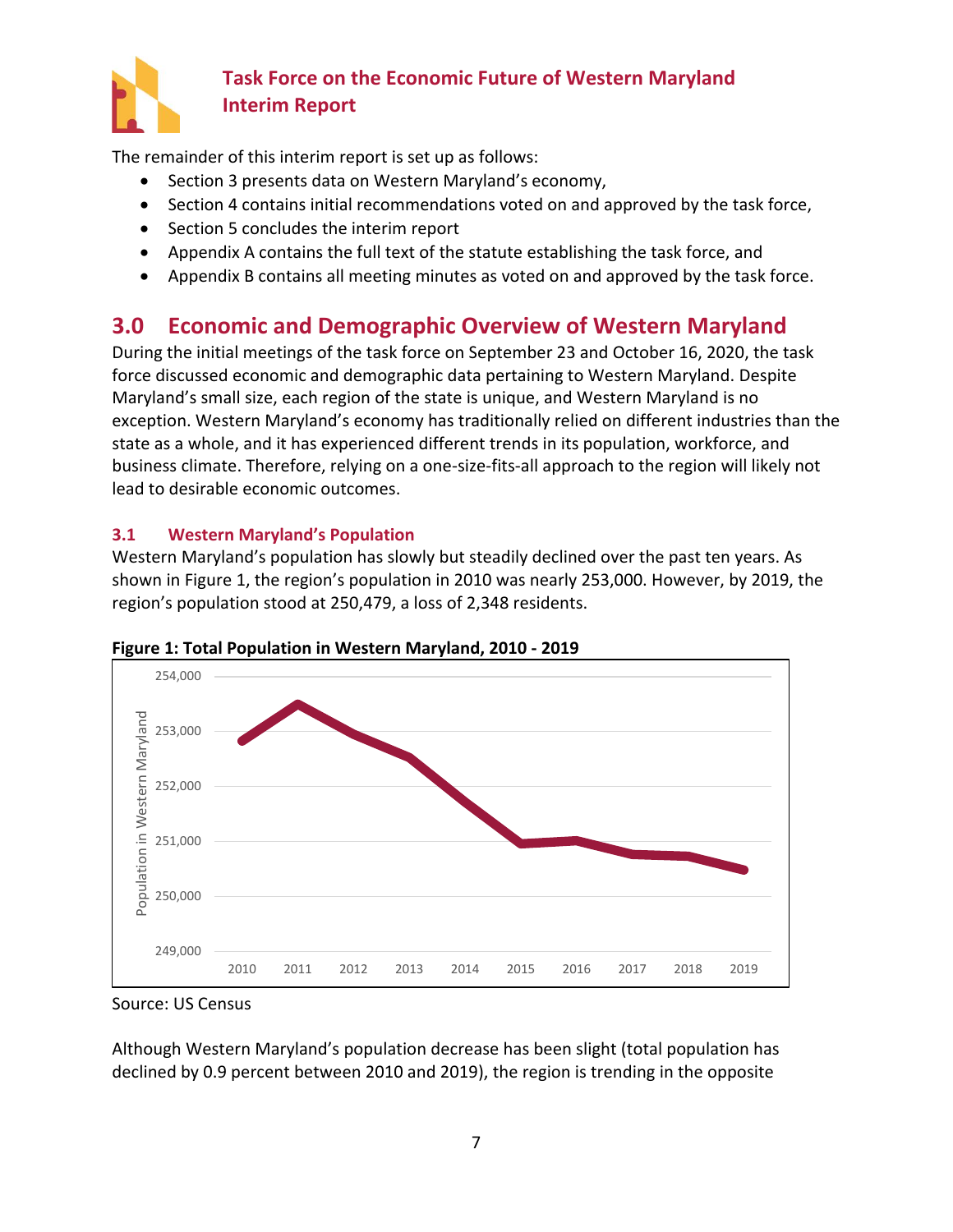

direction of the state which grew by 4.4 percent during the past decade. As [Figure 2](#page-10-0) illustrates, the three counties in Western Maryland have experienced different growth rates.

| <b>Area</b>              | <b>Change in Population</b> | <b>Percent Change in Population</b> |
|--------------------------|-----------------------------|-------------------------------------|
|                          | 2010 - 2019                 | 2010 - 2019                         |
| Allegany County          | -4,549                      | $-6.1%$                             |
| <b>Garrett County</b>    | $-1,127$                    | $-3.7%$                             |
| <b>Washington County</b> | 3,328                       | 2.3%                                |
| <b>Western Maryland</b>  | $-2,348$                    | $-0.9%$                             |
| Maryland                 | 257,035                     | 4.4%                                |
| Source: US Census        |                             |                                     |

## <span id="page-10-0"></span>**Figure 2: Population Change in Western Maryland by County, 2010 – 2019**

Despite the region's overall growth being negative, Washington County added over 3,000 residents during the past decade for a growth rate of 2.3 percent. While positive, this growth rate is nearly half of the state's rate during the same time period. In contrast, Garrett County and Allegany counties had negative growth, with Allegany County losing over 4,500 residents, a growth rate of negative 6.1 percent.

Additionally, Western Maryland's population growth lags the state for every broad age cohort, as shown in [Figure 3](#page-10-1) below.



<span id="page-10-1"></span>**Figure 3: Population Growth by Age Cohort in Western Maryland and Maryland, 2010 – 2018**

Source: American Community Survey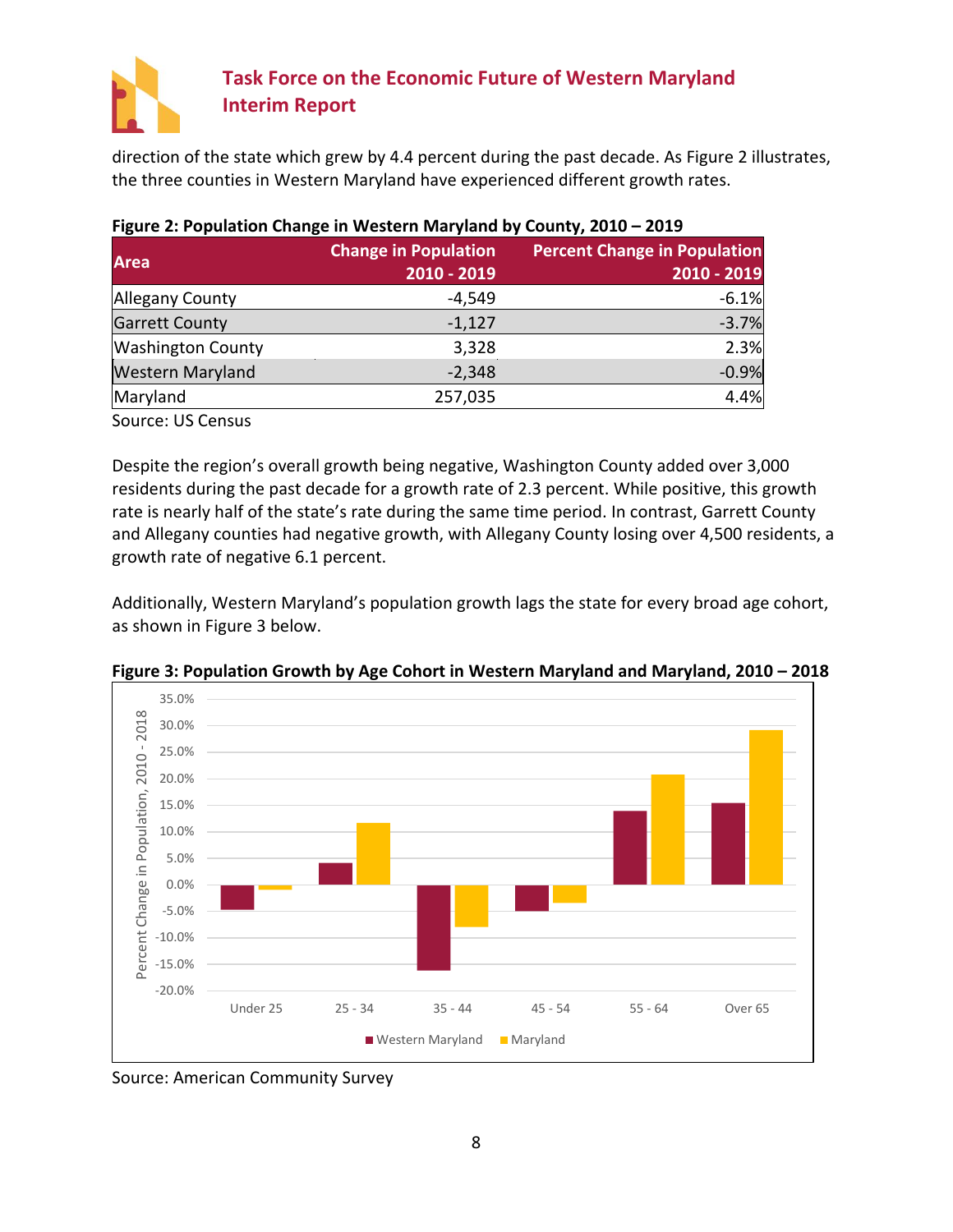

[Figure 3](#page-10-1) presents two worrying trends for Western Maryland's economic future. First, population growth is weakest among those between the ages of 35 and 44. Between 2010 and 2018, the number of residents in this cohort declined by 16.2 percent according to data from the US Census' American Community Survey (ACS). These residents are critical to staffing local businesses and a shrinking share of this age cohort will make it harder to attract and retain employers. Additionally, the population that is growing fastest in Western Maryland is over the age of 65. Population in this cohort grew by 15.4 percent between 2010 and 2018, lower than the state's growth rate of 29.2 percent. A shrinking population where the balance is shifting away from prime-age workers and towards retirees is a difficult economic headwind for the region.

The region has experienced an increase in the number of younger workforce-aged residents (those between the ages of 25 and 34). The population of this cohort increased by 4.2 percent in the three counties between 2010 and 2018. Continuing to attract and then retain these residents can help increase the region's available workforce, making it more attractive for businesses looking to locate in Garrett, Allegany, or Washington counties.

Population is an important indicator in determining a region's economic vitality, which is why a shrinking population in Western Maryland is cause for concern. As shown in [Figure 4,](#page-11-0) negative shocks to employment and population can result in a negative feedback loop through two, related channels.



### <span id="page-11-0"></span>**Figure 4: Economic Dynamism Feedback Loop**

As displayed in [Figure 4,](#page-11-0) a drop in population (as represented in the box in the center-bottom of the figure) can impact the region in two primary channels:

1) Local businesses in the area find it more difficult to attract qualified workers to fill vacancies and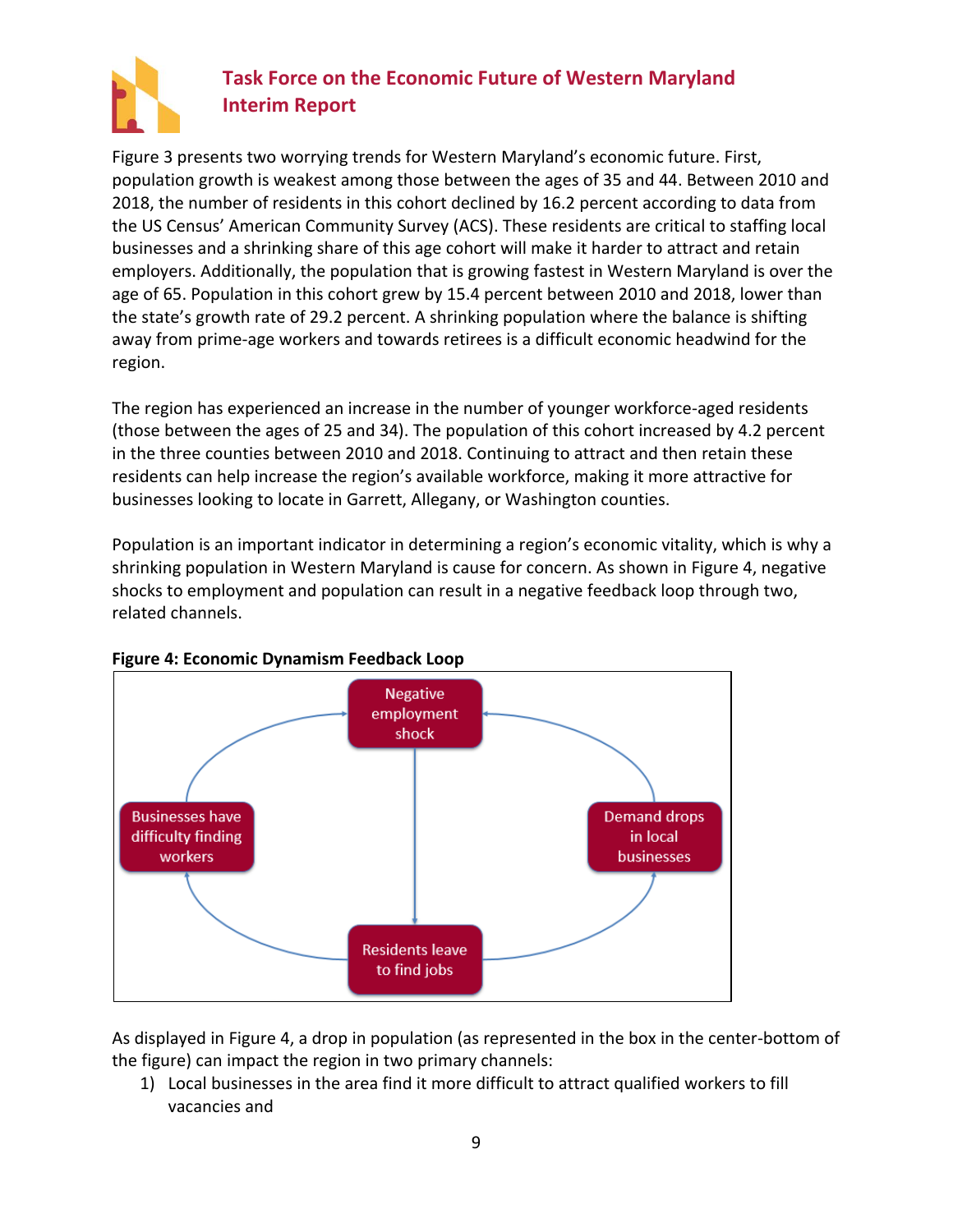

2) Demand for goods and services in local businesses falls.

Each of these negative impacts in turn is likely to lead to further negative employment outcomes in the region. If a business has difficulty finding workers, it may be forced to leave the region and locate in another part of the state (or another state altogether) where an adequate supply of workers exists. Additionally, demand shocks can lead to negative employment outcomes. As residents leave an area, in many cases they take their purchasing power with them. This could mean fewer purchases at local businesses, including grocery stores, retail stores, restaurants, healthcare offices, and other businesses that rely on local residents. Reduced purchases and sales activity correspond to layoffs and, if demand falls enough, business closures.

Negative employment outcomes can result in a feedback loop because recently unemployed residents may leave in search of better employment opportunities. Feedback loops can be difficult to break; therefore, monitoring population and employment for signs of distress is critical to ensure that policy makers can act quickly to reverse negative outcomes. Fortunately, as [Figure 5](#page-12-0) shows, while Western Maryland has seen a slight decrease in total population, employment has risen in each of the three counties in the region, albeit at a slower pace than the state as a whole.



<span id="page-12-0"></span>**Figure 5: Percent Change in Private Employment, 2010 – 2019**

Source: Bureau of Labor Statistics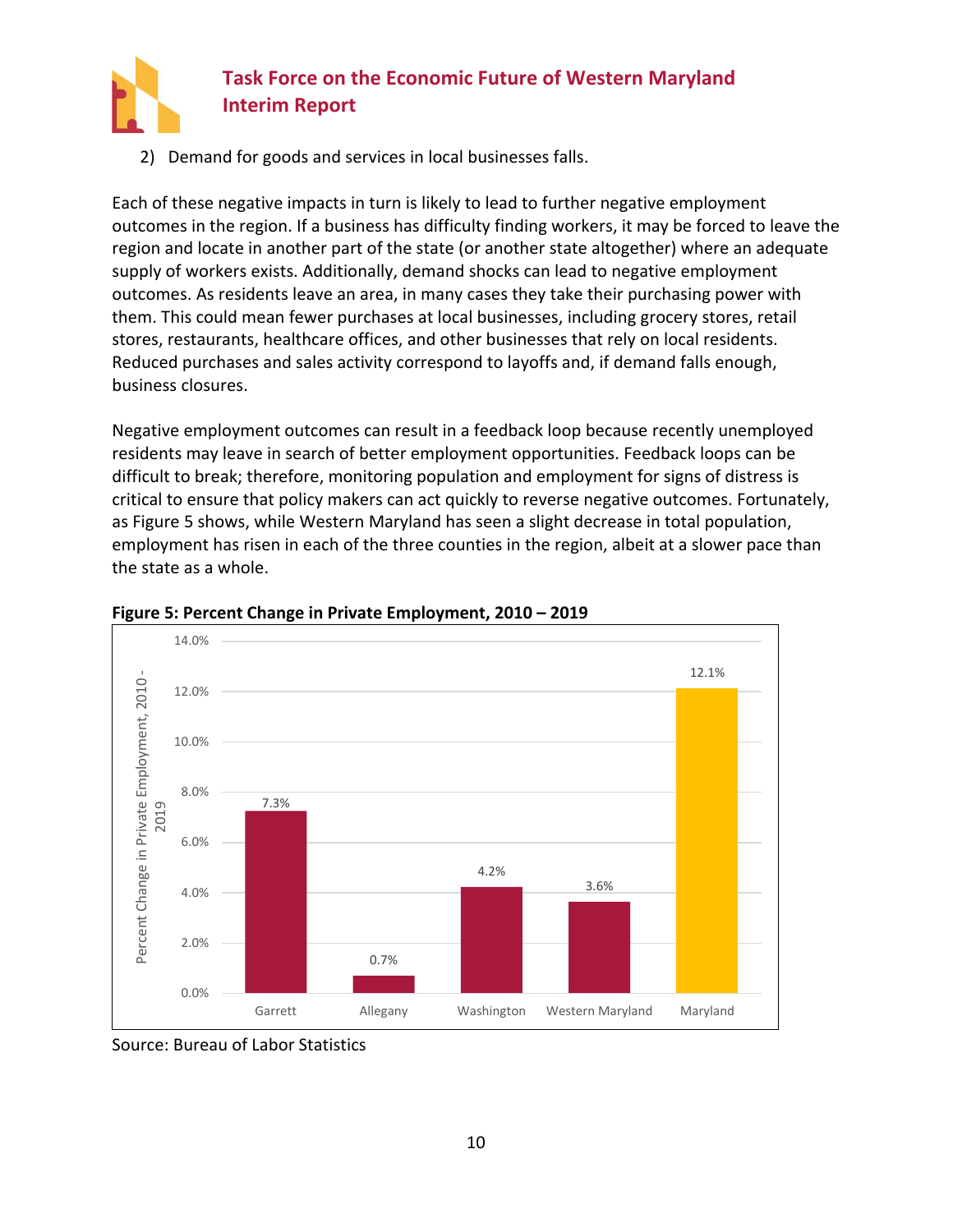

The increase in employment while population falls signals that the region is attracting workers who live outside the region.<sup>3</sup> Finding ways to entice these workers to move to the area is essential to reversing the declines in population and further reducing the risks of a negative economic feedback loop impacting dynamism in the region.

### <span id="page-13-0"></span>**3.2 Economic Dynamism in Western Maryland**

Economic dynamism is an important characteristic of a thriving economy. New firms entering the market bring increased opportunities for growth and innovation. As these businesses succeed and expand, they serve as key drivers of employment growth. Efforts to increase economic dynamism in Western Maryland ensure that the economy will grow into the future. There are a number of ways to measure economic dynamism within a region; the simplest of which is to track the number of businesses over time in a region. As [Figure 6](#page-13-1) shows, the number of businesses has shrunk in Western Maryland in recent years, even while the total number of businesses in Maryland has increased.



### <span id="page-13-1"></span>**Figure 6: Percent Change in Total Number of Businesses, 2010 - 2018**

Source: US Census County Business Patterns

The steepest decline in the total number of establishments comes in Allegany County, where the total number of businesses dropped by 7.1 percent between 2010 and 2018. However, each of the three counties in Western Maryland experienced a drop in the total number of businesses. As noted previously i[n Figure 5,](#page-12-0) total private employment in the region has increased, which indicates that employment is becoming increasingly concentrated in larger

<sup>&</sup>lt;sup>3</sup> While an increase in the region's labor force participation rate can account for some of the increase, it is not enough to fully account for the difference between population and employment growth.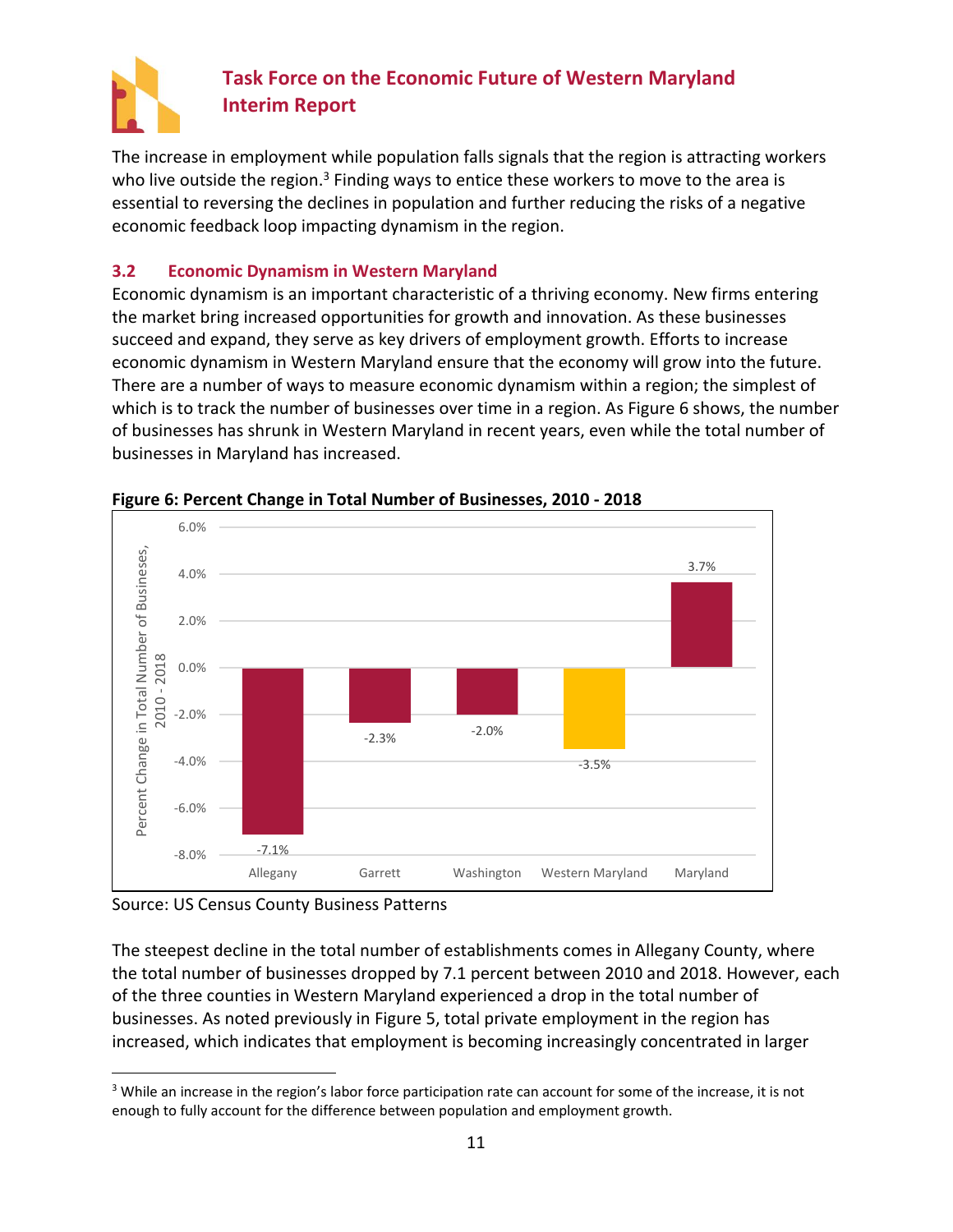

businesses. This trend is further illustrated in [Figure 7](#page-14-0) which shows how the total number of businesses with fewer than five employees has changed between 2010 and 2018.



<span id="page-14-0"></span>**Figure 7: Percent Change in Number of Businesses Employing Fewer Than Five Employees, 2010 - 2018**

Source: US Census County Business Patterns

As seen in [Figure 7,](#page-14-0) the number of businesses with fewer than five employees fell by 7.9 percent in Western Maryland between 2010 and 2018. In contrast, the number of businesses employing fewer than five employees grew by 2.2 percent statewide during that same timeframe. The growth in small businesses statewide lagged the growth in total businesses, indicating that smaller businesses made up a smaller percentage of total businesses in 2018 than in 2010.

Another way to conceptualize economic dynamism is by examining the number of businesses by age cohort. [Figure 8](#page-15-1) illustrates how the proportion of younger businesses (establishments aged five or fewer years) has changed in Western Maryland and statewide between 2010 and 2018. In both Western Maryland and the state as a whole young businesses made up a smaller percentage of total businesses in 2018 as compared to 2010. Although the proportion is smaller in Western Maryland than statewide, the trend over time is similar for the two regions.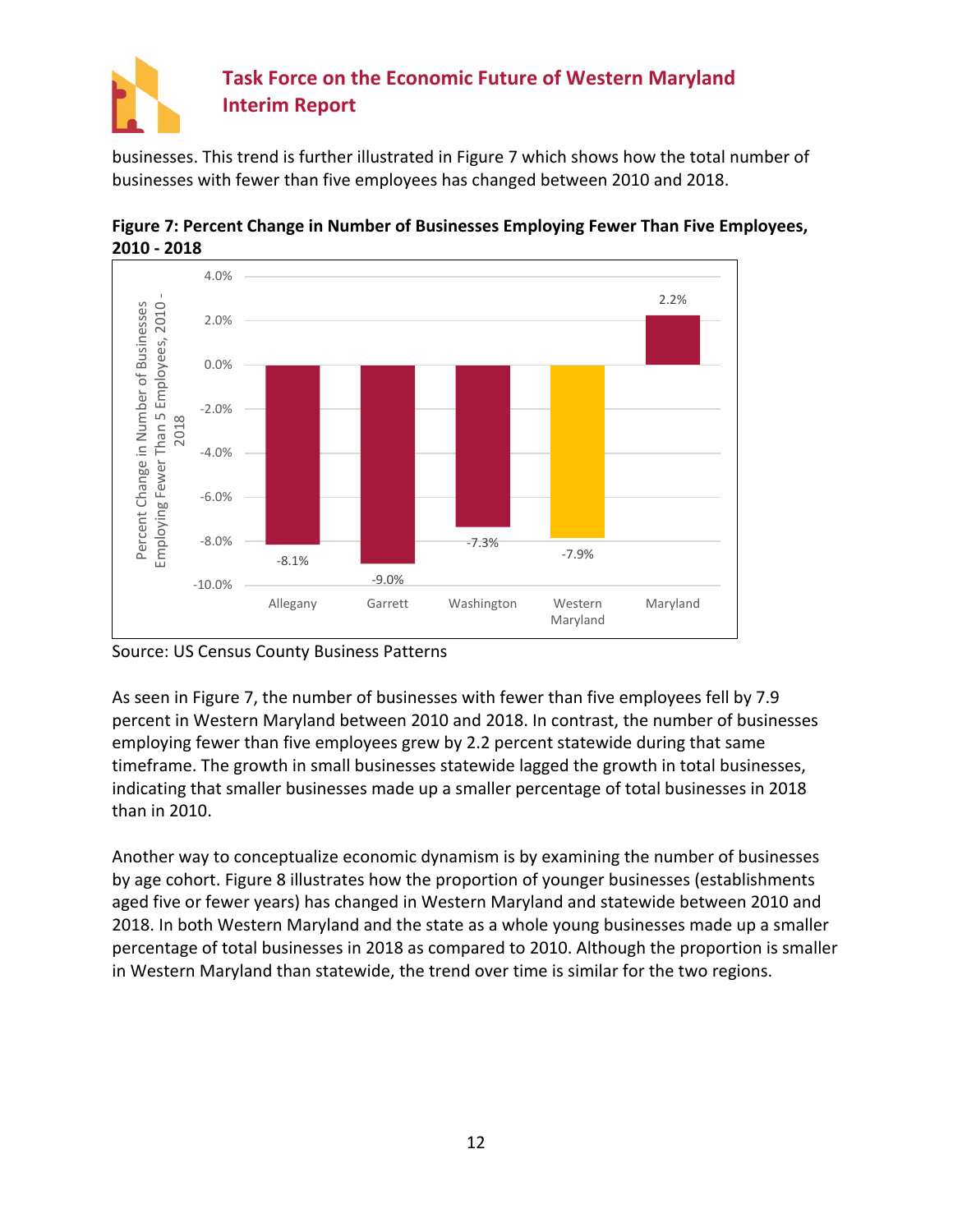



<span id="page-15-1"></span>**Figure 8: Proportion of Establishments Aged Five or Fewer Years, 2010 – 2018**

Source: US Census Business Dynamics Statistics

When considering strategies for economic development in Western Maryland, policy proposals that encourage the formation and success of new and small businesses can help increase economic dynamism in the region to more closely align with statewide levels.

### <span id="page-15-0"></span>**3.3 Western Maryland's Key Economic Clusters**

Western Maryland's economic future depends in part on the industries currently present in the region. These industries indicate the region's competitive advantages and what avenues for growth may exist. These industries also reflect the skills and qualifications of the region's workforce and provide insight for policymakers as to how prepared the workforce is to power target industries of the future.

There are a number of ways to examine the industries present in an area and how concentrated those industries are in a certain area. This report uses industry clusters developed and defined through the US Cluster Mapping Project, a collaboration of the Harvard Business School, US Department of Commerce, and the US Economic Development Administration.<sup>4</sup> Industry clusters use granular industries as defined by six-digit NAICS (North American Industrial Classification System) codes and then group related industries together into subclusters. These subclusters can in turn be aggregated into clusters. Industry clusters differ from higher-level aggregations of NAICS codes (e.g., examining 3- or 4-digit NAICS codes). Industry clusters have two advantages over simply considering NAICS codes:

1. Industry clusters are defined so as to separate 'local' and 'traded' industries. Generally, local industries sell their goods locally while traded industries sell their goods outside the target region.

<sup>4</sup> More detail on the US Cluster Mapping Project may be found at: http://clustermapping.us/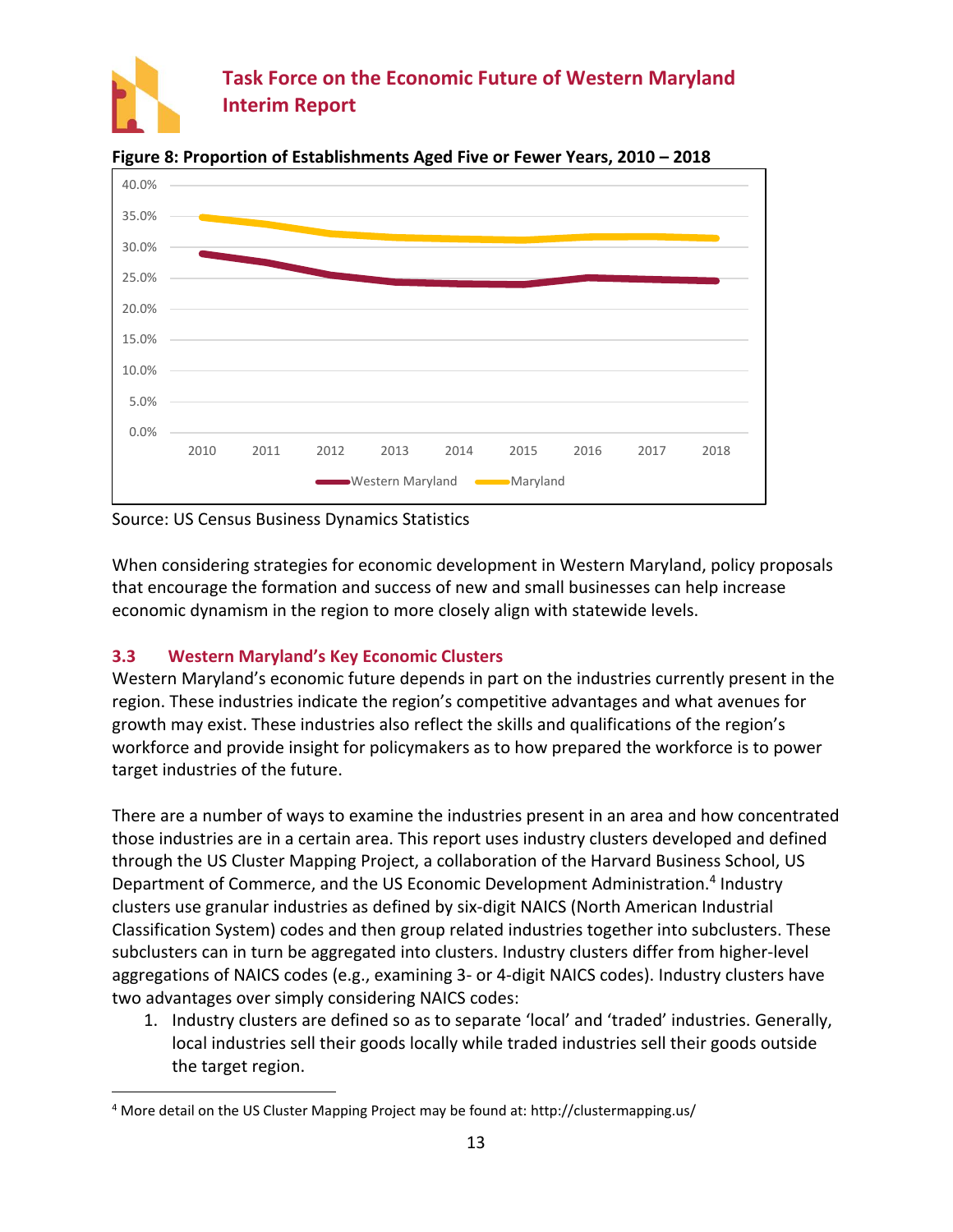

2. Industries within a cluster are grouped together by how often industries generally locate near each other, how much they rely on similar occupations, and the use of goods and services from other industries in the cluster as inputs in their processes.

To measure how concentrated an industry cluster is in Western Maryland, this analysis makes use of location quotients. Location quotients are a simple ratio that measure the percent of a region's employment in an industry relative to the percent of a comparison region's employment in that industry. The value of the location quotient then informs how concentrated an industry is in the region:

- If the location quotient is greater than one, the industry is **more concentrated** in the target region than in the comparison region;
- If the location quotient equals one, the industry is **as concentrated** in the target region as in the comparison region; and
- If the location quotient is less than one, the industry is **less concentrated** in the target region than in the comparison region.

Due to normal variations, it is rare that a location quotient is equal to exactly one. Therefore, location quotients above 1.2 generally indicate a higher level of concentration than might otherwise be expected. Industries with a location quotient of above 1.2 generally indicate that the region has a competitive advantage for that industry, and signal the need to do further analysis to understand how to use that industry to position the region.

[Figure 9](#page-16-0) presents the ten industry clusters in Western Maryland with the highest location quotient relative to the nation as a whole. That is, these clusters are more heavily concentrated in Western Maryland than we would expect given national employment patterns.

| <b>Cluster Name</b>                       | <b>Average</b><br><b>Annual</b><br><b>Employment</b> | <b>US Based</b><br>Location<br><b>Quotient</b> | <b>Average Wage</b> |
|-------------------------------------------|------------------------------------------------------|------------------------------------------------|---------------------|
| Recreational and Small Electric Goods     | 819                                                  | 6.42                                           | \$40,386            |
| <b>Coal Mining</b>                        | 247                                                  | 6.31                                           | \$78,811            |
| Furniture                                 | 1,131                                                | 4.22                                           | \$38,797            |
| Production Technology and Heavy Machinery | 1,926                                                | 2.78                                           | \$77,226            |
| Local Logistical Services                 | 4,651                                                | 2.48                                           | \$44,397            |
| Paper and Packaging                       | 524                                                  | 2.02                                           | \$92,692            |
| <b>Financial Services</b>                 | 2,724                                                | 1.93                                           | \$64,520            |
| <b>Printing Services</b>                  | 583                                                  | 1.88                                           | \$54,107            |
| Apparel                                   | 160                                                  | 1.72                                           | \$31,787            |
| <b>Textile Manufacturing</b>              | 229                                                  | 1.63                                           | \$46,773            |

#### <span id="page-16-0"></span>**Figure 9: Top Ten Western Maryland Industry Clusters by Location Quotient, 2019**

Sources: Bureau of Labor Statistics, US Cluster Mapping Project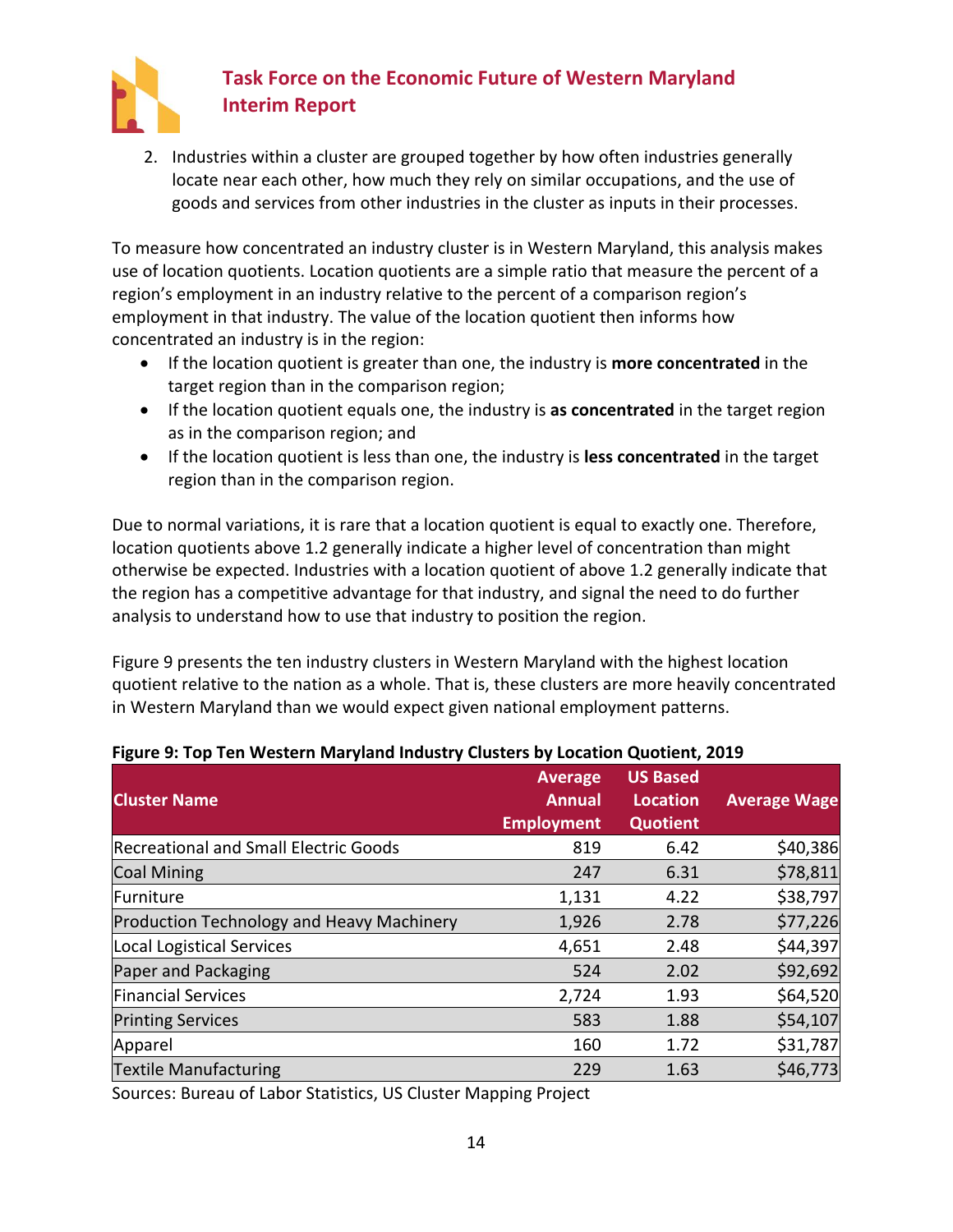

As seen in [Figure 9](#page-16-0), the top ten clusters in Western Maryland showcase the region's strengths. Many of the sectors relate back to manufacturing. Manufacturing is a target industry in each of the county's economic development plans, and the table above provides a number of key specializations within the broader definition. [Figure 9](#page-16-0) also illustrates the importance of logistics and finance, two areas of strategic focus for Washington County.

The statute establishing the task force (the full text of the statute is located in Appendix A) identifies a number of key areas of focus. [Figure 10](#page-17-1) presents the clusters identified in the statute along with current employment, the current location quotient for the cluster, and the average wage.

## <span id="page-17-1"></span>**Figure 10: Key Statistics for Industry Clusters Outlined in Statute Establishing Task Force, 2019**

| <b>Cluster Name</b>                                  | <b>Average Annual</b><br><b>Employment</b> | <b>Location</b><br><b>Quotient</b> | <b>Average</b><br><b>Wage</b> |
|------------------------------------------------------|--------------------------------------------|------------------------------------|-------------------------------|
| Production Technology and Heavy Machinery            | 1,926                                      | 2.78                               | \$77,226                      |
| Local Logistical Services                            | 4,651                                      | 2.48                               | \$44,397                      |
| <b>Electric Power Generation and Transmission</b>    | 158                                        | 1.29                               | \$100,774                     |
| <b>Hospitality and Tourism</b>                       | 2,212                                      | 0.94                               | \$21,733                      |
| Distribution and Electronic Commerce                 | 3,476                                      | 0.81                               | \$42,965                      |
| <b>Transportation and Logistics</b>                  | 861                                        | 0.67                               | \$46,467                      |
| Aerospace Vehicles and Defense                       | 260                                        | 0.55                               | \$113,655                     |
| <b>Business Services</b>                             | 3,218                                      | 0.49                               | \$57,309                      |
| Information Technology and Analytical<br>Instruments | 157                                        | 0.16                               | \$47,799                      |
| Biopharmaceuticals                                   | 4                                          | 0.02                               | \$3,747                       |

Sources: Bureau of Labor Statistics, US Cluster Mapping Project

As shown in [Figure 10,](#page-17-1) the industries identified in the statute represent both established strengths of the region and the region's aspirations. Three clusters have a location quotient above 1.2 and signal a competitive advantage. Two clusters have location quotients in line with national averages (location quotient between 0.8 and 1.2), while five clusters are less concentrated in the region than national employment patterns might suggest. It is important to note that these location quotients are not equal in each of the three counties. For example, employment in Hospitality and Tourism is more concentrated in Garrett and Allegany counties than in Washington County. It is important to consider county-specific trends and employment patterns even when focusing on the economic outlook of the entire region.

### <span id="page-17-0"></span>**3.4 Western Maryland's Economy During COVID-19**

COVID-19 has disrupted Maryland's economy in an unprecedented fashion, and Western Maryland is no exception. As shown in [Figure 11](#page-18-0), Western Maryland's non-seasonally adjusted unemployment rate spiked to 12.0 percent in April 2020, above the statewide level of 9.8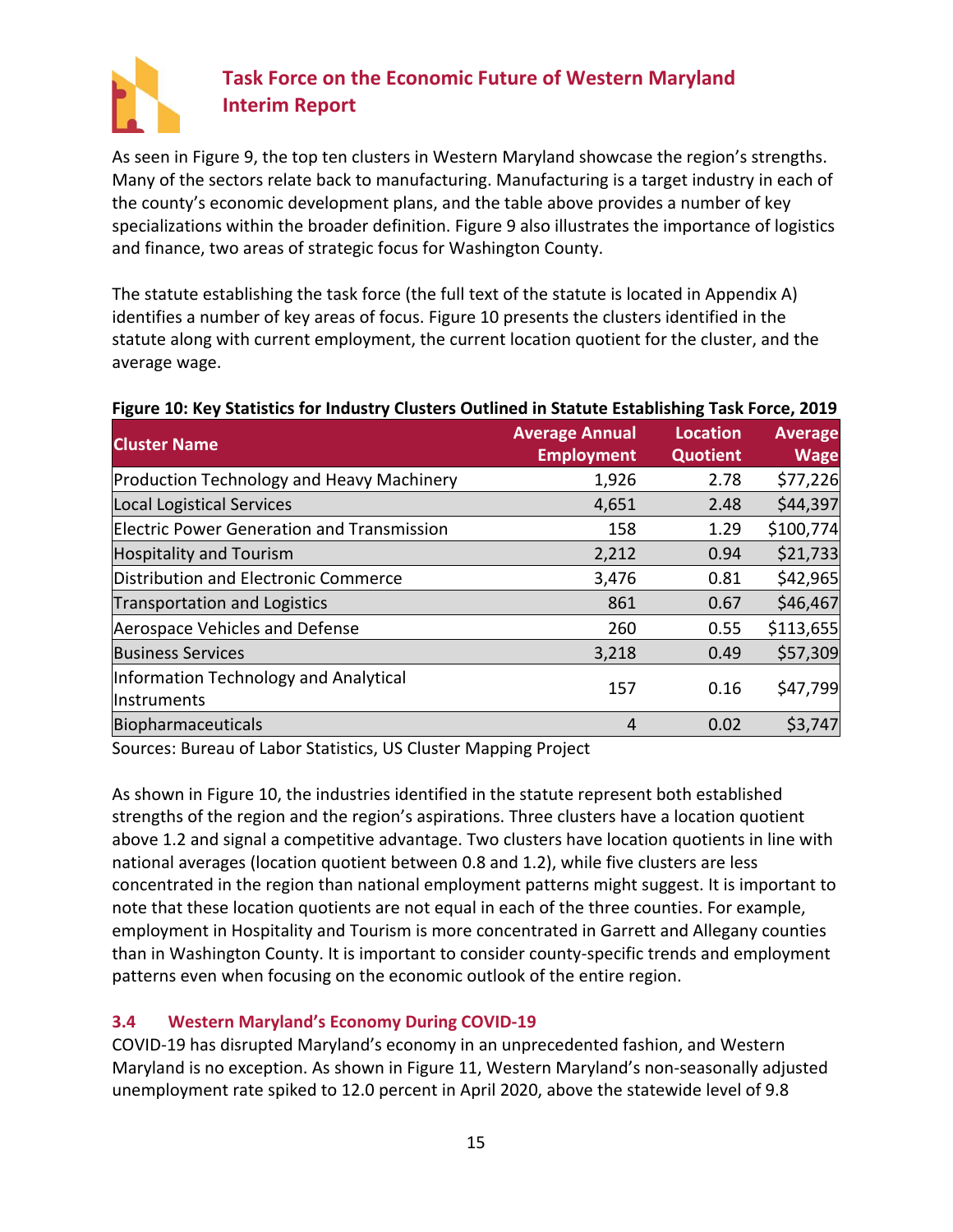

percent. Historically, Western Maryland's unemployment is above the statewide rate, though the gap between the region's rate and the state's rate in April was larger than normal. By July 2020 this pattern had shifted and Western Maryland's unemployment rate was below the statewide average. As of November 2020, Western Maryland's non-seasonally adjusted unemployment rate was 6.0 percent while the statewide unemployment rate was 6.6 percent.



<span id="page-18-0"></span>**Figure 11: Unemployment Rate in Western Maryland and Statewide, 2020**

Over the past year, COVID-19 has led to a number of changes to how companies do business, and many of these changes are likely to persist. One such trend is the increase in remote work. As COVID-19 spread across the country in the spring of 2020, many companies switched to operating remotely. While these initial work arrangements were not initially intended to be permanent, there is a growing consensus that the number of workers teleworking will remain elevated after the pandemic. This raises two important questions for Western Maryland:

- 1) What proportion of workers are eligible to work remotely in the region?
- 2) What implications does the increased prevalence of remote work have for future growth in the region?

The proportion of workers eligible to telework varies across the state. In Central Maryland and the suburbs of Washington DC, a large number of jobs in the Professional, Scientific, and Technical Services industry means more workers can work from home. However, employment in Western Maryland is more concentrated in industries such as manufacturing, tourism, or natural resources that cannot be done remotely. This is part of why the region's unemployment rate was higher than the state's rate in April and May, as shown in [Figure 11.](#page-18-0) [Figure 12](#page-19-1)

Source: Bureau of Labor Statistics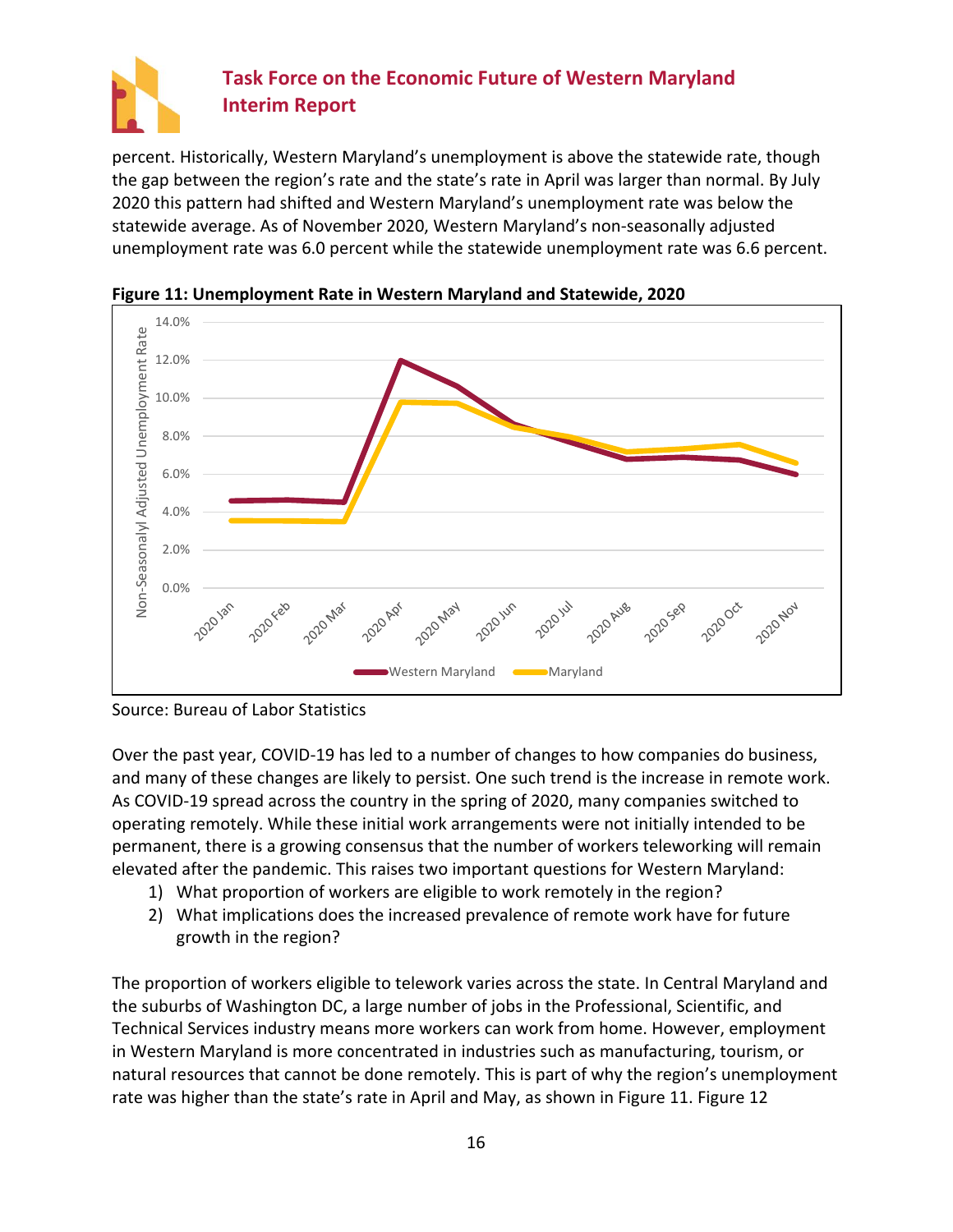

illustrates how the proportion of workers eligible to work remotely varies by region of the state. In Western Maryland, 25.5 percent of private sector workers can work remotely.<sup>5</sup> In contrast, 34.8 percent of workers in Central Maryland and 35.1 percent of workers in the Washington DC suburbs can work remotely.



<span id="page-19-1"></span>

Source: Jonathan Dingel and Brent Neiman, National Bureau of Economic Research; Maryland Department of Commerce

The increase in remote work presents an opportunity for Western Maryland, among other regions of the state. If workers do not need to make a daily commute, or any commute at all, they may choose to move to an area with a lower cost of living and high quality of life. As such, Western Maryland is well positioned to take advantage of a potential influx of new residents. Policies designed to increase housing supplies, high-speed internet access, high-quality quality parks and other outdoor recreation spaces, and vibrant downtown and community spaces will help ensure that the region is able to benefit from a potential increase in new residents who work remotely.

## <span id="page-19-0"></span>**4.0 Preliminary Recommendations**

After reviewing information on Western Maryland's current economic situation, discussing ongoing efforts and priorities with representatives from state agencies, and conducting

<sup>5</sup> This calculation is based on 2019 QCEW data and telework eligibility definitions at the 3-digit NAICS code level from a June 2020 paper by Jonathan Dingel and Brent Neiman available at: https://bfi.uchicago.edu/workingpaper/how-many-jobs-can-be-done-at-home/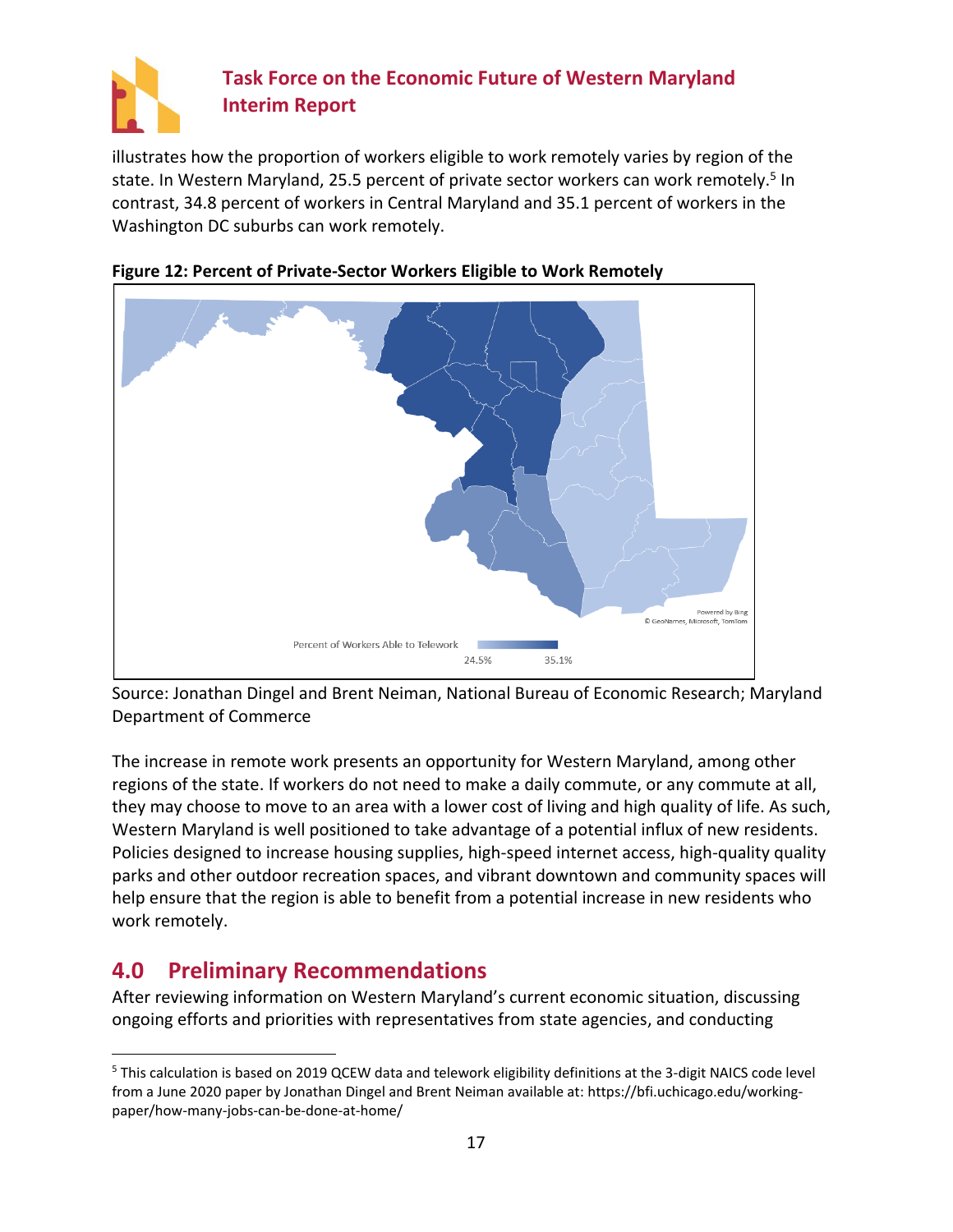

conversations with other stakeholders, members of the task force drafted recommendations on ways to improve Western Maryland's economy. In total, members discussed 31 recommendations which were then consolidated into a final list of 14 recommendations. Task force members voted on the full package of recommendations twice: Once during a task force meeting on January 7, 2021 and a second time during a task force meeting on January 20, 2021. The votes of each member are presented in [Figure 13](#page-20-1) below.

| <b>Task Force Member</b> | <b>Vote During</b><br>$1/7/21$ Meeting | <b>Vote During</b><br><b>1/20/21 Meeting</b> |
|--------------------------|----------------------------------------|----------------------------------------------|
| Senator George Edwards   | In Favor                               | In Favor                                     |
| Delegate Jason Buckel    | In Favor                               | Absent                                       |
| Jody Sprinkle            | In Favor                               | In Favor                                     |
| Cort Meinelschmidt       | In Favor                               | Absent                                       |
| <b>Shelley McIntire</b>  | In Favor                               | In Favor                                     |
| Al Delia                 | In Favor                               | In Favor                                     |
| Jake Shade               | Absent                                 | Absent                                       |
| Stu Czapski              | In Favor                               | In Favor                                     |
| Nicole Christian         | In Favor                               | In Favor                                     |
| Paul Frey                | In Favor                               | In Favor                                     |
| Andrew Sargent           | Abstain                                | Abstain                                      |

### <span id="page-20-1"></span>**Figure 13: Votes on Full Package of Recommendations by Task Force Members**

## <span id="page-20-0"></span>**4.1 The Creation of the Western Maryland Economic Future Investment Fund**

The Task Force on the Economic Future of Western Maryland recommends legislation be introduced to create a new program to spur economic development in Western Maryland (Garrett, Allegany, and Washington Counties). The program, the Western Maryland Economic Future Investment Fund (WMEFIF) will be set up as follows:

- The WMEFIF will run for an initial pilot period of five years.
- Each fiscal year, the Governor will allocate \$20 million to fund the WMEFIF.
	- $\circ$  If any money remains unallocated at the end of the fiscal year, it is carried over and does not impact the budget allotment for the next fiscal year.
- The WMEFIF will receive oversight through an eleven-person board set up as follows:
	- o One (1) representative from the Maryland Department of Commerce who will act as chair of the oversight body,
	- o One (1) county commissioner from each county,
	- $\circ$  One (1) representative from an economic development organization in each county as appointed by the county's commissioners,
	- o One (1) representative from each county's chamber of commerce, and
	- o One (1) representative from the Maryland Municipal League that would represent the three counties.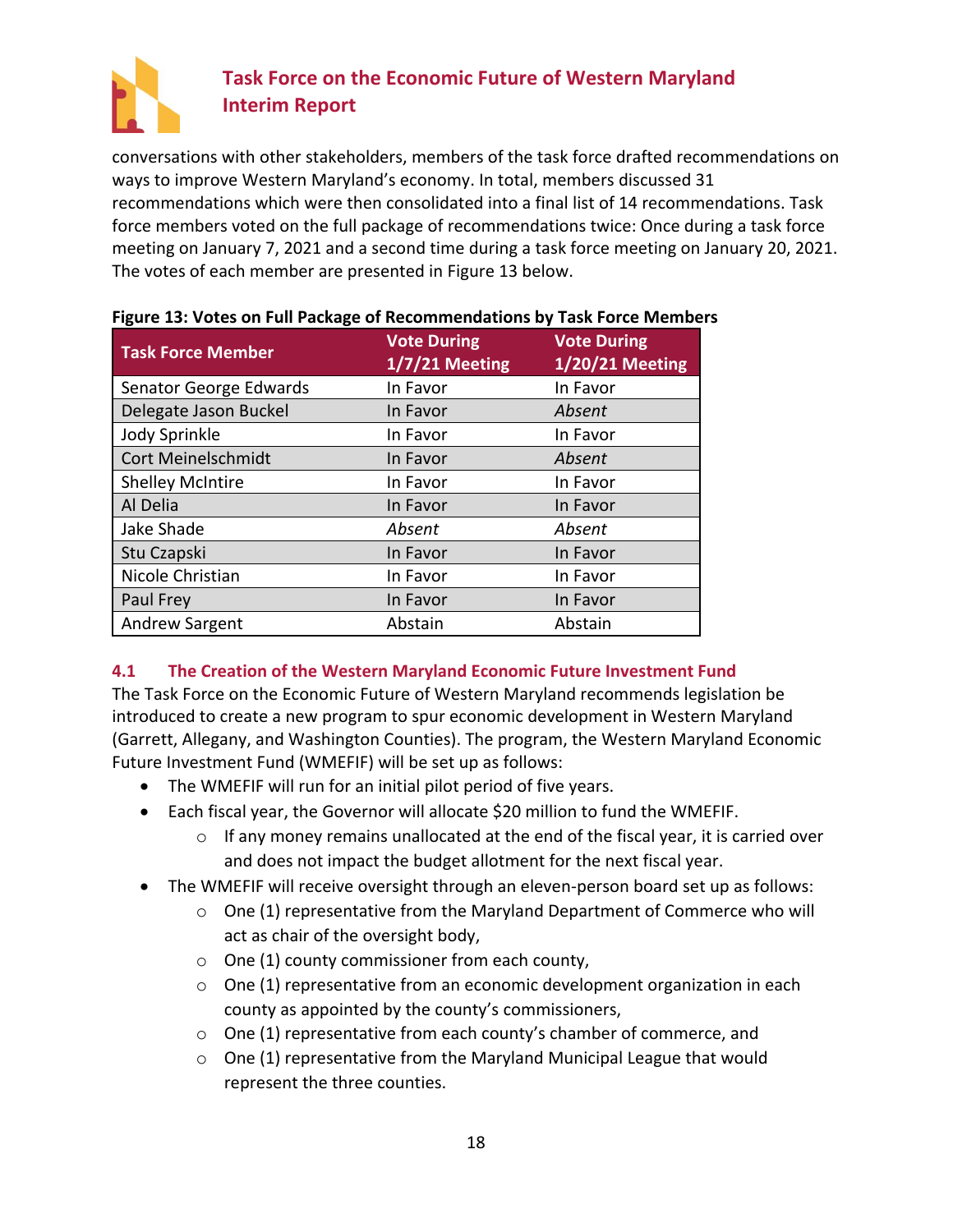

- o The Tri County Council of Western Maryland will provide support staff to the WMEFIF board.
- Projects eligible for funding through the program will include:
	- o Capital Infrastructure Projects:
		- **EXPLO Infrastructure projects must be linked to economic development as** approved by the WMEFIF board.
		- The county the project is located in, another local entity, a private business, or a combination thereof must match 20% of the amount approved by the WMEFIF board.
	- o Business Development Projects:
		- This category includes, but is not limited to, capital grants, funding for downtown/area revitalization, small business tourism grants, and other items not related to capital infrastructure and as approved by the WMEFIF board.
		- The county the project is located in, another local entity, a private business, or a combination thereof must match 10% of the amount approved by the WMEFIF board.
- To receive funding, projects must lead to improved economic conditions in Western Maryland. This may be shown through metrics delineated in the legislation and implemented by the oversight board that include, but are not limited to:
	- o Created/retained jobs,
	- o Number of new/retained businesses,
	- o Increased wages, or
	- o New state and local tax revenue.
- Each county or other local entity within the three county area will present potential projects to the WMEFIF board and the board will vote on whether to approve each project.
- Each year, the WMEFIF board shall generate an annual report that details:
	- o The number of new projects funded that year by county;
	- o The number of completed projects that year by county;
	- o The number of ongoing projects by county;
	- $\circ$  For each project, the amount of funding provided by the WMEFIF;
	- o For each project, relevant economic metrics; and
	- o For each project, the progress made or outstanding.
- If the WMEFIF board determines that insufficient progress has been made after a project receives funding, or that a project did not sufficiently deliver on its promises, the board will be able to claw back the award.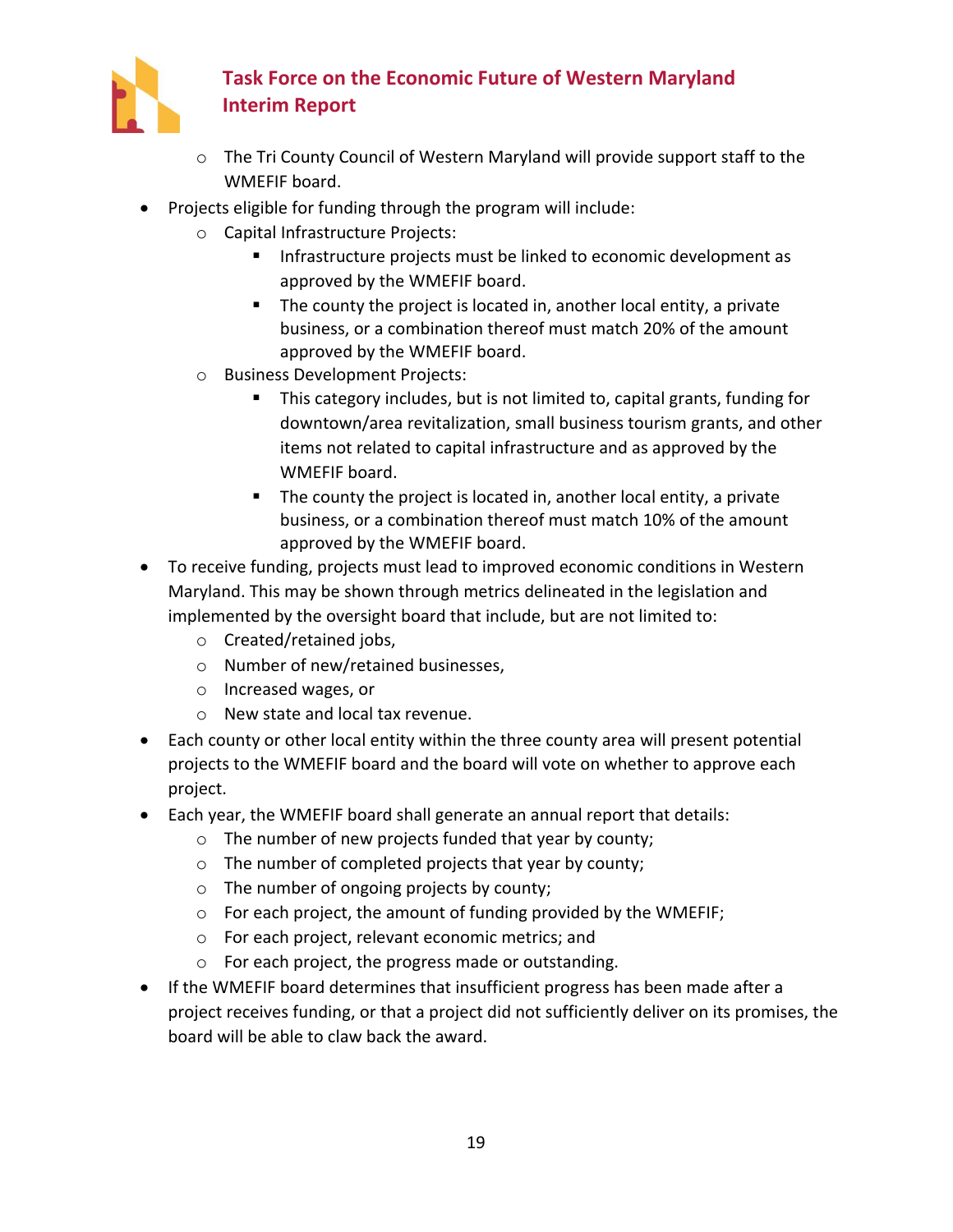

• For any given project, The WMEFIF does not replace existing funding opportunities from other state programs. Instead, the WMEFIF serves to enhance existing economic development opportunities and resources in the region.

### <span id="page-22-0"></span>**4.2 Revisions to the Maryland Innovation Initiative**

TEDCO operates the Maryland Innovation Initiative (MII) that promotes the commercialization of research occurring at Maryland's five research universities:

- 1. Johns Hopkins University;
- 2. Morgan State University;
- 3. University of Maryland, Baltimore;
- 4. University of Maryland, Baltimore County (UMBC); and
- 5. University of Maryland, College Park.

Since the program's inception in fiscal year 2013, MII has awarded 252 grants and 74 investments across a diverse range of industries such as life sciences, engineering, and information technology. Companies supported by MII have found success, and 57 percent of MII companies raise follow-on funding within two years.

Although the program has been successful, it is currently limited by statute to the state's five research universities. Expanding MII to additional universities could allow for enhanced economic development opportunities across Maryland.

To this end, the Task Force on the Economic Future of Western Maryland recommends legislation be introduced to establish a pilot expansion of MII at Frostburg State University, located in Allegany County. A pilot program would work as follows:

- For FY 2023 and FY 2024, the Governor shall include an appropriation of \$500,000 for the pilot program.
	- $\circ$  This funding shall be used to supplement, not supplant, any funds that would otherwise be provided to MII.
- Frostburg State University shall pay an annual contribution of \$50,000 in FY 2023 and FY 2024.
- To be eligible for funding under the pilot program, a project must:
	- 1. Support the creation of a new technology-based business in Maryland;
	- 2. Advance technology toward commercialization of a product or service;
	- 3. Foster entrepreneurial development at Frostburg State University;
	- 4. Create an opportunity for meaningful economic impact in the region around Frostburg State University; or
	- 5. Foster collaborations between the university and an industry partner and must include:
		- Product development with commercialization potential; and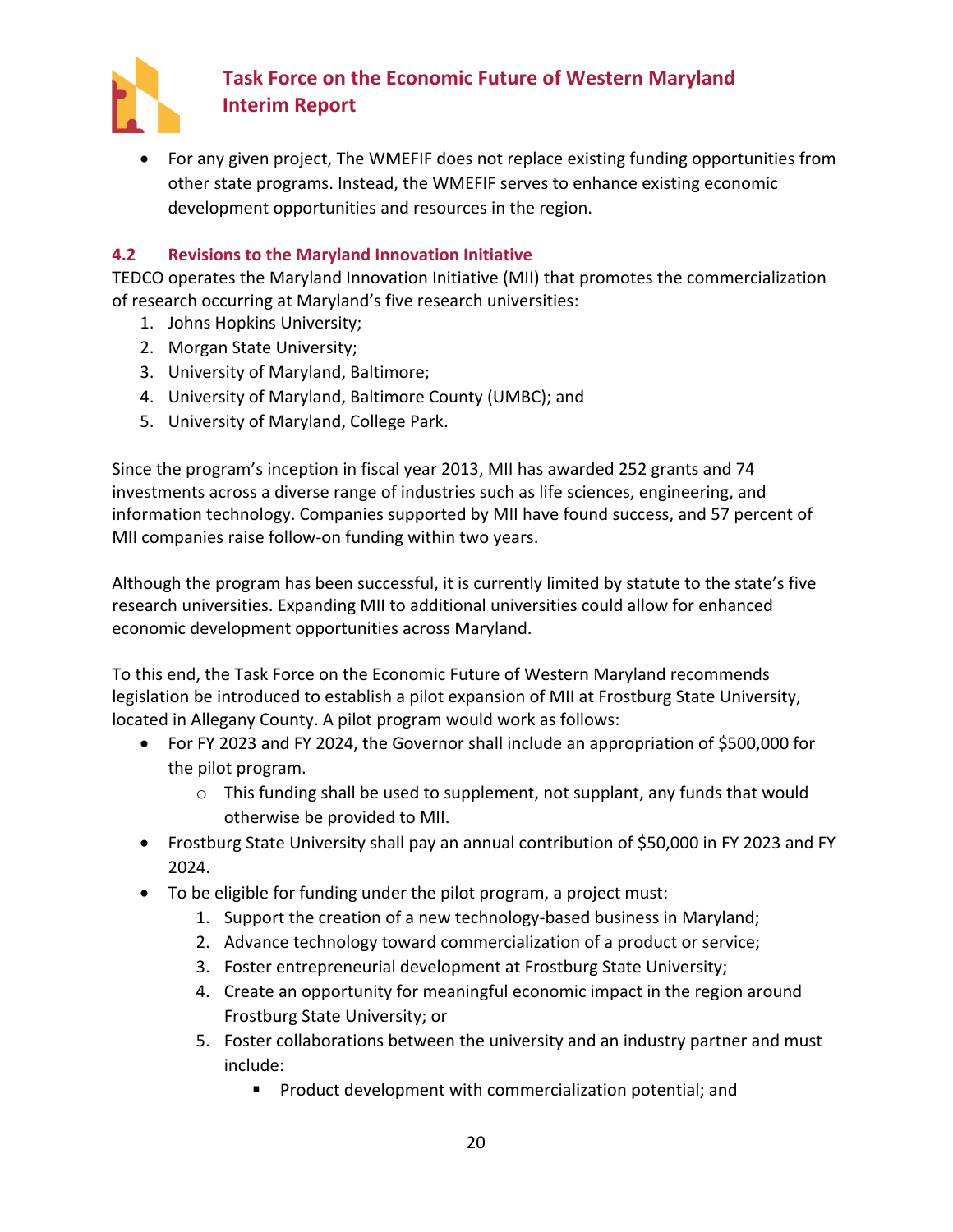

- Matching funds provided by the industry partner.
- TEDCO will provide the General Assembly with a report on or before July 1, 2024 summarizing the implementation of the pilot program at Frostburg State University.

### <span id="page-23-0"></span>**4.3 Enhancements to the Maryland E-Nnovation Initiative Fund**

The Maryland E-Nnovation Initiative Fund (MEIF) is currently administered by the Maryland Department of Commerce. The program is designed to encourage research endowments at Maryland's colleges and universities. Through MEIF, the state provides matching funds to funding that institutions of higher education have secured from private sources in support of research endowments. The program has had considerable success. In fiscal year 2019, the state awarded eight Maryland colleges and universities a total of \$95 million in matching funding and in fiscal year 2020, the state awarded six institutions \$8.5 million in matching funds. While the program has made an impact, mandated funding is currently set to expire at the end of fiscal year 2021. Additionally, smaller colleges and universities have encountered challenges in providing matching funds. The Task Force on the Economic Future of Western Maryland recommends that legislation be introduced to extend the mandated funding period beyond fiscal year 2021. If legislation to extend mandated funding is introduced, the task force recommends that legislation be amended so that institutions with an annual unrestricted current funds budget of less than \$250 million only need to obtain a qualifying donation, pledge, or combination of donations and pledges of \$200,000 instead of the current level of \$500,000.

### <span id="page-23-1"></span>**4.4 Public Private Partnerships on State Land**

Western Maryland's parks and campgrounds are a crucial component of the region's tourism industry. Ensuring that these resources are well maintained is essential to ensuring that more visitors come to the region. The Task Force on the Economic Future of Western Maryland recommends that the Maryland Department of Natural Resources (DNR) explore a publicprivate partnership within one of Western Maryland's parks or campgrounds. Through this partnership, DNR would lease one property to a private partner. The private partner would operate, maintain, and expand existing facilities at the property with the approval of DNR. This arrangement would yield a new revenue stream to the state as well as ensure that the region's tourism industry continues to thrive.

### <span id="page-23-2"></span>**4.5 Turn State-Owned Land Over to Counties for Economic Development**

The State of Maryland owns a substantial amount of land in Washington, Allegany, and Garrett counties. The State of Maryland can leverage this ownership to encourage economic development across Western Maryland while still preserving the region's natural resources and splendor. The Task Force on the Economic Future of Western Maryland recommends that the State of Maryland work with each county in the region to identify key parcels of land that counties can use for critical business development projects. For these parcels, the task force recommends that the state and counties identify ways for this land to be turned over to the counties. Examples of potential key parcels include: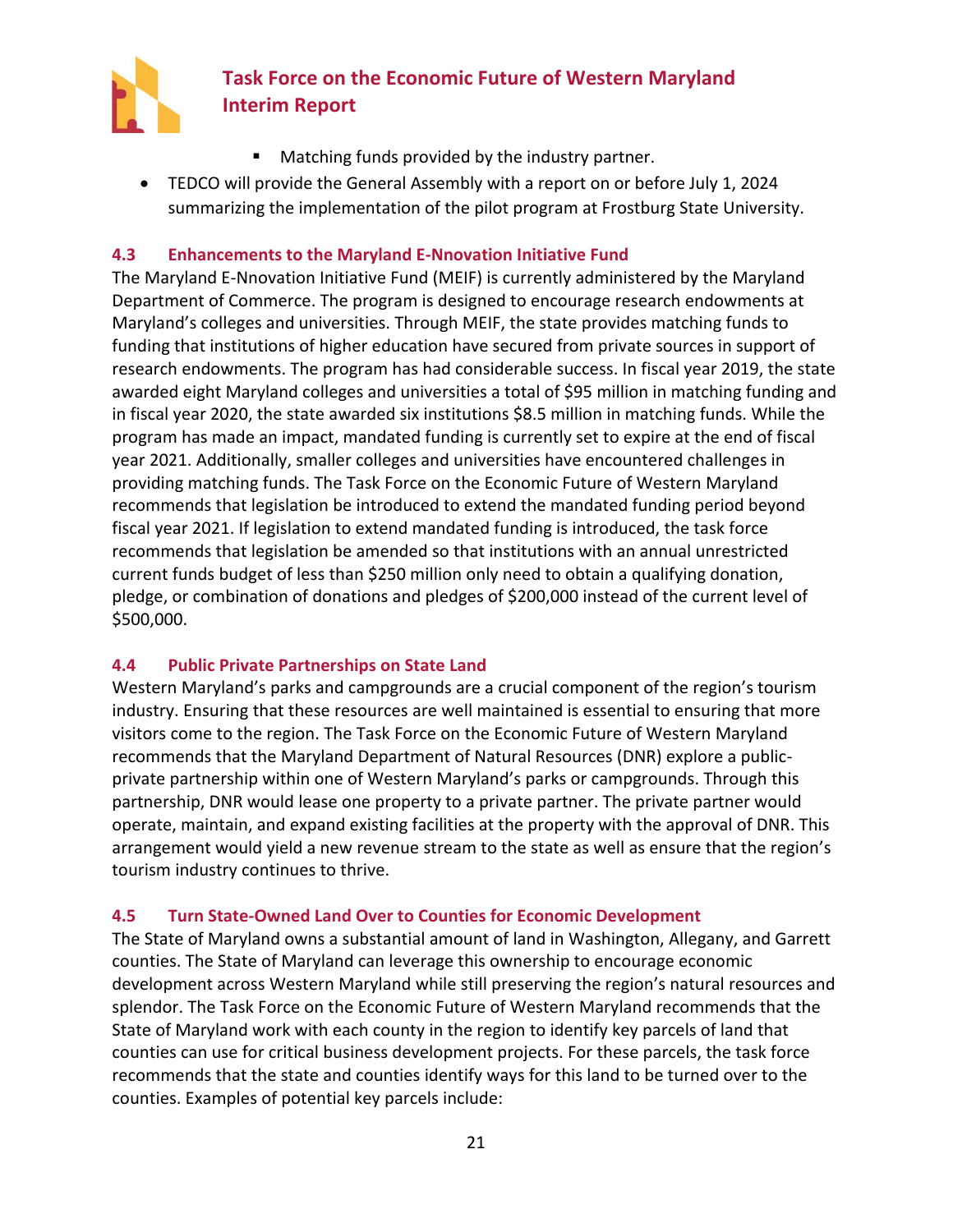

- An 800+ acre parcel in Garrett County at the intersection of 219N and I-68 in Grantsville. This parcel could be the site of a successful business park due to its access to quality transportation in the region if the site were turned over to Garrett County.
- Land within Rocky Gap State Park in Allegany County that could be developed by private businesses to enhance the park's offerings.

## <span id="page-24-0"></span>**4.6 Allocate Additional Funding to Maintain State-Owned Lakes**

The State of Maryland owns 16 lakes, many of which are located in Western Maryland. These lakes are economic engines, generating hundreds of millions of dollars in economic impact each year and in many cases supporting a substantial property tax base along the lake shores. Maintaining these lakes ensures the longevity of these resources for the localities that depend on them. As such, the Task Force on the Economic Future of Western Maryland recommends that the Governor add an additional line item of \$3 million per year to the Maryland Department of Natural Resources' budget in order to maintain state-owned lakes. This funding should not supplant existing funding going to the Maryland Department of Natural Resources.

### <span id="page-24-1"></span>**4.7 Support enactment of the Maryland Technology Infrastructure Pilot Program**

The Task Force on the Economic Future of Western Maryland recommends that legislation be passed to establish a pilot program within TEDCO to:

- 1) Support the innovation economy by incentivizing the development of advanced industry infrastructure and resources that build on the existing strengths of Western Maryland's economy; and
- 2) Support the growth of and incentivize the attraction and retention of early-stage innovation-based businesses in Western Maryland through the creation of supporting infrastructure and resources.

This pilot program would be overseen by the Maryland Technology Infrastructure Authority which would consist of the following members:

- 1) Two members appointed by the Governor that are entrepreneurs or business owners in Western Maryland;
- 2) The president of the Frostburg State University, or the president's designee;
- 3) The president of a community college located in the Western Maryland, or the president's designee, appointed by the Maryland Association of Community Colleges; and
- 4) The executive director of the corporation; or the executive director's designee.

TEDCO, through the pilot program and based on recommendations from the Authority, would make awards for the following purposes:

1) support large-scale infrastructure or resource projects in Western Maryland to attract talent, foster collaboration, and enable concentration and growth of advanced industries;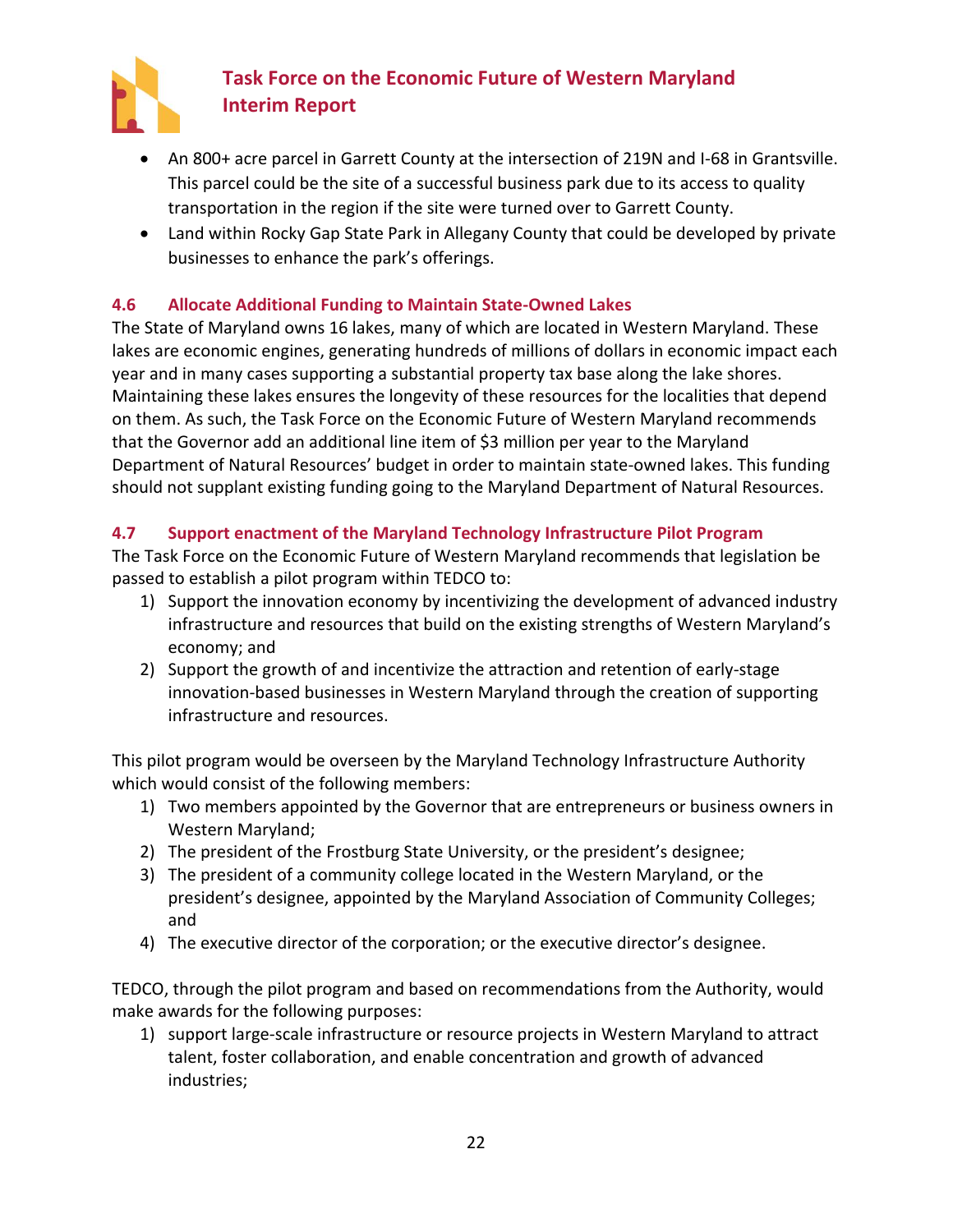

- 2) Foster public-private collaborations to encourage development of shared infrastructure and resources; and
- 3) Support talent development initiatives that address critical skill shortage areas in industries critical to growth in Western Maryland.

Financial awards (which may be made to public or private entities in the State including institutions of higher education) will not exceed one third of the total cost of a project or \$500,000 per project. Priority for the award of any financial assistance shall be given to those projects that are most likely to:

- 1) attract significant investment in the state;
- 2) result in significant company formation, expansion; or job creation; or
- 3) result in meaningful economic and employment development in Western Maryland.

TEDCO will provide the General Assembly with a report on or before July 1, 2024 summarizing the implementation of the pilot program and detailing recommendations on the expansion of the pilot program to a statewide program.

## <span id="page-25-0"></span>**4.8 TEDCO's Rural Business Innovation Initiative (RBII)**

TEDCO's Rural Business Innovation Initiative (RBII) assists start-up and small technology-based businesses in the rural areas of Maryland to advance the company to a higher level of success. The program offers professional ongoing mentoring and targeted funding at no cost to the company. Currently, TEDCO does not have specific state funding for this program. Despite the lack of dedicated funding, TEDCO allocates \$500,000 from their operating funds to provide the network assistance and for a small pre-seed investment fund. While the program receives relatively limited funding, the investments to date show great promise as 87 percent of funded companies are still in operation.

The Task Force on the Economic Future of Western Maryland recommends that the Governor include an appropriation of \$500,000 to fund the RBII, and that this funding be used to supplement, not supplant existing TEDCO funding.

## <span id="page-25-1"></span>**4.9 Support Tax Credits and Programs Designed to Allow Maryland's Tourism Industry to Recover from COVID-19**

Maryland's tourism industry has faced unprecedented challenges in the wake of COVID-19. The industry is critical to the economies of all of Maryland's regions and Western Maryland is no exception. The Task Force on the Economic Future of Western Maryland supports the following legislation and recommends both items be passed during the 2021 legislative session:

• SB 64 - Unemployment Insurance - Earned Rating Record - Waiver of Benefit Charges Due to COVID-19 - to ensure unemployment insurance rates do not rise for companies that were forced to layoff workers during the pandemic and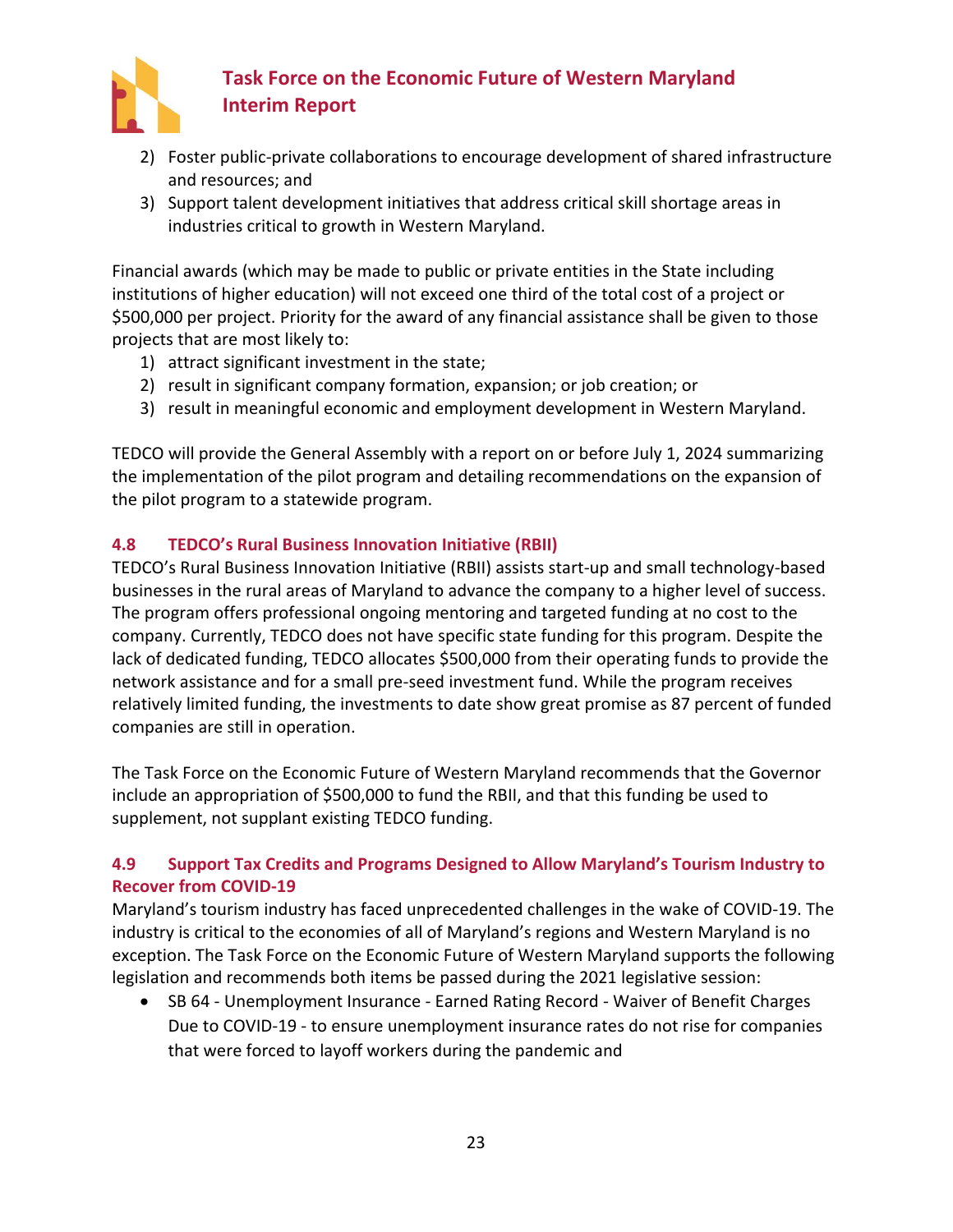

• Legislation to enact the 'Explore Maryland Tax Credit,' which would incentivize more Maryland residents to travel and support businesses hardest hit during the current economic downturn.

### <span id="page-26-0"></span>**4.10 Support Tax Credits That Encourage Additional Market-Rate Housing in Western Maryland**

The Task Force on the Economic Future of Western Maryland recommends that the Governor establish tax credits that would incentivize the construction or renovation of properties to increase the supply of market-rate housing in Western Maryland. In order to attract and retain the necessary workforce to power the industries and companies of Western Maryland's future, the region needs to ensure a sufficient supply of housing is available for workers. If not, otherwise successful businesses in Western Maryland may leave for an area where it is easier to attract and retain a talented workforce.

### <span id="page-26-1"></span>**4.11 Support Small Business Participation in Association Health Plans**

The Task Force on the Economic Future of Western Maryland notes that legislation has been submitted during prior legislative sessions to amend the Maryland Healthcare Access Act of 2018 to remove language prohibiting small businesses from including their owners, employees, and family as part of the larger pool of employees in an Association Health Plan. If legislation on this topic is introduced during the 2021 legislative session, the Task Force on the Economic Future of Western Maryland recommends that it be passed.

### <span id="page-26-2"></span>**4.12 Redefine the meaning of Qualifying Biomass and a Thermal Biomass System**

The Task Force on the Economic Future of Western Maryland supports efforts to amend Maryland's Renewable Portfolio Standard (RPS) so that:

- 1. The definition of 'qualifying biomass' is updated to include wood products, including mill residues, silvicultural products, and natural wood wastes.
- 2. The definition of a 'thermal biomass system' be updated to include qualifying biomass.

These two changes will support Maryland's transition to green energy as well as support Western Maryland's robust forestry industry. If legislation is introduced during the 2021 legislative session, the Task Force on the Economic Future of Western Maryland supports its passage.

## <span id="page-26-3"></span>**4.13 Encourage the State of Maryland to Identify Priority Trail System Opportunities for Advancement in Western Maryland**

Trail systems, whether hiking trails, rails-to-trails paths, or multi-use networks are a critical component of Western Maryland's tourism ecosystem. The Task Force on the Economic Future of Western Maryland recommends that the Maryland Department of Natural Resources, the Maryland Department of Transportation, and the Maryland Department of Commerce work closely with each county in the region to identify priority trail systems to create or to enhance.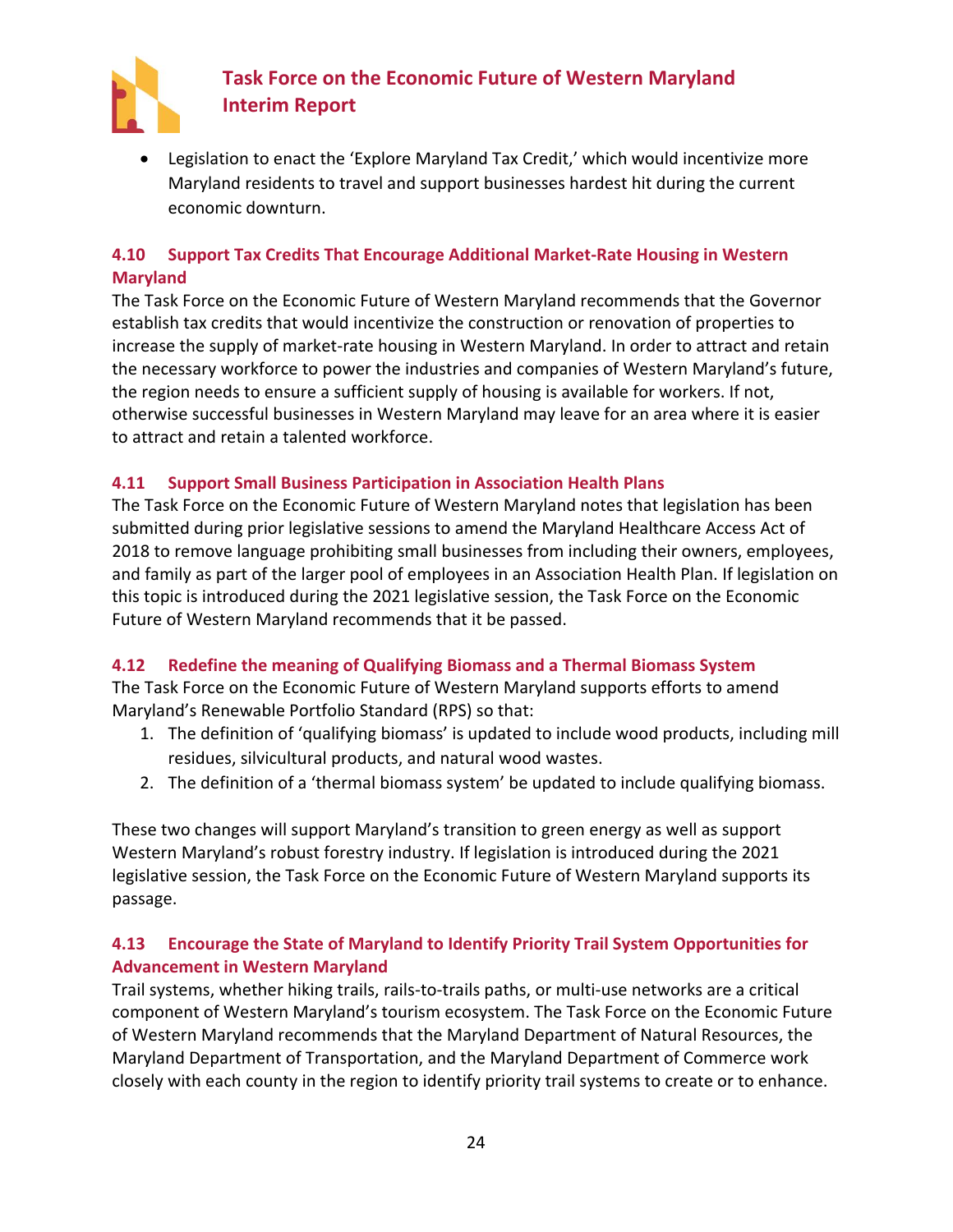

To the extent that counties already have identified key projects, the task force recommends that Maryland's state agencies work aggressively to ensure projects are completed.

## <span id="page-27-0"></span>**4.14 A Bill to Extend the Activities of the Task Force on the Economic Future of Western Maryland**

The Task Force on the Economic Future of Western Maryland recommends legislation be introduced to extend the Task Force on the Economic Future of Western Maryland through October 1, 2021 with a final report due on or before October 1, 2021.

## <span id="page-27-1"></span>**5.0 Conclusion and Next Steps**

This interim report summarizes the work, findings, and recommendations of the Task Force on the Economic Future of Western Maryland from inception through January 2021. Western Maryland's economy stands at a crossroads. With support from policymakers across the state, Western Maryland can reposition itself as an economic engine of the state and the broader region, competing successfully with areas of West Virginia, Pennsylvania, and Virginia. To this end, passage of legislation described in Section 4 during the 2021 legislative session will help ensure a vibrant economic future. The task force recognizes that increasing economic vitality in Garrett, Allegany, and Washington counties is not a short-term process. At present, the task force hopes to convene additional meetings with area stakeholders through the fall with a final report summarizing additional data, discussions, and policy recommendations.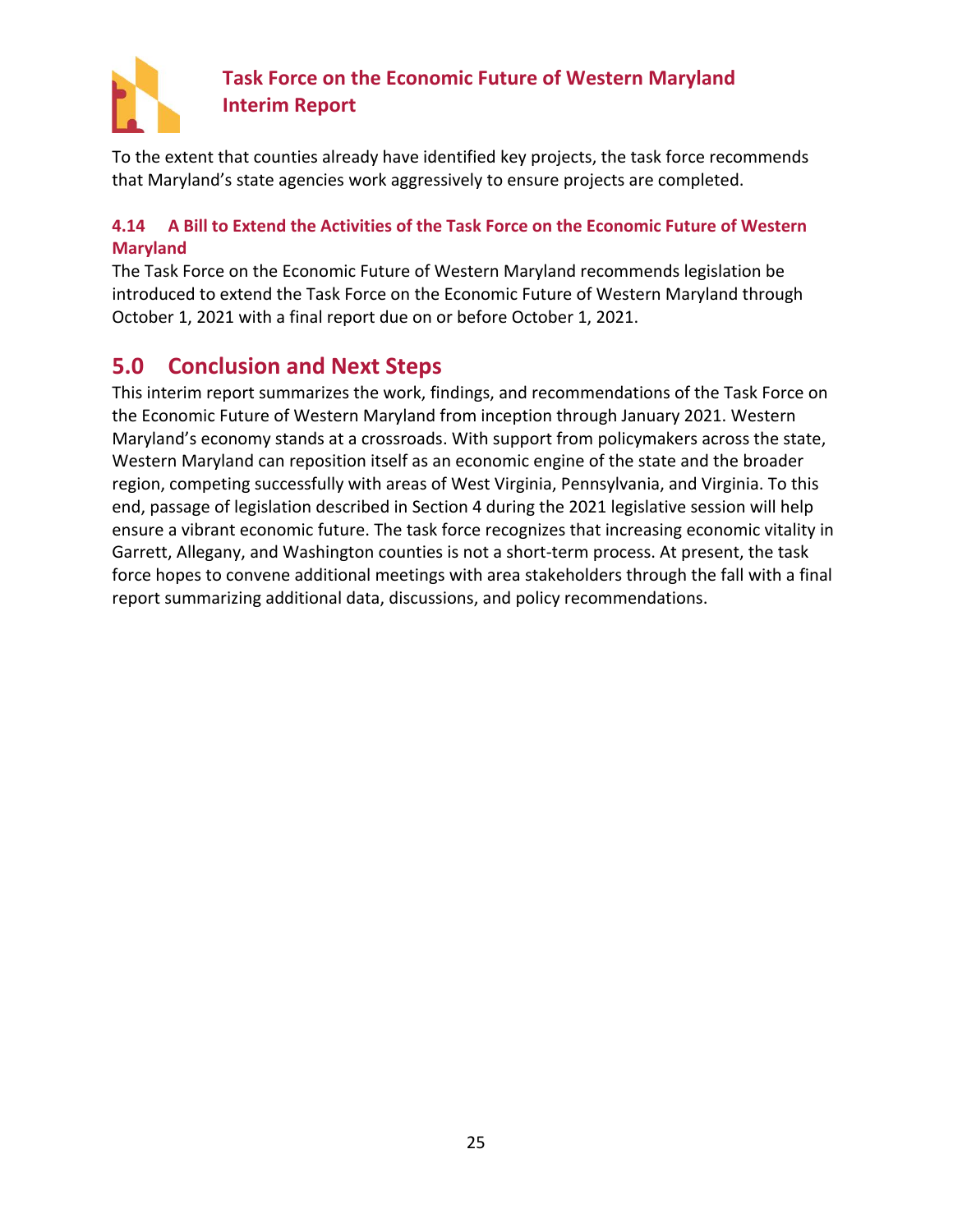

## <span id="page-28-0"></span>**Appendix A – Text of Statute Establishing Task Force**

Chapter 207<sup>6</sup>

**(House Bill 436)**

AN ACT concerning

### **Task Force on the Economic Future of Western Maryland**

FOR the purpose of establishing the Task Force on the Economic Future of Western Maryland; specifying the membership of the Task Force; providing for the appointment of a Senate cochair and House cochair of the Task Force; providing for the staffing of the Task Force; prohibiting a member of the Task Force from receiving certain compensation, but authorizing the reimbursement of certain expenses; requiring the Task Force to study, consider, and make recommendations regarding certain matters; requiring the Task Force to report its findings and recommendations to the Governor and the General Assembly on or before a certain date; providing for the termination of this Act; and generally relating to the Task Force on the Economic Future of Western Maryland.

SECTION 1. BE IT ENACTED BY THE GENERAL ASSEMBLY OF MARYLAND, That:

- a) There is a Task Force on the Economic Future of Western Maryland.
- b) The Task Force consists of the following members:
	- 1) one member of the Senate of Maryland who is a member of the Western Maryland Delegation, appointed by the President of the Senate;
	- 2) one member of the House of Delegates who is a member of the Western Maryland Delegation, appointed by the Speaker of the House;
	- 3) the Secretary of Commerce, or the Secretary's designee;
	- 4) the Executive Director of the Maryland Technology Development Corporation, or the Executive Director's designee;
	- 5) one county elected official serving in Allegany County, Garrett County, or Washington County, appointed by the Maryland Association of Counties;
	- 6) one municipal elected official serving in Allegany County, Garrett County, or Washington County, appointed by the Maryland Municipal League;
	- 7) a representative of Frostburg State University who has relevant experience in economics, economic development, or business, appointed by the President of Frostburg State University;
	- 8) a representative of the Tri–County Council for Western Maryland, appointed by the Board of Directors of the Council;

<sup>&</sup>lt;sup>6</sup> The most recent text of the statute is available at the following link: http://mgaleg.maryland.gov/2020RS/Chapters\_noln/CH\_207\_hb0436t.pdf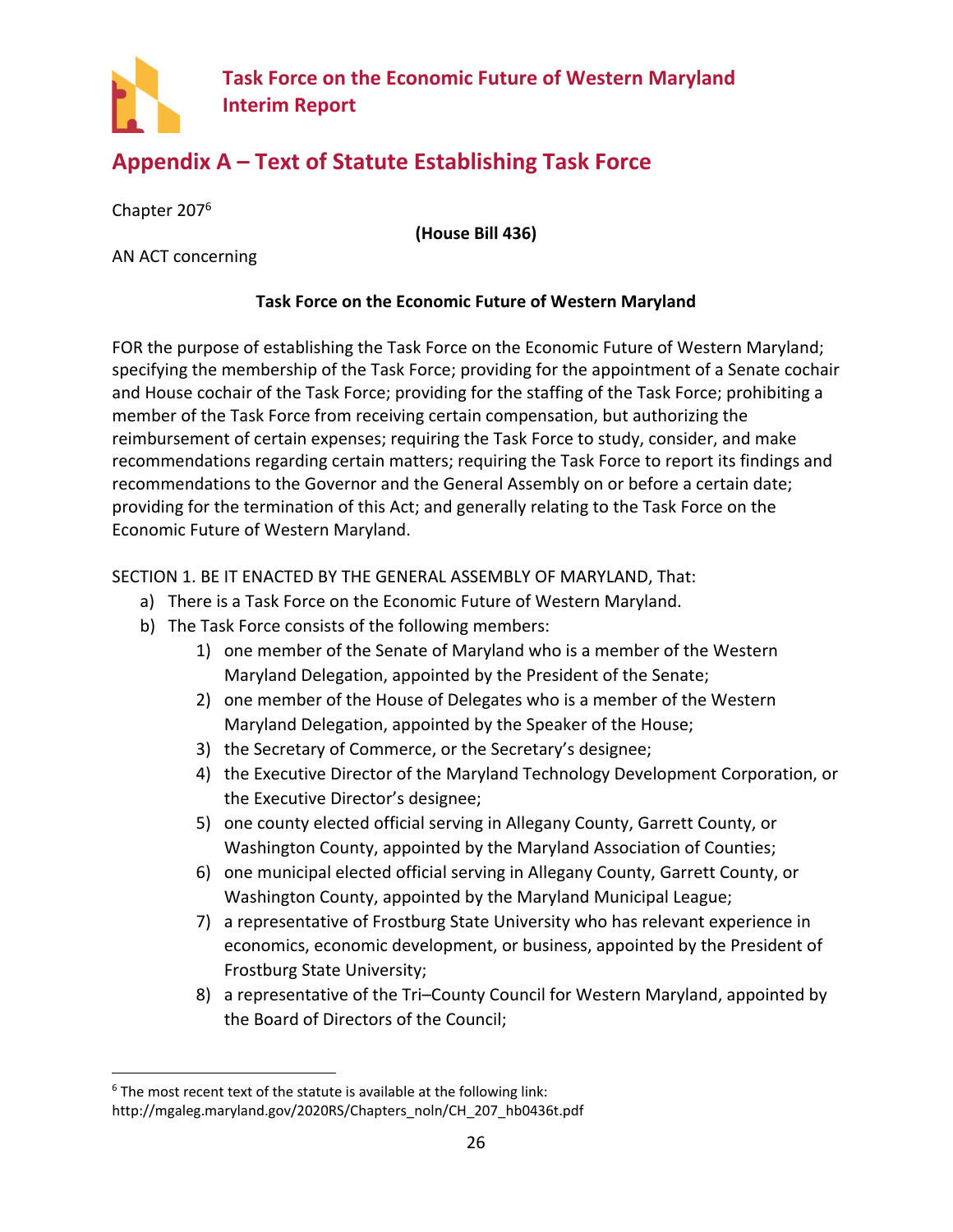

- 9) one representative of the business community, appointed by the Allegany County Chamber of Commerce;
- 10) one representative of the business community, appointed by the Garrett County Chamber of Commerce; and
- 11) one representative of the business community, appointed by the Washington County Chamber of Commerce.
- c) (1) The President of the Senate shall designate one of the members appointed from the Senate as cochair of the Task Force.

(2) The Speaker of the House shall designate one of the members appointed from the House of Delegates as cochair of the Task Force.

- d) The Department of Commerce shall provide staff for the Task Force.
- e) A member of the Task Force:
	- 1) may not receive compensation as a member of the Task Force; but
	- 2) is entitled to reimbursement for expenses under the Standard State Travel Regulations, as provided in the State budget.
- f) The Task Force shall:
	- 1) study the current economic conditions of Western Maryland; and make recommendations regarding potential methods for the improvement of the economies of Allegany County, Garrett County, and Washington County, including:
		- i. opportunities to expand economic activity in technology–based industry, including biotechnology, cybersecurity, energy and energy storage, transportation and logistics, and advanced manufacturing;
		- ii. opportunities to strengthen tourism–related businesses in Western Maryland; and
		- iii. strategies to overcome barriers to the creation and expansion of new small businesses in Western Maryland.
- g) On or before January 1, 2021, the Task Force shall report its findings and recommendations to the Governor and, in accordance with § 2–1257 of the State Government Article, the General Assembly.

SECTION 2. AND BE IT FURTHER ENACTED, That this Act shall take effect July 1, 2020. It shall remain effective for a period of 1 year and, at the end of June 30, 2021, this Act, with no further action required by the General Assembly, shall be abrogated and of no further force and effect.

## **Enacted under Article II, § 17(c) of the Maryland Constitution, May 8, 2020.**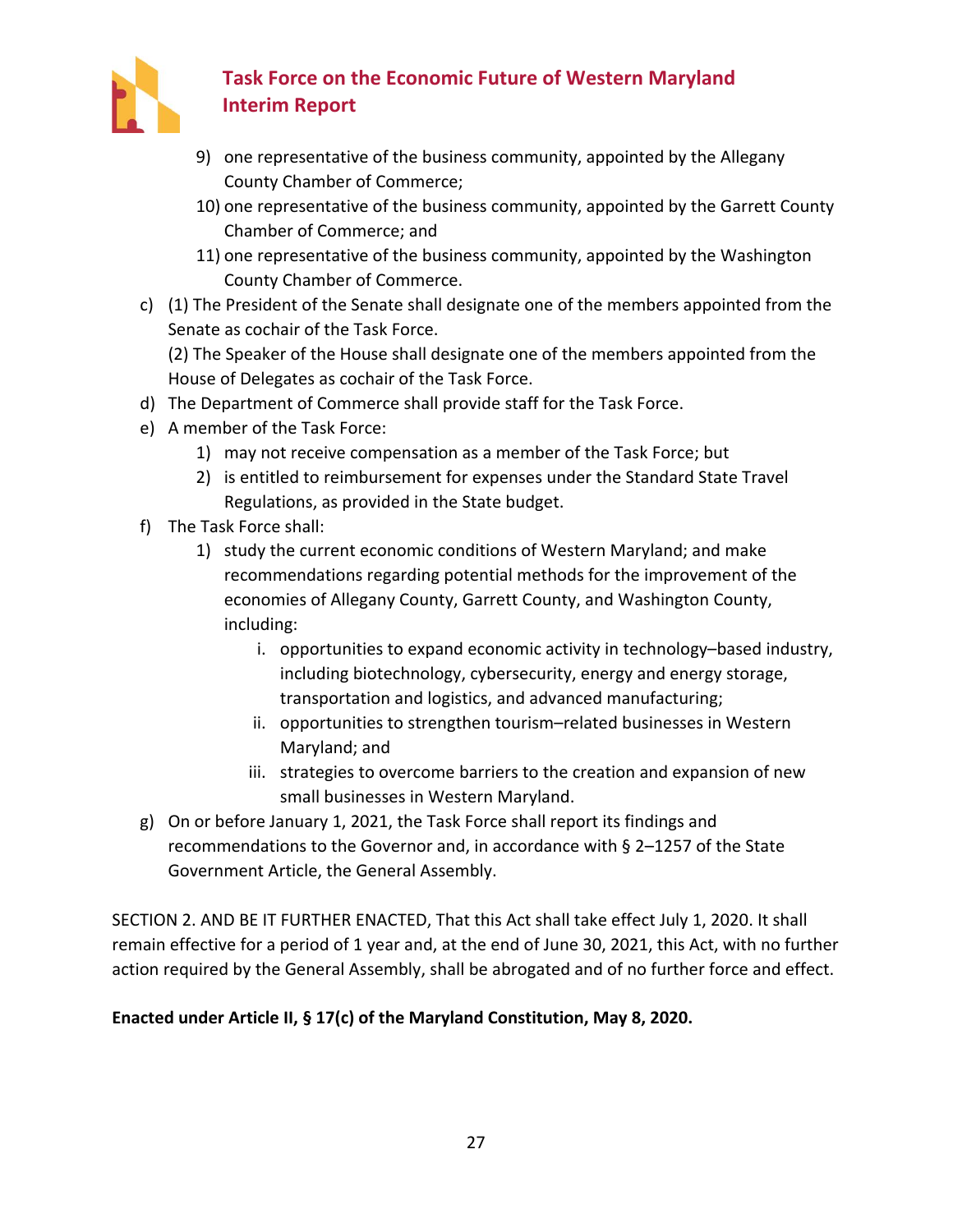

## <span id="page-30-0"></span>**Appendix B – Meeting Minutes**

This appendix contains the meeting minutes as voted on and approved by task force members for each of the seven meetings held prior to the finalization of this interim report.

### <span id="page-30-1"></span>**B.1 September 23, 2020 Meeting Minutes**

### **Task Force Members in Attendance:**

Senator George Edwards, *Co-Chair* Delegate Jason Buckel, *Co-Chair* Jody Sprinkle, *Director, Government Relations, TEDCO* Shelley McIntire, *Hagerstown City Council Member, MML* Al Delia, *Vice President for Economic and Regional Engagement, Frostburg State University* Jake Shade, *Allegany County Commissioner and TCCWM Board Member* Stu Czapski, *Executive Director, Allegany County Chamber of Commerce* Nicole Christian, *President and CEO, Garrett County Chamber of Commerce* Paul Frey, *President and CEO, Washington County Chamber of Commerce* Andrew Sargent, *Sr. Business Development Representative, Western MD, Maryland Department of Commerce*

#### **Task Force Staff in Attendance:**

Michael Siers*, Economist, Maryland Department of Commerce*

### **I. Call to Order/Welcome and introductions**

*a. Remarks by the Co-Chairs*

Senator Edwards and Delegate Buckel welcomed members of the task force as well as members of the public.

### **II. Review of the purpose for the task force**

*a. Review statute and expectations*

The co-chairs discussed the current state of the region. Senator Edwards noted that the region is hurting, and that the goal of the task force is to gather a number of stakeholders together to focus in on meaningful ways to improve the region. Delegate Buckel noted that all of the counties are unique, though they have many common characteristics, such as the importance of natural resources to the region. In addition to supporting the use of natural resources, the aim of this body is to develop a wish list of recommendations that both recognize the unique strengths of each county as well as work well as a coherent regional strategy.

The co-chairs noted that one hope for recommendations will be developing new industries in the region, such as cybersecurity and other industries specifically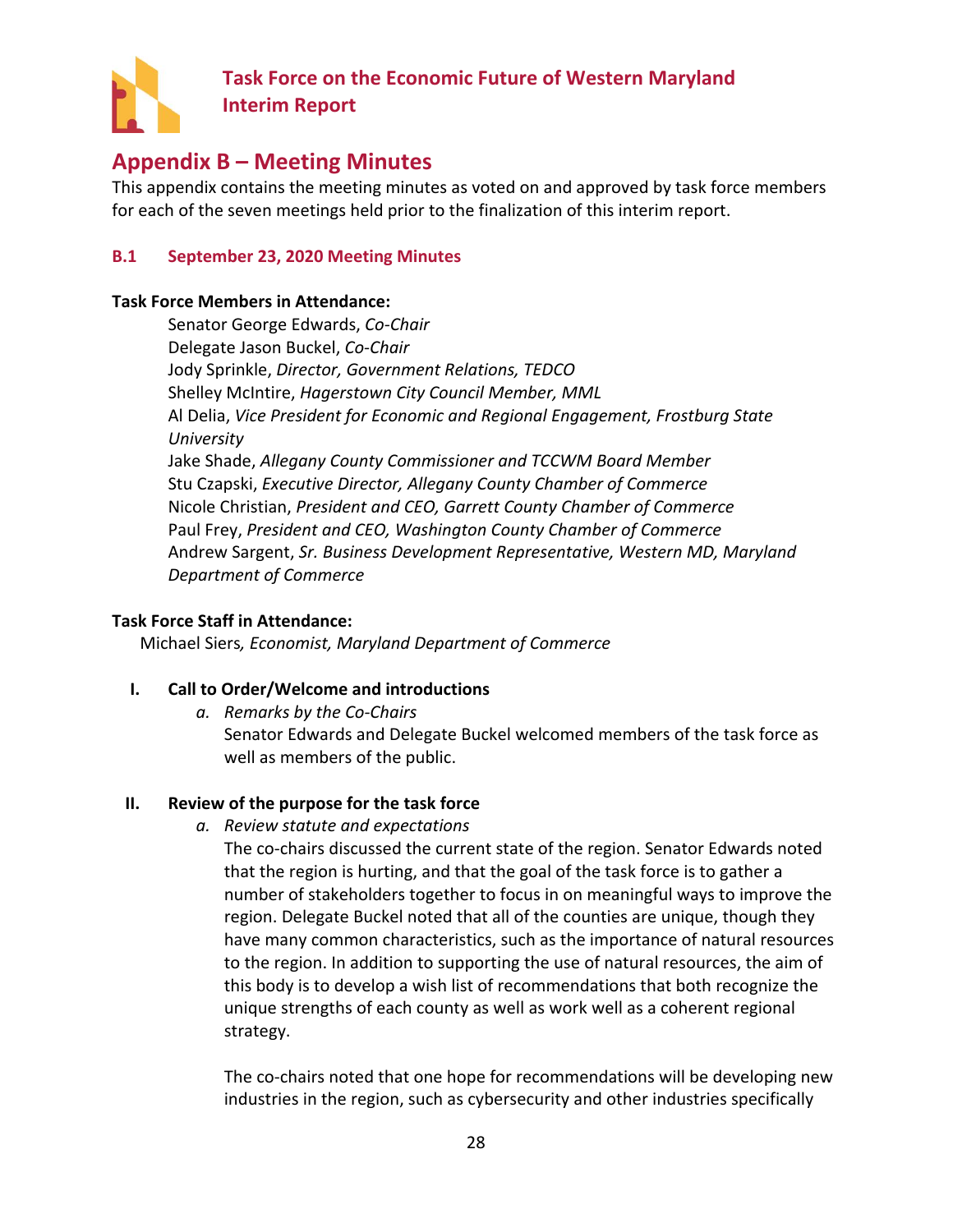

highlighted in the statute. Senator Edwards noted the strengths of Western Maryland's education system and noted the need for infrastructure improvements to roads, water, and sewer, among others, as means to attract new businesses to the region. The co-chairs mentioned a desire to hear from site selectors as part of the task force's meetings.

*b. Discuss Open Meetings Act*

The co-chairs reviewed the Open Meetings Act with the members, including the fact that all meetings will be open to the public and that meeting minutes will be made public for each meeting.

### **III. Timeline for the task force**

Senator Edwards noted that the original timeline for a final report is January 1, 2021. While this is still a goal, COVID-19 has made the situation more complicated. As such, it may be the case that a set of draft ideas is prepared by the end of the calendar year with a final report on those ideas prepared in the spring. The goal is to be able to use recommendations from this task force in the next legislative session, so too much of an extension could impact that goal.

### **IV. Preliminary data on current economic conditions in Western Maryland**

*a. Overview of current data and findings*

Michael Siers, staff for the task force, presented on Western Maryland's current economic conditions and implications of this data for the development of recommendations. The presentation touched on a number of topics, including:

- Trends in population over the prior decade;
- Broad strategies to help minimize population loss;
- Economic data, including changes in employment, the number of businesses, how employment varies by county, wage levels, and the region's recent response to COVID-19;
- An analysis of the region's industries with a competitive advantage, and how competitive the region is for industries mentioned in the statute establishing the task force;
- How the rise of remote work may impact population trends in Western Maryland; and
- Key questions to consider as the task force develops recommendations.
- *b. Discussion of research, potential extensions of the research, and implications of the findings*

Members indicated they would like to focus on many different strategies to develop the region's economy. Members wondered if the Maryland Department of Commerce could play a role in encouraging more businesses to locate in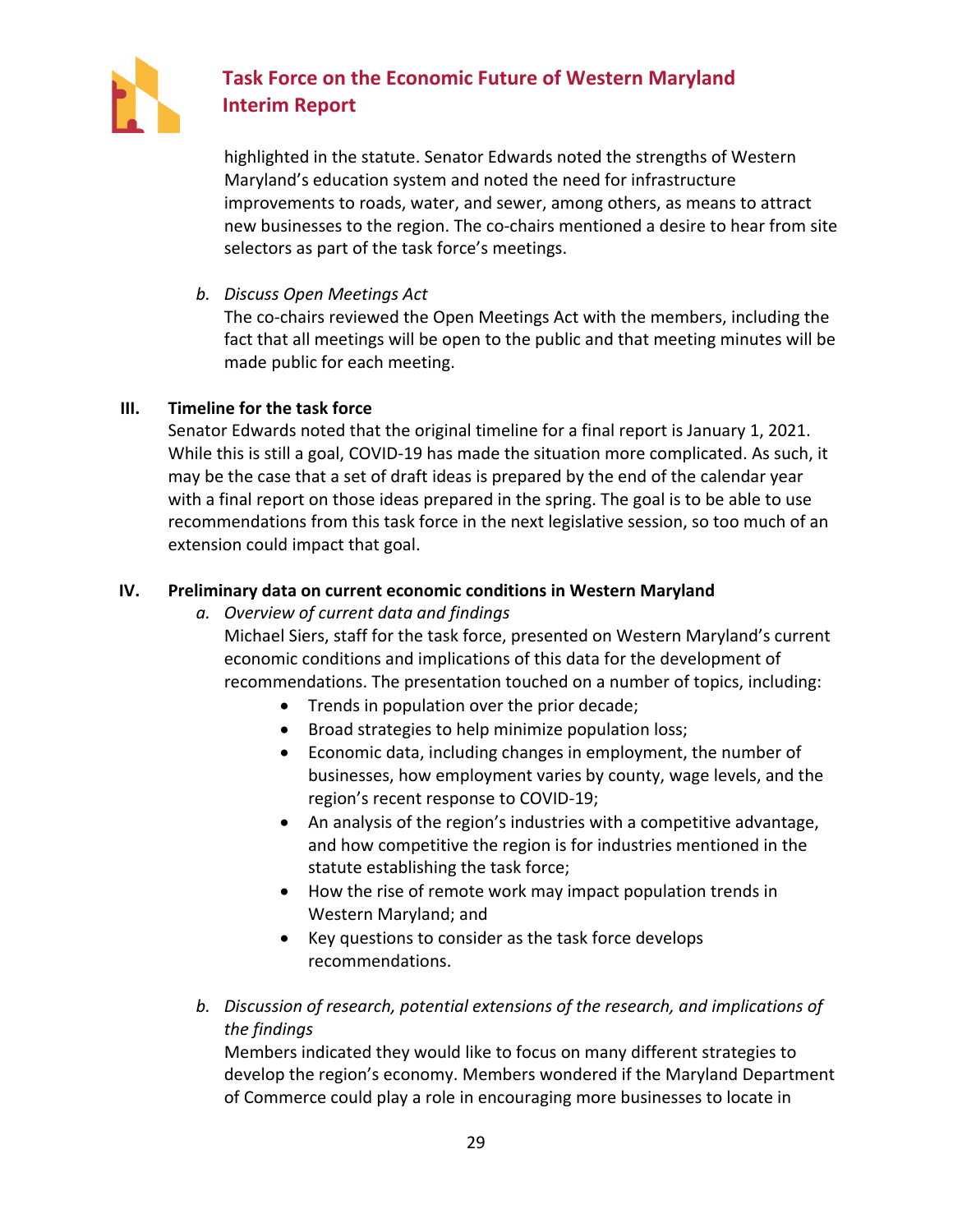

Western Maryland. Emphasizing the region's great education and need for new infrastructure were noted.

### **V. Discussion of initial recommendations**

One of the major concerns raised was regarding the availability of broadband in the area. Businesses are less likely to locate without access to high-speed internet. Additionally, while members, especially in Garrett County, have seen an increase in people permanently residing in what had been their vacation homes, this trend requires high-speed internet in order to continue.

## **VI. Proposed Workplan**

*a. Plan for future meetings*

Members discussed that the next meeting should either be in early or late October. No date was settled on during the meeting. The co-chairs expressed hope that a future meeting could be held in person.

## *b. Potential research topics*

Members emphasized that future meetings could focus on many of the industries already listed in each county's economic development plans. When examining these industries, hearing from site selectors would be preferable, as would a more detailed focus on the needs of those industries (e.g., infrastructure, workforce, supply chains, access to customers). One member suggested identifying successful case studies from areas similar to the region as a way to help develop recommendations.

### **VII. Closing Remarks/Adjournment**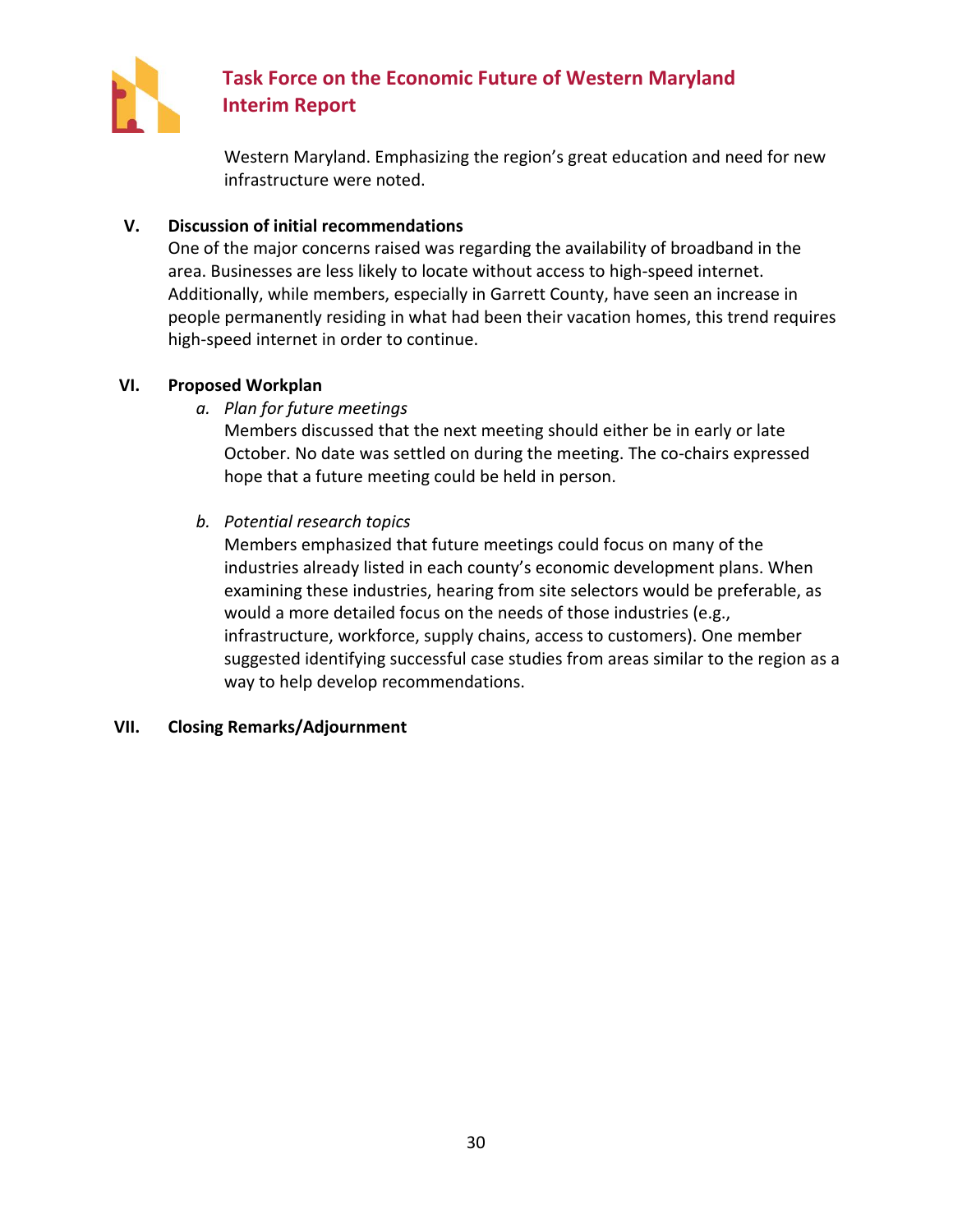

### <span id="page-33-0"></span>**B.2 October 26, 2020 Meeting Minutes**

#### **Task Force Members in Attendance:**

Senator George Edwards, *Co-Chair* Delegate Jason Buckel, *Co-Chair* Jody Sprinkle, *Director, Government Relations, TEDCO* Cort Meinelschmidt, *Washington County Commissioner, MACO* Shelley McIntire, *Hagerstown City Council Member, MML* Al Delia, *Vice President for Economic and Regional Engagement, Frostburg State University* Paul Frey, *President and CEO, Washington County Chamber of Commerce* Andrew Sargent, *Sr. Business Development Representative, Western MD, Maryland Department of Commerce*

#### **Task Force Staff in Attendance:**

Michael Siers*, Economist, Maryland Department of Commerce*

#### **I. Call to Order**

#### *a. Remarks by the Co-Chairs*

The co-chairs welcomed participants to the call. Senator Edwards noted that it was great to see so much interest from non-members of the task force. Senator Edwards also noted that the body should move relatively quickly so that some recommendations can be ready by the next legislative session. Delegate Buckel signaled that he was very interested in the presentations and in finding ways to get results for Western Maryland.

#### **II. TEDCO presentation**

Stephen Auvil (TEDCO's Executive Vice President) presented on behalf of TEDCO. Mr. Auvil's presentation provided a detailed overview of TEDCO's activities and the programs it supports. The presentation focused on TEDCO's three pillars: technology transfer, gateway services, and investments. During the presentation, Mr. Auvil mentioned the Maryland Innovation Initiative (MII) which works with five research institutions in the state (Johns Hopkins University; Morgan State University; University of Maryland, Baltimore; University of Maryland, Baltimore County; and University of Maryland, College Park). Senator Edwards asked Mr. Auvil if TEDCO partners with Frostburg. Mr. Auvil indicated that TEDCO has worked with Frostburg in the past and that Chuck Ernst with TEDCO works with Frostburg. Delegate Buckel asked Mr. Auvil how Frostburg could be added to the list of research institutions under the MII. Mr. Auvil indicated that the institutions are written into the program's statute and mentioned that TEDCO is interested in expanding the number of universities and colleges they partner with. Al Delia, of Frostburg State University, mentioned that because Frostburg does not have a Carnegie Classification of a Research I institution, it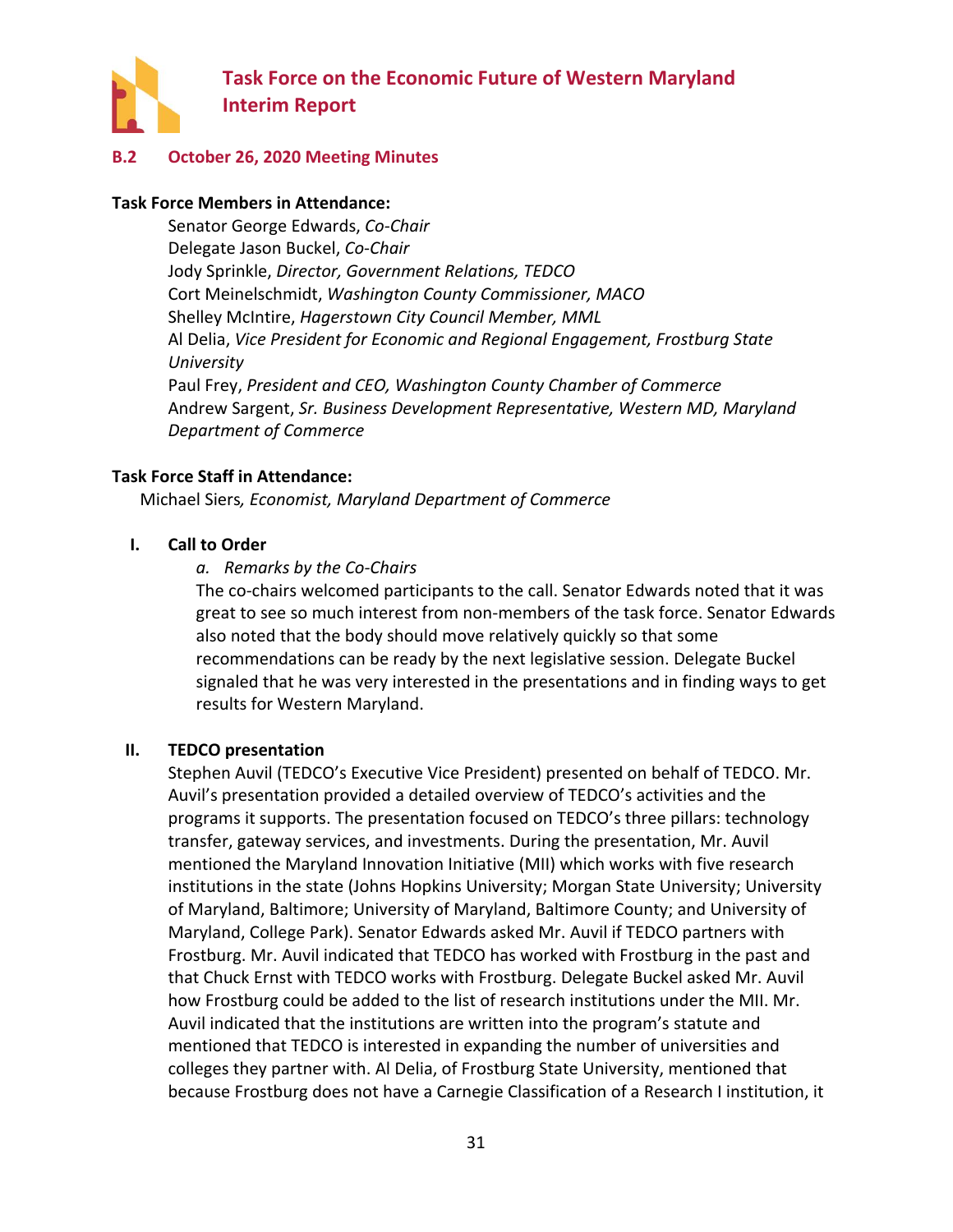

may not be added to the MII program. However, Mr. Delia mentioned that additional funding to the university could help support more faculty who conduct research. Mr. Delia indicated that this funding would likely need to be approved by the USM Board of Regents. Heather Gramm, of the Maryland Department of Commerce, asked Mr. Delia if the Department's Maryland E-Nnovation Initiative Fund (MEIF) could help support Frostburg. The MEIF offers a state match to private funds raised to support research endowments; while the program has been successful, Ms. Gramm noted that the program is set to sunset. Finally, Paul Frey asked if TEDCO would partner with the new incubator at Hagerstown Community College and Mr. Auvil indicated that TEDCO would be interested.

#### **III. Maryland Department of Commerce presentations**

a. Business development

Jayson Knott of the Maryland Department of Commerce presented on business attraction efforts at the Maryland Department of Commerce. Mr. Knott highlighted that while business attraction is not a panacea, it does constitute a significant portion of what the Maryland Department of Commerce tracks. The Department is largely focused on two main constituencies: site selectors and corporate end users. Delegate Buckel asked about companies that have gotten credits through the More Jobs for Marylanders program in Western Maryland. Mr. Knott promised Delegate Buckel that the Department would provide relevant data. Senator Edwards asked how often the Department updates its portfolio of assets for each county. Mr. Knott replied that the Department is constantly updating its information to stay current and is in close contact with the regional representatives who have contacts with key local businesses as well.

b. Industry support

Heather Gramm and Andrew Sargent from the Maryland Department of Commerce presented on the Office of Strategic Industries and Entrepreneurship (OSIE) and the Office of Regional Growth and Retention. Ms. Gramm provided an overview of the OSIE including select initiatives that have been implemented in Western Maryland or might be of interest. These included a recent EDA grant that the Department is working on with the Maryland Department of Natural Resources (DNR) on forestry, the Maryland Manufacturing Extension Partnership, the Strategic Industry Grant Program, and the MEIF. Additionally, Ms. Gramm mentioned asset mapping efforts. Mr. Sargent provided an overview of the Office of Regional Growth and Retention, including his role and efforts in Western Maryland. Al Delia of Frostburg State University mentioned asset mapping efforts of defense contractors and wondered what information might be available to him for that. Mr. Siers mentioned that the Maryland Department of Commerce has produced a map of the Maryland defense industry available at marylanddefensenetwork.org.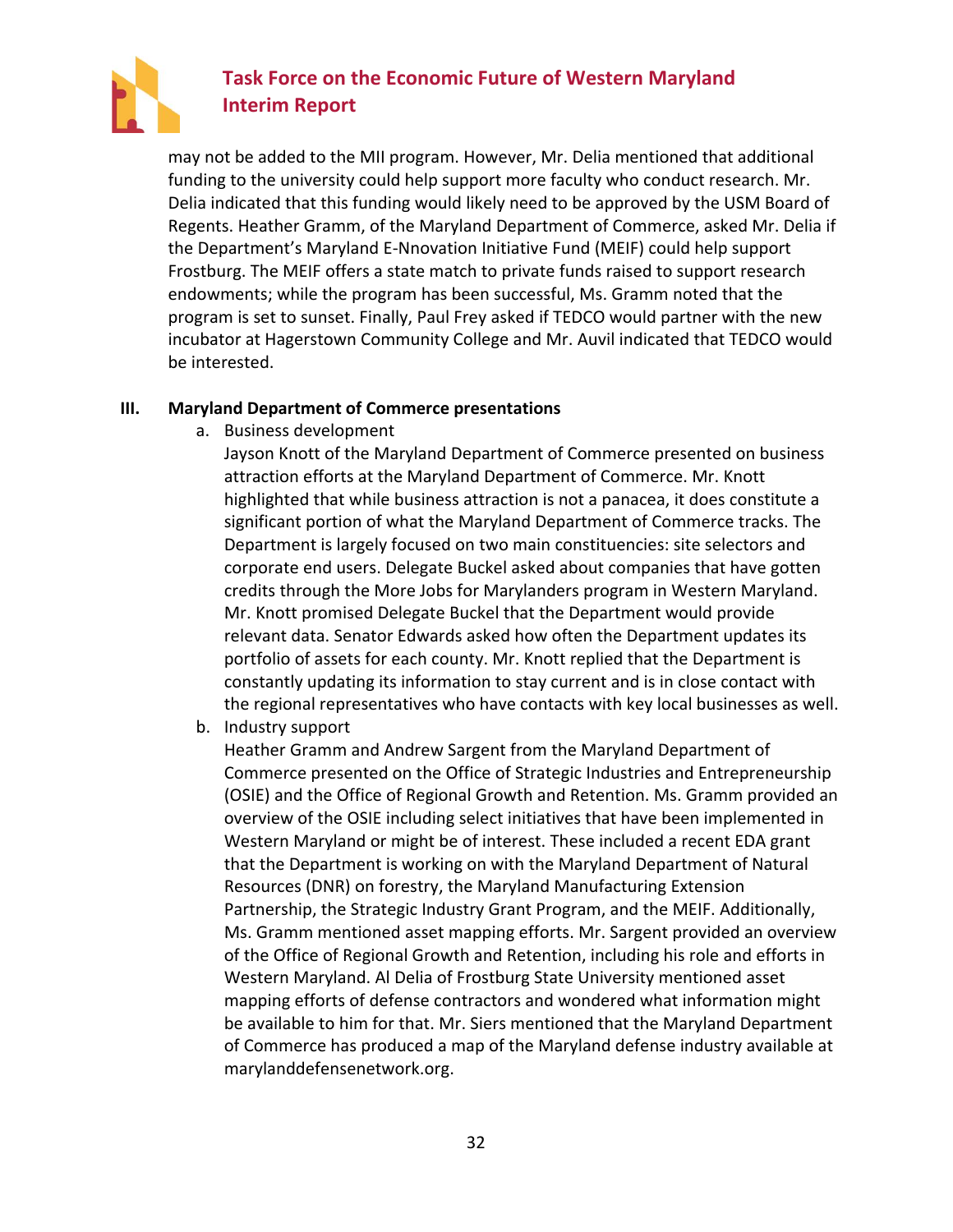

### **IV. Target industry overview**

Michael Siers, staff for the task force, presented on key industries. During the prior meeting, Mr. Siers presented on key industries in the region and how industries identified in the statute were positioned in Western Maryland. Members were curious how these sectors overlapped with existing economic development plans by the three counties in the region. Mr. Siers' presentation indicated that there was substantial overlap in key sectors, both between the counties' economic development plans and the industries of interest identified in the statute.

#### **V. Discussion of initial recommendations**

This agenda item was skipped due to time constraints. Senator Edwards indicated that the next meeting should continue with information gathering but also contain time for considering initial recommendations.

#### **VI. Next Steps**

The co-chairs indicated that they would like the next meeting to be held ideally the week of November 16 or November 23. Members were asked to email Michael Siers with date preferences. Members also discussed potential topics for the next meeting. Topics included:

- Infrastructure at the county level,
- Funding priorities at the county level,
- Broadband access
- Incubators (including status and resources needed to be more successful).

Members were encouraged to email Michael Siers with additional topics for consideration.

### **VII. Closing Remarks/Adjournment**

Senator Edwards asked if any members of the public wished to make public comments. None did. Senator Edwards and Delegate Buckel then thanked all participants for their time and concluded the meeting.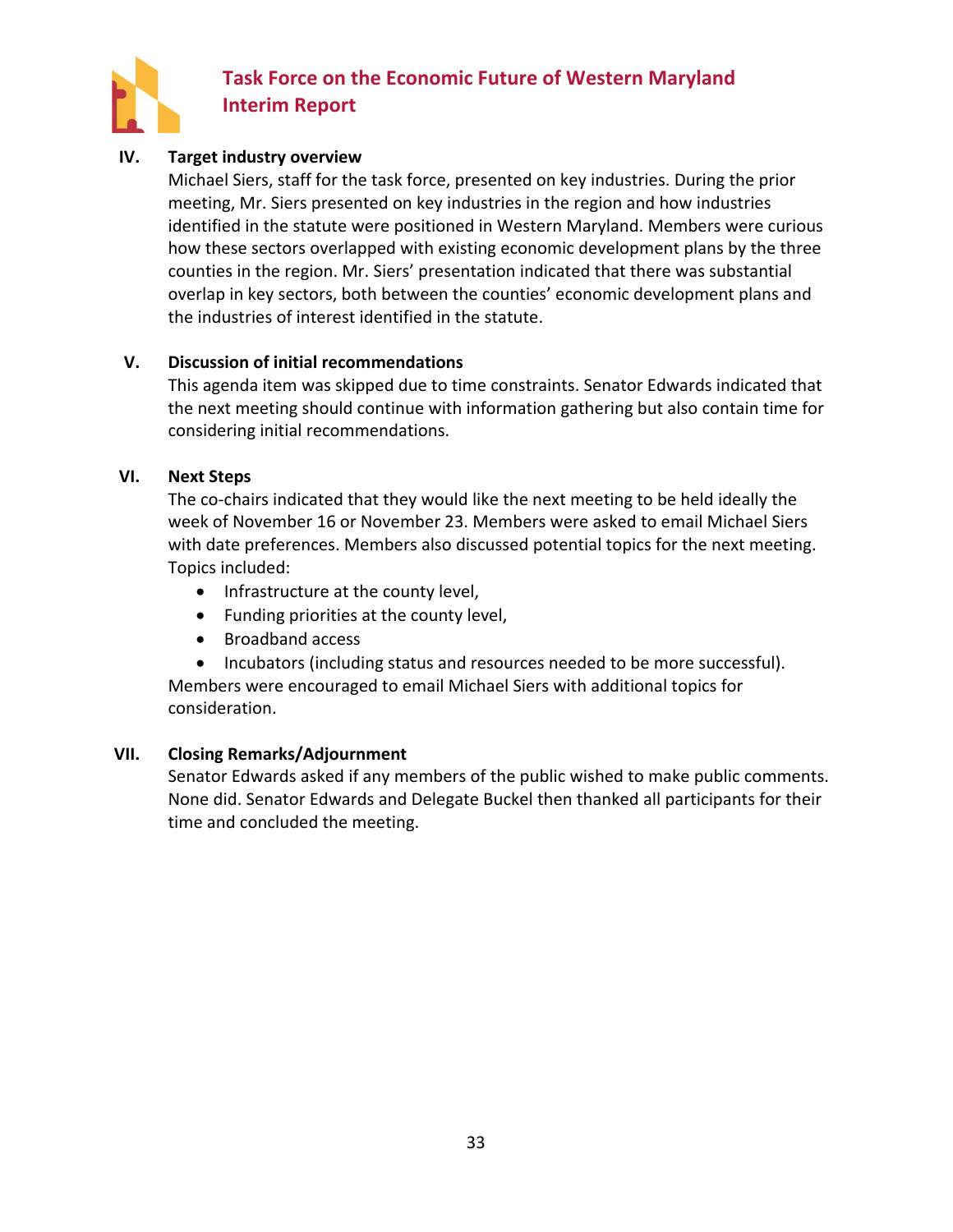

### <span id="page-36-0"></span>**B.3 November 16, 2020 Meeting Minutes**

#### **Task Force Members in Attendance:**

- Senator George Edwards, *Co-Chair*
- Delegate Jason Buckel, *Co-Chair*
- Jody Sprinkle, *Director, Government Relations, TEDCO*
- Cort Meinelschmidt, *Washington County Commissioner, MACO*
- Shelley McIntire, *Hagerstown City Council Member, MML*
- Al Delia, *Vice President for Economic and Regional Engagement, Frostburg State University*
- Stu Czapski, *Economic Development Specialist, Cumberland Economic Development Corporation, Allegany County Chamber of Commerce*
- Nicole Christian, *President and CEO, Garrett County Chamber of Commerce*
- Andrew Sargent, *Sr. Business Development Representative, Western MD, Maryland Department of Commerce*

#### **Task Force Staff in Attendance:**

• Michael Siers*, Economist, Maryland Department of Commerce*

#### **I. Call to Order**

*a. Remarks by the Co-Chairs*

The co-chairs welcomed participants to the call. Senator Edwards noted that it was great to see so many participants at the meeting and noted that the end of the meeting would be open for public comment. Senator Edwards noted that each of the three counties was preparing a document on their county's priorities and that these would be sent to Michael Siers, staff for the task force. At present, the task force has received feedback from Garrett County. Delegate Buckel welcomed participants as well and commented on potentially finding ways to bring in new incentive programs and new industries to the region. Delegate Buckel also commented that the amount of state-owned land in Western Maryland reduced the counties' flexibility in designing economic development strategies.

*b. Approval of prior meeting minutes* Meeting minutes were approved and no objections or edits were raised by members. Michael Siers noted that meeting minutes would be posted on the task force's website.

#### **II. MDOT presentation**

Scott Pomento and Matt Baker from MDOT presented to the task force. Scott Pomento noted that Western Maryland's level of organization and coordination is not typical for the state, and that the region should continue its strong relationship with the agency.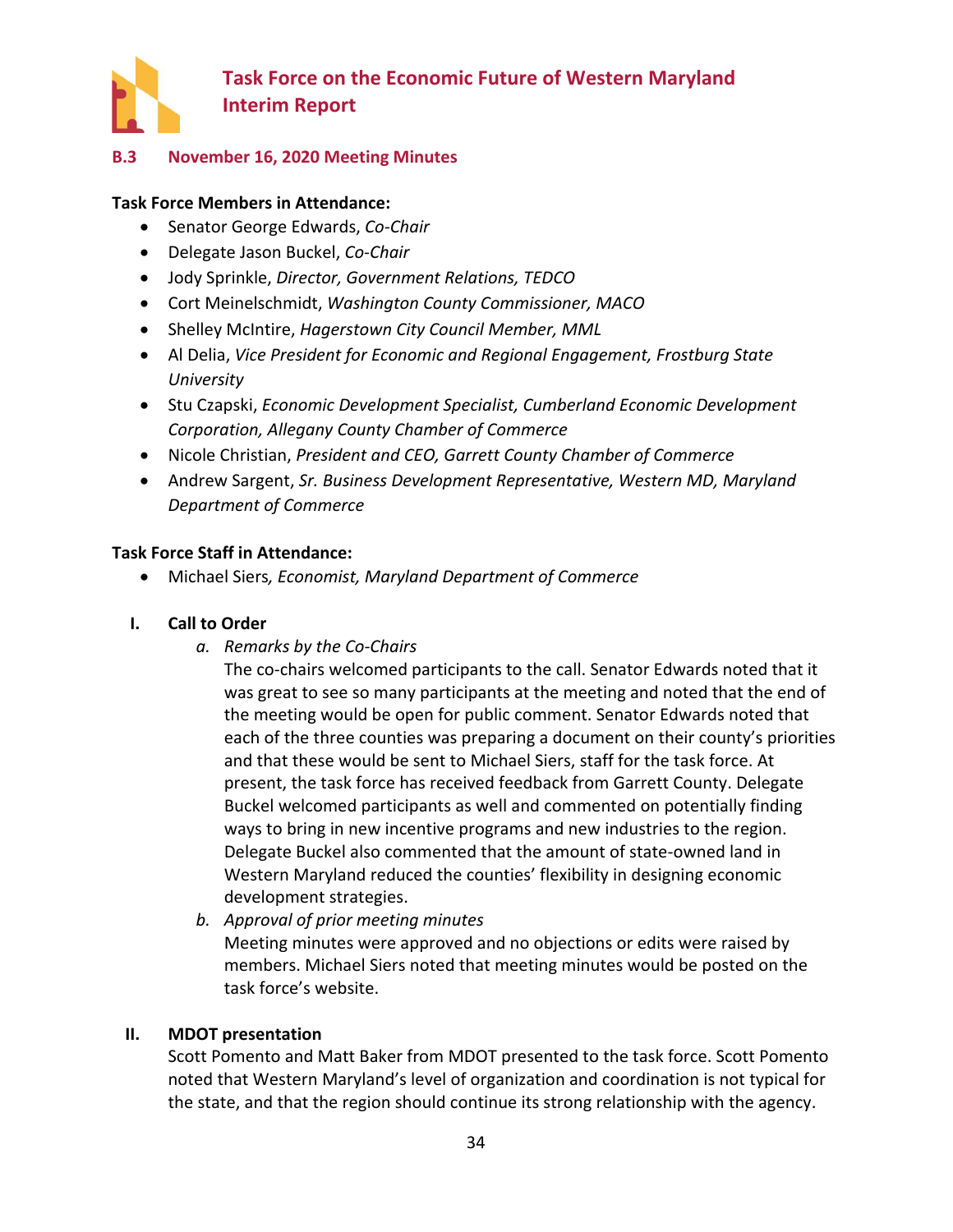

Matt Baker ran through a number of active projects that MDOT is working on in each county. At the end of the presentation, Commissioner Meinelschmidt asked if MDOT could look into if it was possible for dump trucks to be routed over the I-81 bridge instead of smaller roads during construction. Scott Pomento said he would take that request back and follow up on it, noting that the agency has an excellent working relationship with their equivalents in West Virginia. Senator Edwards thanked the presenters and noted that infrastructure is a big part of economic development and wondered if the presenters could speak on efforts with 220 South. Delegate Buckel noted that a strong North-South corridor is one of Washington County's economic strengths, and that the 220 project would create a similar corridor west of the I-81 corridor which should bring economic development to the region. While Delegate Buckel noted that the project may take some time to establish, he requested MDOT come up with a deadline to develop a plan for what this corridor would look like. Scott Pomento said that MDOT will continue to stress the importance of the project. Finally, Senator Edwards noted that the recent announcement that Pennsylvania would devote more funding to expanding 219 is great news and wondered what Maryland's next steps were. Scott Pomento stated that Maryland's next steps are working with Pennsylvania to undersand their plan and timing so that the states can be in lockstep once funding is approved.

#### **III. MD DNR presentation**

James McKitrick, Christy Bright, and Kenneth Jolly presented on behalf of the Maryland Department of Natural Resources. The presentation highlighted new developments in Western Maryland, including new trails and parkland. Additionally, the presentation highlighted economic impact figures showing the substantial direct economic impact from visitors to Maryland's parks as well as Maryland's forestry industry in the region. At the conclusion of the presentation, Delegate Buckel noted that Rocky Gap is a major state park located next to the casino, a driver of economic activity in the county. A few years ago, a company had been interested in potentially locating a facility within the park, but the process for locating on state land was difficult. Delegate Buckel wondered if there were ways to speed up this process. Christy Bright noted that the state is hoping to release an RFP shortly that would give businesses flexibility to talk about how they could use property in the park. James McKitrick noted that the RFP process would only be as successful as the businesses that participate. Senator Edwards commented on state owned property in the region and stated that the region has had a great working relationship with DNR. Senator Edwards wondered if DNR was looking into ways to increase investment in state parks through a public private partnership where the state leases the park to a private company. Senator Edwards also mentioned that Garrett County would be interested in purchasing property that is state parkland to develop into an economic development park. James McKitrick noted that the agency is in favor of public-private partnerships but the current procurement process is a limiting factor and that the agency was happy to continue working with local partners regarding the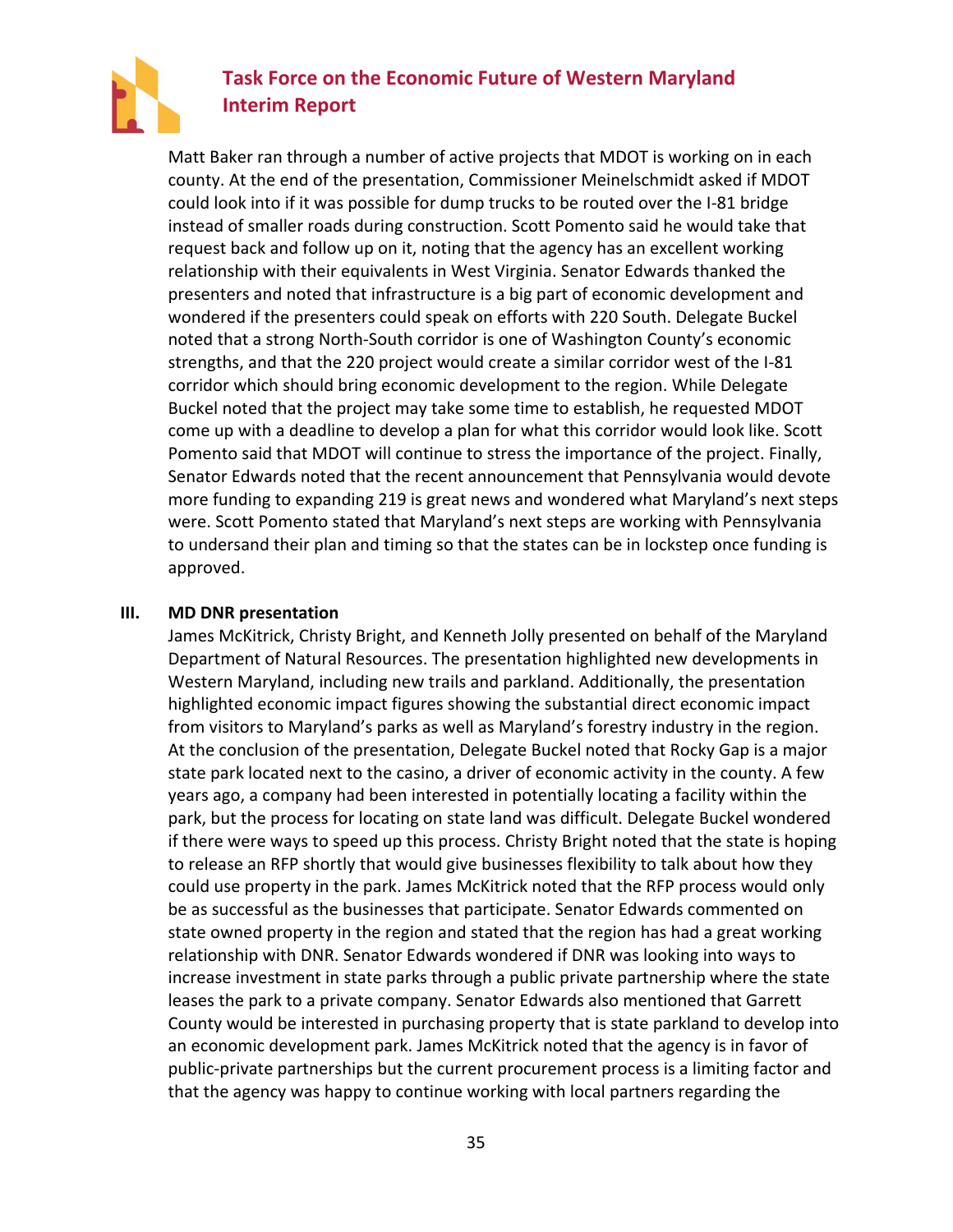

Chestnut Ridge property. Commissioner Meinelschmidt asked for more emphasis on the Civil War Rail Trail. Christy Bright noted that the agency is still working through some property concerns that may take time to resolve. Finally, James McKitrick commented that there are efforts underway to look at making wood-related energy be included in the Renewable Portfolio Standards (RPS), similar to how geothermal energy is. This could induce more economic activity in the region.

### **IV. DHCD presentation**

Kenrick Gordon from DHCD presented to the task force on rural broadband. The Governor has funded rural broadband efforts, having appropriated \$2 million in FY 2019. In FY 2020, the office received \$11.68 million and was able to fund all applications it received, providing assistance to 11 different counties. In FY 2021, the office has an \$11.18 million budget. Kenrick Gordon also provided details on how the grant process works, including the procedure for providing matching funding.

### **V. Discussion of initial recommendations**

Senator Edwards noted that each county would be submitting a list of priorities and focus issues to Michael Siers for review and dissemination. Once these lists are received, the lists should be broken down into groupings for state items, items that are split between state and local responsibilities, and items with local government responsibilities. This overall structure could help frame out the eventual report. Senator Edwards also noted an idea for a Western Maryland Economic Development Fund, that could be funded at \$15 million to \$25 million each year and would be used to fund priority projects in Western Maryland. Funds could be distributed by the Tri-County Council and the Maryland Department of Commerce or Department of Planning could provide agency support. In order to receive funding, Senator Edwards proposed that counties could put in 20% as a potential match amount. For a trial, the program could run for five years. Delegate Buckel commented that additional support from the state could help the region as it works to develop key industries that are of high priority for state policy makers. Delegate Buckel noted that the region is at a disadvantage because its competitors are not Washington DC or northern Virginia, but instead West Virginia and southern Pennsylvania. Policies such as a higher minimum wage and stricter energy regulations hurt the region's competitiveness, so additional support from the state would help.

#### **VI. Next Steps**

Delegate Buckel noted that this task force will likely take time to fully develop recommendations, especially in the midst of a pandemic. The task force should begin with "low hanging fruit" and then focus on bigger issues in the spring and summer, assuming the pandemic has subsided. Jody Sprinkle noted that in past groups she has worked on, hearing directly from businesses and other key stakeholders really helps define recommendations and priorities.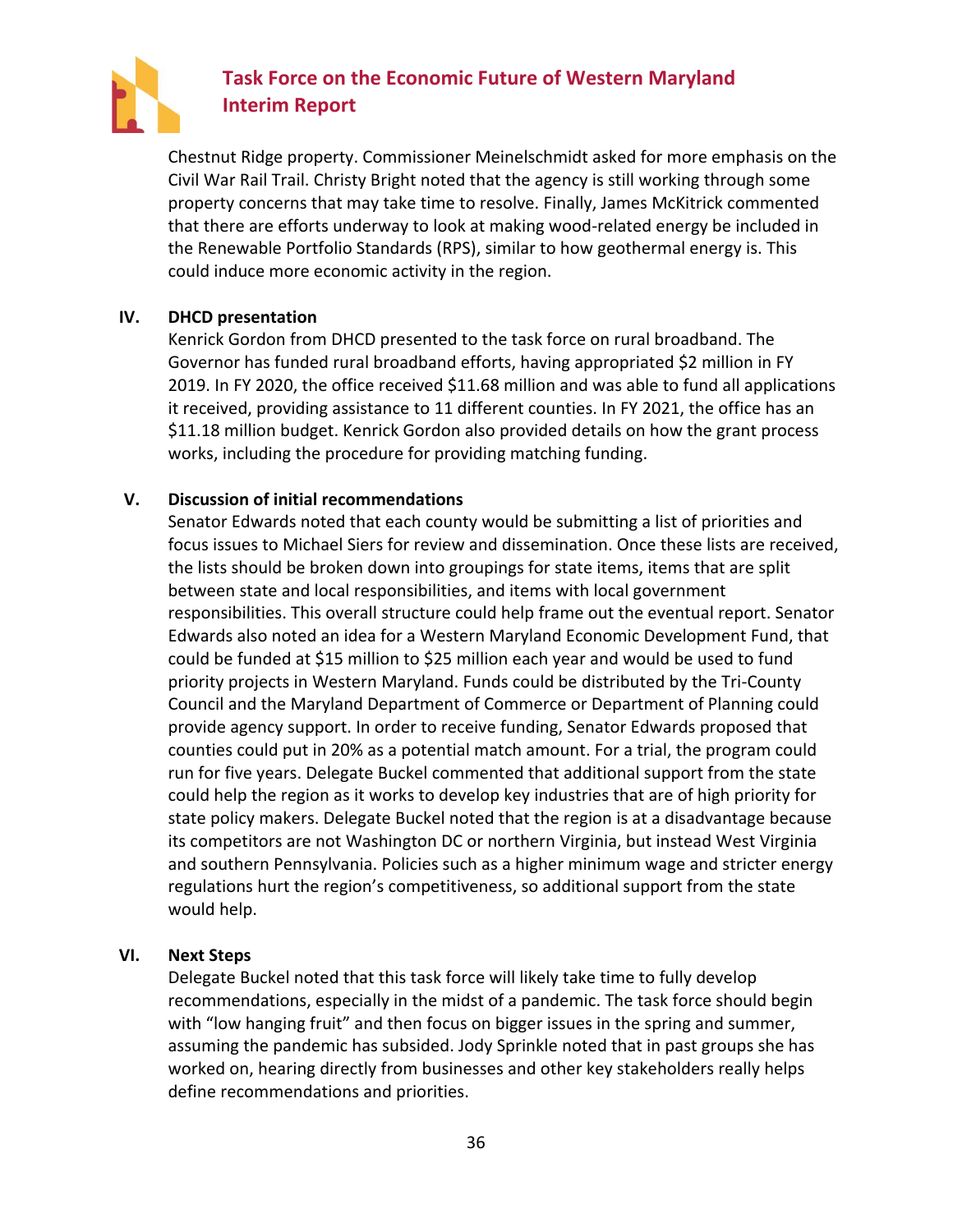

The members agreed upon the following timeline:

- o By November 20, the counties would send Michael Siers their lists of top priorities and focus issues.
- o By December 1, task force members would send Michael Siers their recommendations.
- o In early December, Michael Siers and the co-chairs would review and organize these recommendations.
- $\circ$  Around December 10 15, during the next task force meeting, the members would review the recommendations and comment on them and approve some of them for inclusion in an initial report.
- o After the development of initial recommendations, the task force will continue to meet and focus on longer-term priorities, especially those that rely on working closely with regional stakeholders.

During the next meeting, Nicole Christian requested that a portion of the meeting touch on housing, as this has become a major issue in Garrett County.

### **VII. Public Comment**

Mr. Chip Wood spoke regarding the Civil War Rail Trail and highlighted the importance of the trail for economic development in the region. Mr. Wood noted several documents supporting the rail trail's importance that had been provided to Senator Edwards and Commissioner Meinelschmidt. The two task force members indicated they would pass these documents to Michael Siers so they could be distributed to other members of the task force. Mr. Wood also mentioned a local engineering firm that could potentially help with verifying deeds. Michael Siers mentioned he would pass that information along to the representatives from DNR.

### **VIII. Closing Remarks/Adjournment**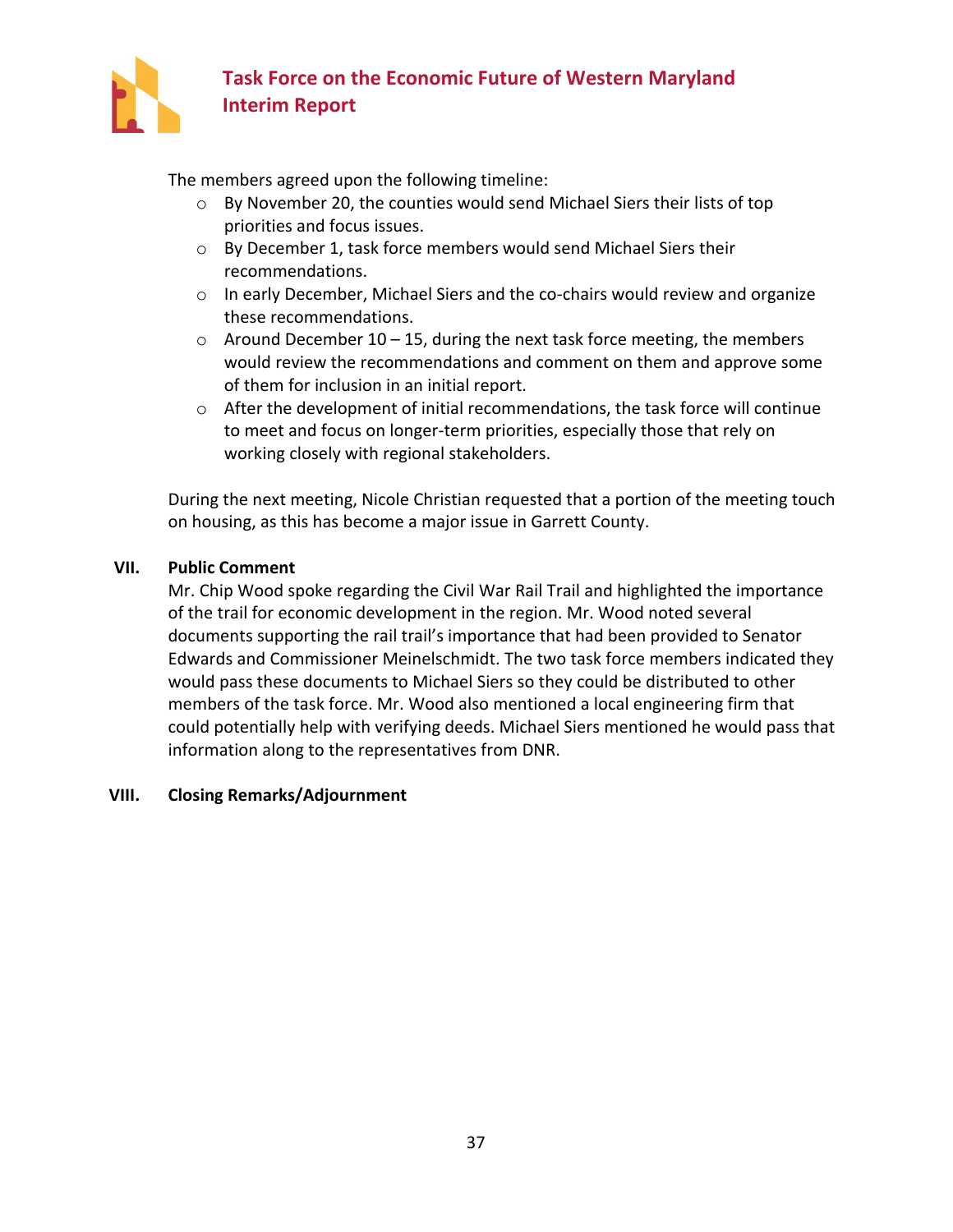

### <span id="page-40-0"></span>**B.4 December 14, 2020 Meeting Minutes**

#### **Task Force Members in Attendance:**

- Senator George Edwards, *Co-Chair*
- Delegate Jason Buckel, *Co-Chair*
- Jody Sprinkle, *Director, Government Relations, TEDCO*
- Cort Meinelschmidt, *Washington County Commissioner, MACO*
- Shelley McIntire, *Hagerstown City Council Member, MML*
- Al Delia, *Vice President for Economic and Regional Engagement, Frostburg State University*
- Stu Czapski, *Economic Development Specialist, Cumberland Economic Development Corporation, Allegany County Chamber of Commerce*
- Nicole Christian, *President and CEO, Garrett County Chamber of Commerce*
- Paul Frey, *President and CEO, Washington County Chamber of Commerce*
- Andrew Sargent, *Sr. Business Development Representative, Western MD, Maryland Department of Commerce*

### **Task Force Staff in Attendance:**

• Michael Siers*, Economist, Maryland Department of Commerce*

#### **I. Call to Order**

*a. Remarks by the Co-Chairs*

The co-chairs welcomed members and the public to the meeting. Senator Edwards said that the body should begin to zero in on what is most important. Senator Edwards recognized the recommendations task force members submitted in advance of the meeting and said he wondered if we could consolidate some together. Delegate Buckel noted that the body should focus on pulling some recommendations into legislation and then in the spring and summer the body can continue to focus on other items, as well as talking with other stakeholders in the region. Delegate Buckel noted that this coming legislative session will be unique and it may be difficult to pass a lot of legislation, and so the body should focus on its top priorities. Senator Edwards mentioned that perhaps the body should develop a strategic plan for submitting its priorities.

*b. Approval of prior meeting minutes* The minutes from the November 16 meeting were approved with no objections.

#### **II. Discussion of initial recommendations**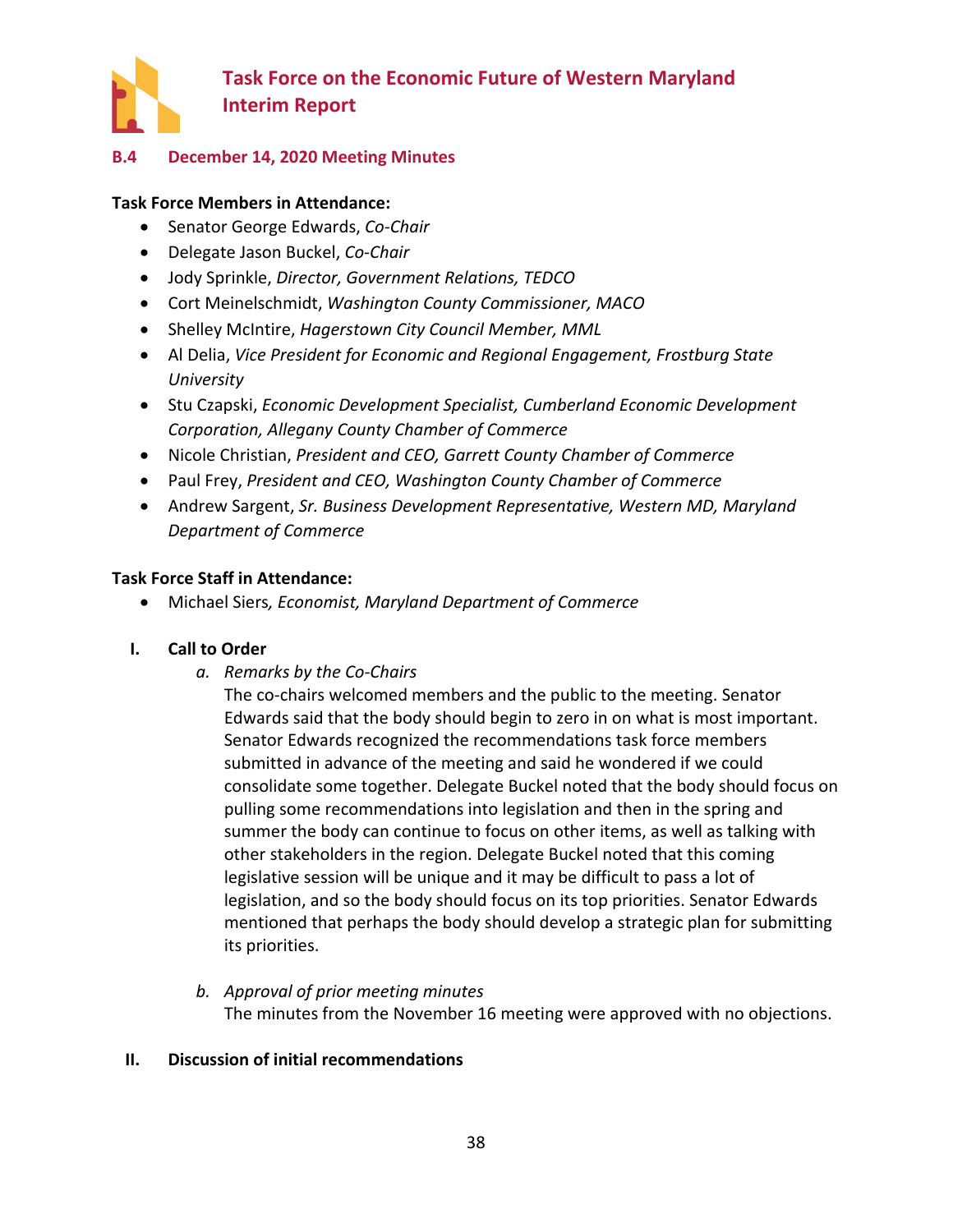

- TF-1 TF-6:
	- $\circ$  Senator Edwards gave a quick overview of TF-1 and several of the similar ideas submitted by task force members. Delegate Buckel noted that he was very supportive of the ideas that came in around a "Western Maryland Economic Future Investment Fund." Delegate Buckel said he thought further discussion should be framed around the funding amount, the timeframe, oversight, and the purpose. For the funding amount, Delegate Buckel agreed with TF-1 and TF-3 that the amount should be \$20 million each year. Delegate Buckel also liked the idea of a five-year pilot program in TF-1, TF-2, and TF-3. Delegate Buckel stressed that he wanted clear purposes assigned to the fund so that it was not used as or viewed as a "slush fund." Instead, Delegate Buckel said the body should find a way to structure the purpose towards economic growth so that it does not limit other options from Annapolis. Conversation moved to discussing which body would have oversight of the potential pilot program. Senator Edwards suggested the Tri-County Council for Western Maryland or Department of Commerce. Delegate Buckel worried if the Tri-County Council had enough staff to handle administering the amount of funding being proposed. Cort Meinelschmidt recommended the Revolving Loan Fund (RLF) because they are already focused on working with businesses. This helps structure the program and make it potentially not so broad. On the purpose of the program, Senator Edwards said that he liked many of the categories contained in TF-3, but that he worried that setting strict percentages might limit the funding unnecessarily. Al Delia agreed with this, saying that priorities in the future may change. Al Delia stated that the body should identify definitive metrics to tie to the program, such as expanding economic opportunities (e.g., jobs, tax revenue, etc). Al Delia also suggested claw backs if a project does not meet the requirements. This would make it so that the most viable options are the ones that receive funding. Delegate Buckel agreed, saying that the most crucial thing is that all of the programs fall under economic creation/job creation and should be focused not on sustaining the status quo but improving upon it. Senator Edwards asked about the proposed match amount. TF-1 suggested a 20% match while TF-3 has a 10% match. Senator Edwards wanted a higher match so that counties feel more invested in outcomes. Cort Meinelschmidt worried that a high match percentage may discourage poorer counties from applying for some items, especially for projects like PEP grants. Senator Edwards suggested a two-tier program of 20% and 10% by purpose. Jody Sprinkle suggested that a short-term solution could be to adding money to an existing program, such as MEDAAF, but restricting the funding to only go to Western Maryland. Delegate Buckel agreed this could be a fallback. Senator Edwards said his concern with that approach would be someone from outside of Western Maryland making the decision on behalf of the counties and that he wanted the local stakeholders to be as involved as possible.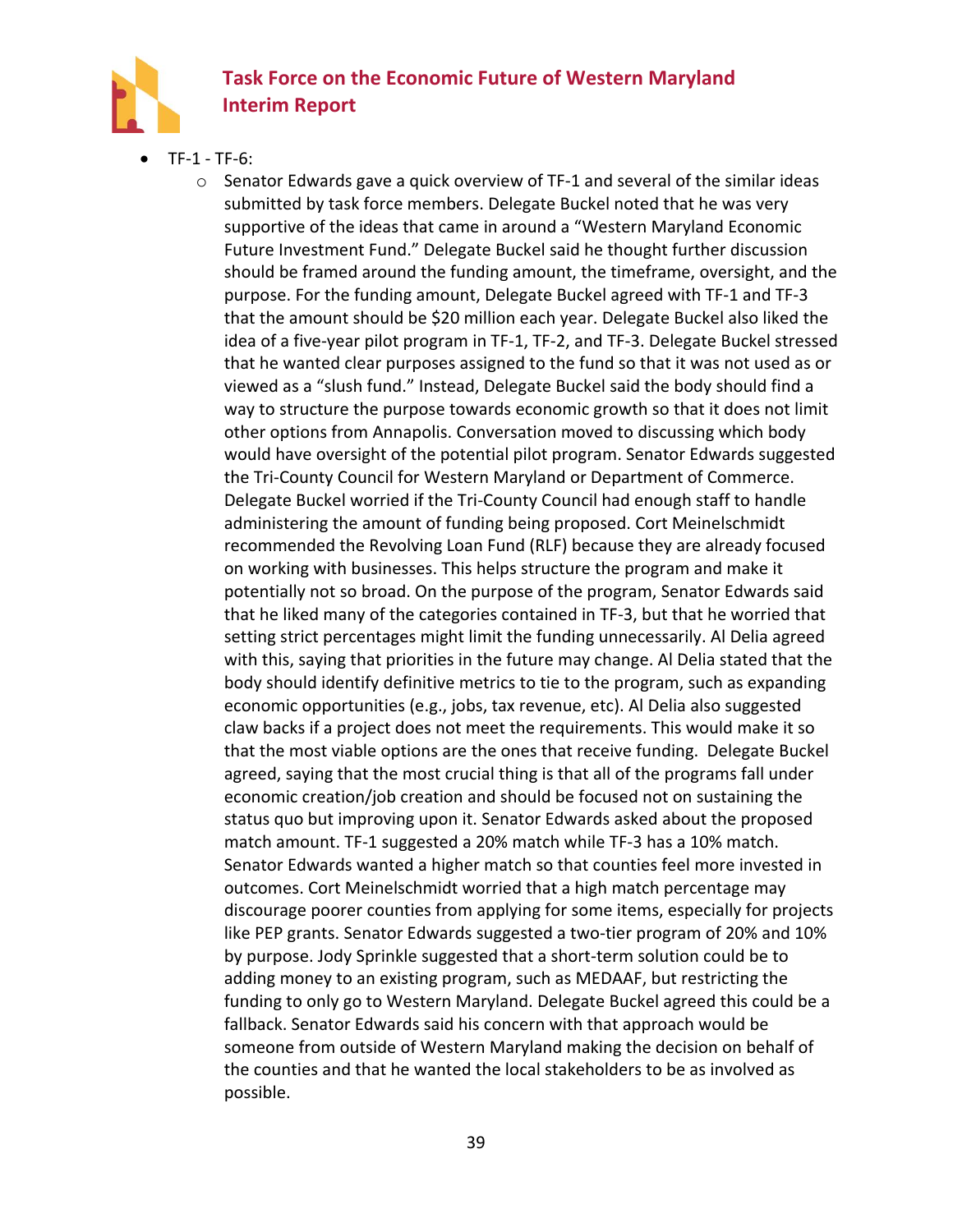

- $\circ$  TF-7 and TF-8: Jody Sprinkle noted that TEDCO has MII and by statute it is limited to five research institutions. The thought behind TF-7 and TF-8 would be to create a pilot program to expand MII to Frostburg not necessarily for tech transfer but to find other ways to get universities to partner with businesses (though there could be entrepreneurship opportunities as well). Al Delia noted that MII currently is designed to incentivize spinout of businesses, but that smaller institutions could not necessarily do that. Instead, through partnering with businesses, the program could "spin in" innovation. Delegate Buckel said he was very happy to see this recommendation and asked if Jody Sprinkle and Al Delia could draft more specific language that could be submitted to DLS. Jody Sprinkle also noted that supplemental funding would need to be proposed for this to work.
- $\circ$  TF-9: Al Delia noted that for smaller universities the amount of the match is more difficult to get, so TF-9 would make it easier for smaller institutions such as Frostburg to participate.
- $\circ$  TF-10: Al Delia summarized the recommendation and noted that he did not have specific sectors in mind and that it may be better to identify different key sectors for different counties. Cort Meinelschmidt noted that this recommendation could be a part of the pilot program discussed in TF-1 through TF-6. Delegate Buckel agreed and proposed that perhaps each county could designate 2 key industries each. However, Delegate Buckel noted that he would not want a tax credit to come out of the \$20 million funding amount and there may need to be a way to put it on top of existing funds. Senator Edwards asked if there was a way to expand existing tax credits to apply more in Western Maryland as part of TF-10.
- $\circ$  TF-11: Al Delia provided an overview of the recommendation. Senator Edwards suggested that this could work with one park as a pilot. Any expansions, renovations, etc would be paid for by the person leasing the park but they could then realize a greater revenue stream. This could be a way to help the state earn some money and aid with staff shortages.
- o TF-12: Jody Sprinkle gave an overview of the recommendation and noted that it is based off of legislation from 2020. Jody Sprinkle recommended that amendments to the bill focus on Western Maryland. Delegate Buckel said he thought it made sense and asked that if the Hogan administration resubmits bills that he and Senator Edwards be notified so that they can coordinate on submitting friendly amendments.
- $\circ$  TF-13: Jody Sprinkle gave an overview of the recommendation. Delegate Buckel said that if this recommendation came from the task force the body would need to identify funding. Jody Sprinkle agreed that funding was needed for this priority.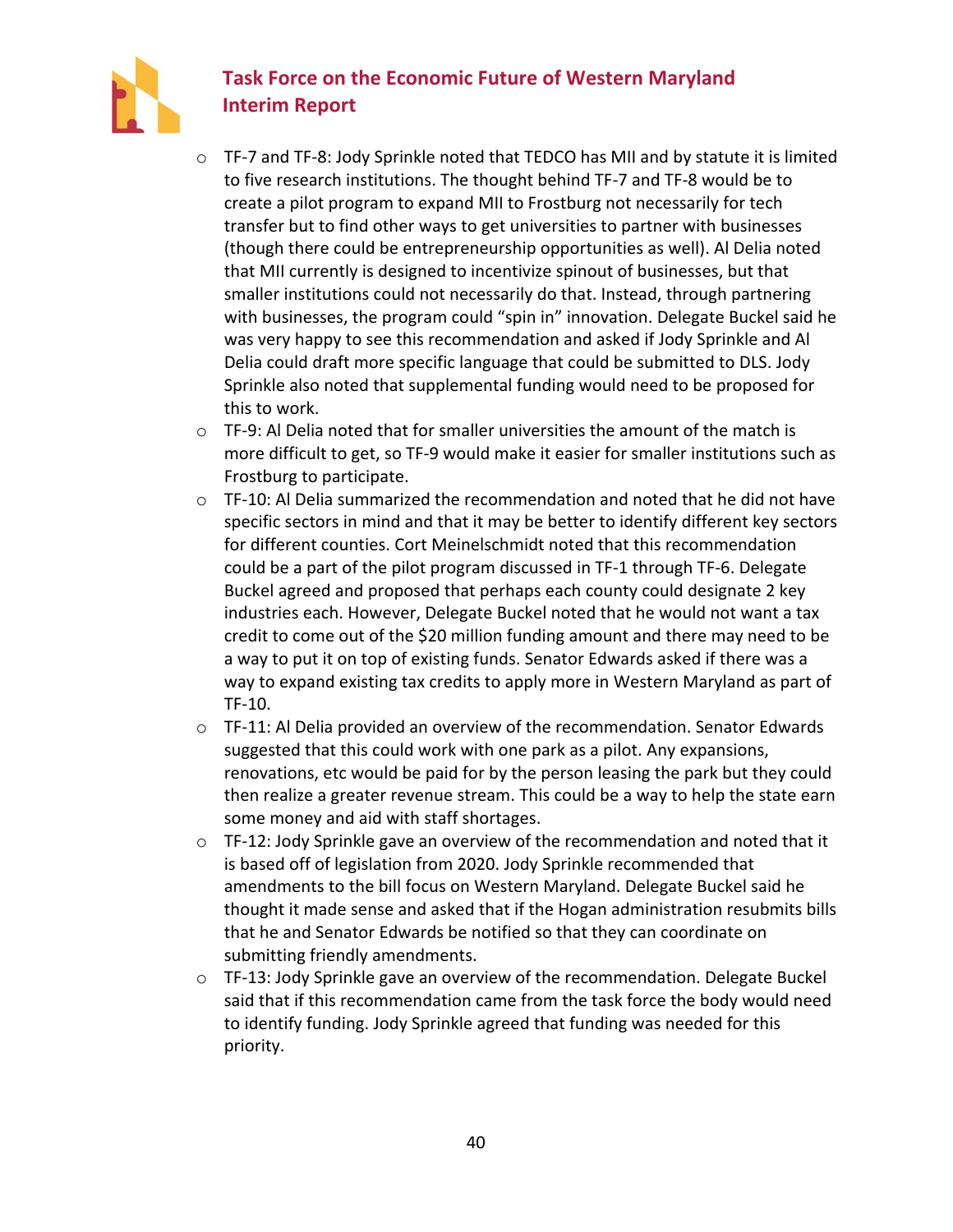

- o TF-14: Jody Sprinkle noted that the incubators are in need of upgrading. Delegate Buckel wondered if the body could identify a limited funding stream for improving some of the incubators in the region.
- $\circ$  TF-15 through TF-19: Nicole Christian gave an overview of recommendations she submitted. Delegate Buckel noted that on TF-16, on middle housing, a bill was in the General Assembly last year, but got transferred to the Environment and Transportation Committee. Delegate Buckel stated that he would support a bill on this if one comes to his committee. Delegate Buckel also voiced support for TF-15, on a tourism tax credit. Delegate Buckel noted that the bill may get more support if it is a bipartisan effort. Nicole Christian noted that there had been some bipartisan discussions around this. Senator Edwards noted that there may be a way to combine TF-18 on lakes with TF-11 on Public Private Partnerships.
- $\circ$  G-1 through G-10: Senator Edwards noted that many of these items would fall under projects that would be funded/enacted under the pilot program discussed in TF-1 through TF-6.
- o P-1: Senator Edwards noted that this item is a big item for Western Maryland's forestry sector.
- o P-2: Senator Edwards, Cort Meinelschmidt, and Delegate Buckel all voiced support for the rail trail. Chip Wood, a member of the public who submitted the recommendation, urged task force members to review items he emailed to Michael Siers.

### **III. Next Steps**

Task Force members agreed that at least one more meeting was needed prior to approving recommendations. Michael Siers agreed to coordinate with task force members on a time to meet between December 21 and December 23. Afterwards, the task force would meet next in early January.

### **IV. Closing Remarks/Adjournment**

The co-chairs adjourned the meeting.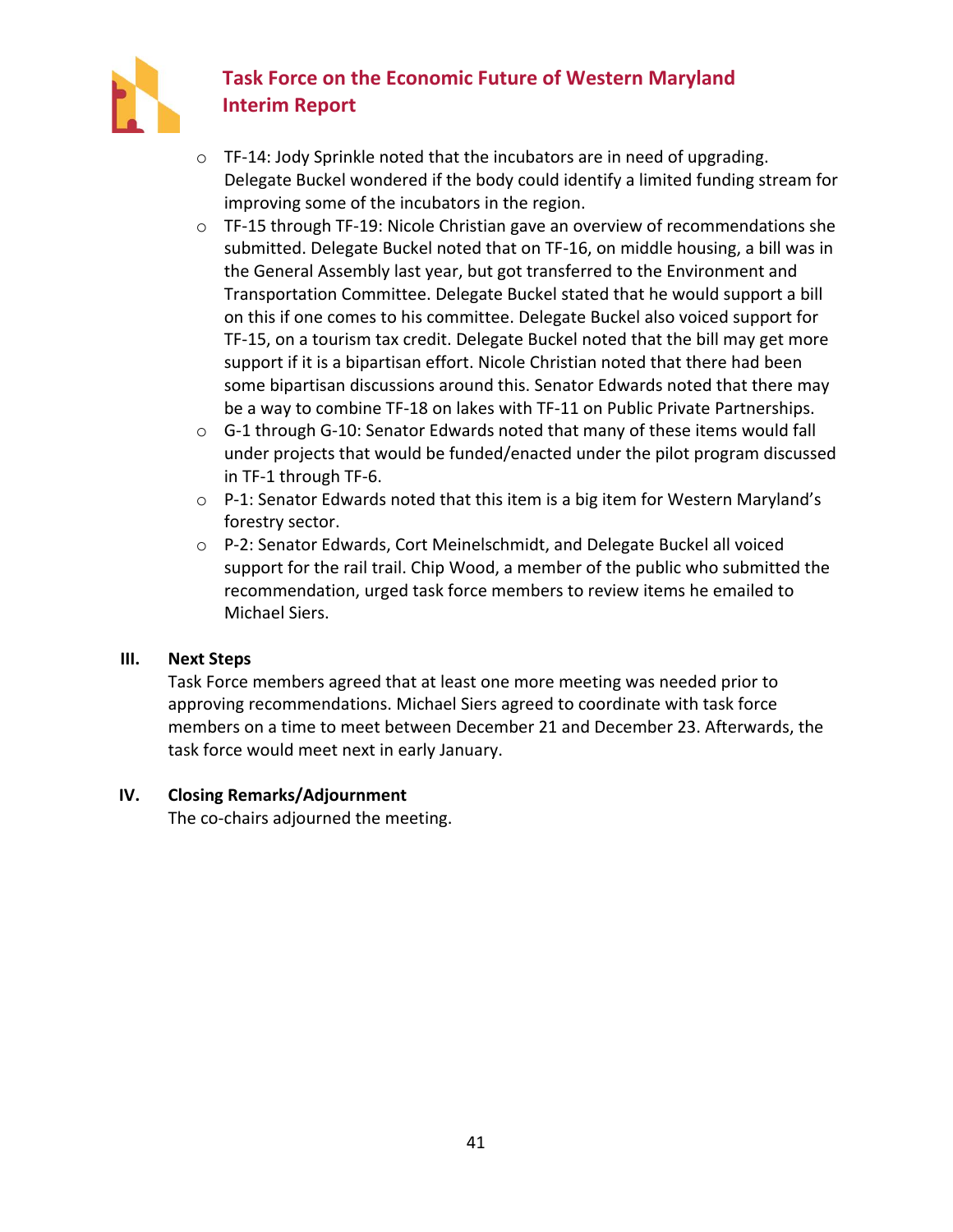

### <span id="page-44-0"></span>**B.5 December 22, 2020 Meeting Minutes**

### **Task Force Members in Attendance:**

- Senator George Edwards, *Co-Chair*
- Jody Sprinkle, *Director, Government Relations, TEDCO*
- Cort Meinelschmidt, *Washington County Commissioner, MACO*
- Shelley McIntire, *Hagerstown City Council Member, MML*
- Al Delia, *Vice President for Economic and Regional Engagement, Frostburg State University*
- Stu Czapski, *Economic Development Specialist, Cumberland Economic Development Corporation, Allegany County Chamber of Commerce*
- Paul Frey, *President and CEO, Washington County Chamber of Commerce*
- Andrew Sargent, *Sr. Business Development Representative, Western MD, Maryland Department of Commerce*

### **Task Force Staff in Attendance:**

- Michael Siers*, Economist, Maryland Department of Commerce*
- **I. Call to Order**
	- *a. Remarks by the Co-Chairs*

Senator Edwards welcomed task force members and the public to the meeting and noted that he believed the task force should be able to have preliminary recommendations together and approved by early January.

*b. Approval of prior meeting minutes* The meeting minutes were approved with no objections.

### **II. Discussion of initial recommendations**

- TF-1 through TF-6; TF-10:
	- o Discussion of the potential Western Maryland Economic Future Investment Fund focused on a number of outstanding questions from previous meetings.
	- o How much money should be allocated to the program?
		- Senator Edwards recommended that \$20 million be set aside each year. Al Delia agreed with this.
	- o How long should the pilot program extend for?
		- Senator Edwards suggested a pilot period of five years. Al Delia agreed with Senator Edwards.
	- o What percentage of funds should be matched by local jurisdictions?
		- Senator Edwards noted that in the previous meeting, discussion had moved towards a 20% match for infrastructure/capital-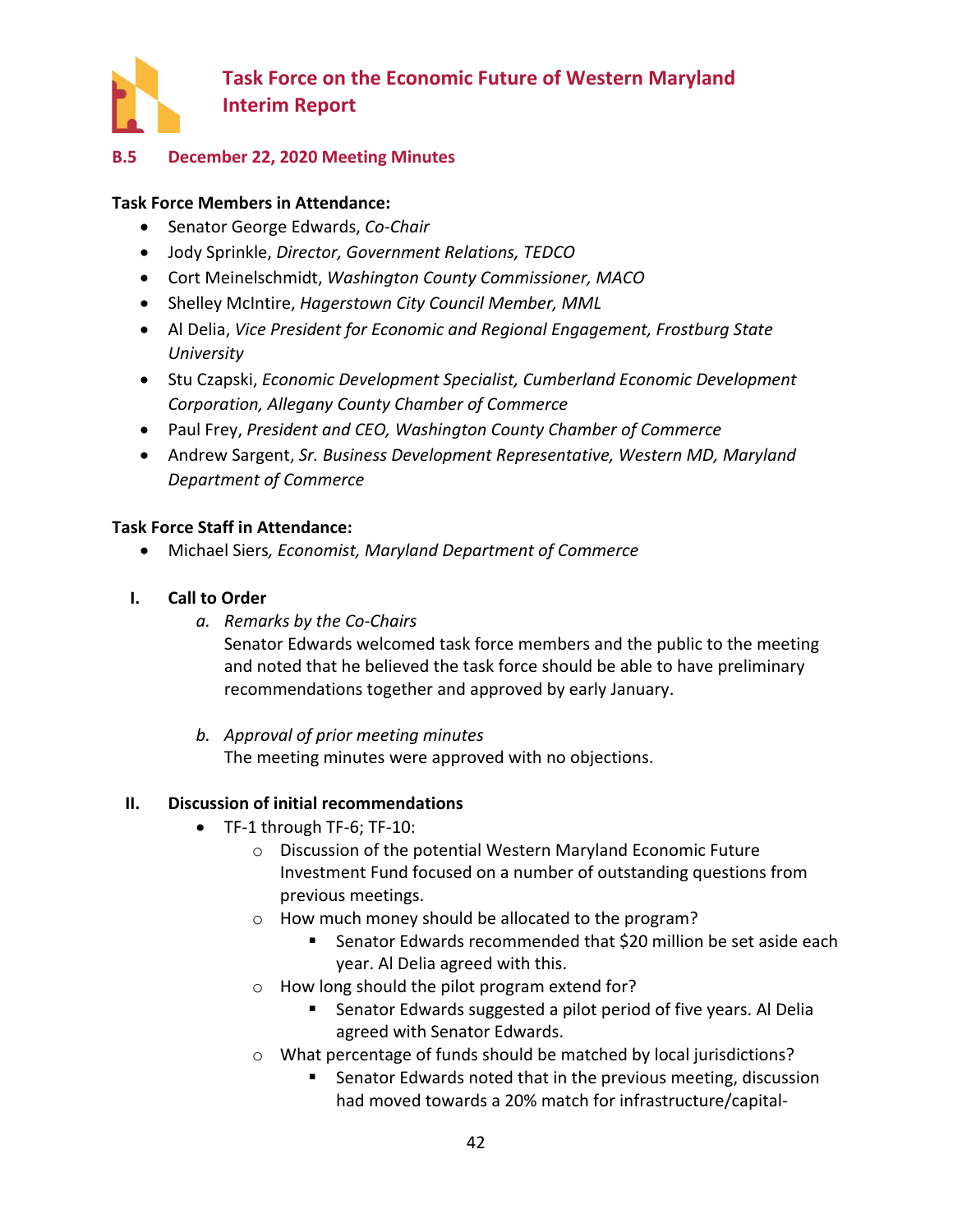

related projects and a 10% match for all other items. Senator Edwards suggested that this section not be written overly restrictive. Cort Meinelschmidt asked if the body should list out items that fall under the 10% match for other economic development options. Al Delia indicated that these match amounts made sense

- o What types of projects will receive funding?
	- Cort Meinelschmidt recommended that a percentage or range be applied for some of the options. Cort Meinelschmidt noted that one large infrastructure spending project has the potential to use all or most of the funding, and this would leave limited funds for other important economic development projects. Senator Edwards said he believed the categories should be simple to allow fund managers to have more flexibility to make funding decisions. Al Delia agreed with Senator Edwards and said that prescribing percentages or ranges may not be effective. Al Delia noted that the local board should make decisions and said that if projects are targeted towards specific industry sectors, that might solve the issue with potential infrastructure projects. Senator Edwards suggested that infrastructure projects should be closely linked with economic development to qualify, but that the oversight board would be in the best position to know what would qualify as economic development. Cort Meinelschmidt suggested that the two names for the eligible categories be "economic development infrastructure projects" and "business development." Jody Sprinkle suggested that each project should be consistent with the county's existing economic development plan in order to be funded.
- o What metrics should define if a project is eligible for funding?
	- Senator Edwards suggested job creation and retention should be included. Cort Meinelschidt agreed and suggested businesses impacted and new tax revenue. Senator Edwards suggested that the final selection of metrics could be left to the oversight board, but that each county should prepare an annual report describing the county's progress on each project and all relevant metrics. This report could go to the Maryland Department of Commerce.
- o How should oversight of the program work?
	- Senator Edwards suggested that the oversight committee could be made up of three representatives from each county (one representative from tourism, one county commissioner, and one economic development representative) as well as one representative/chair from the Maryland Department of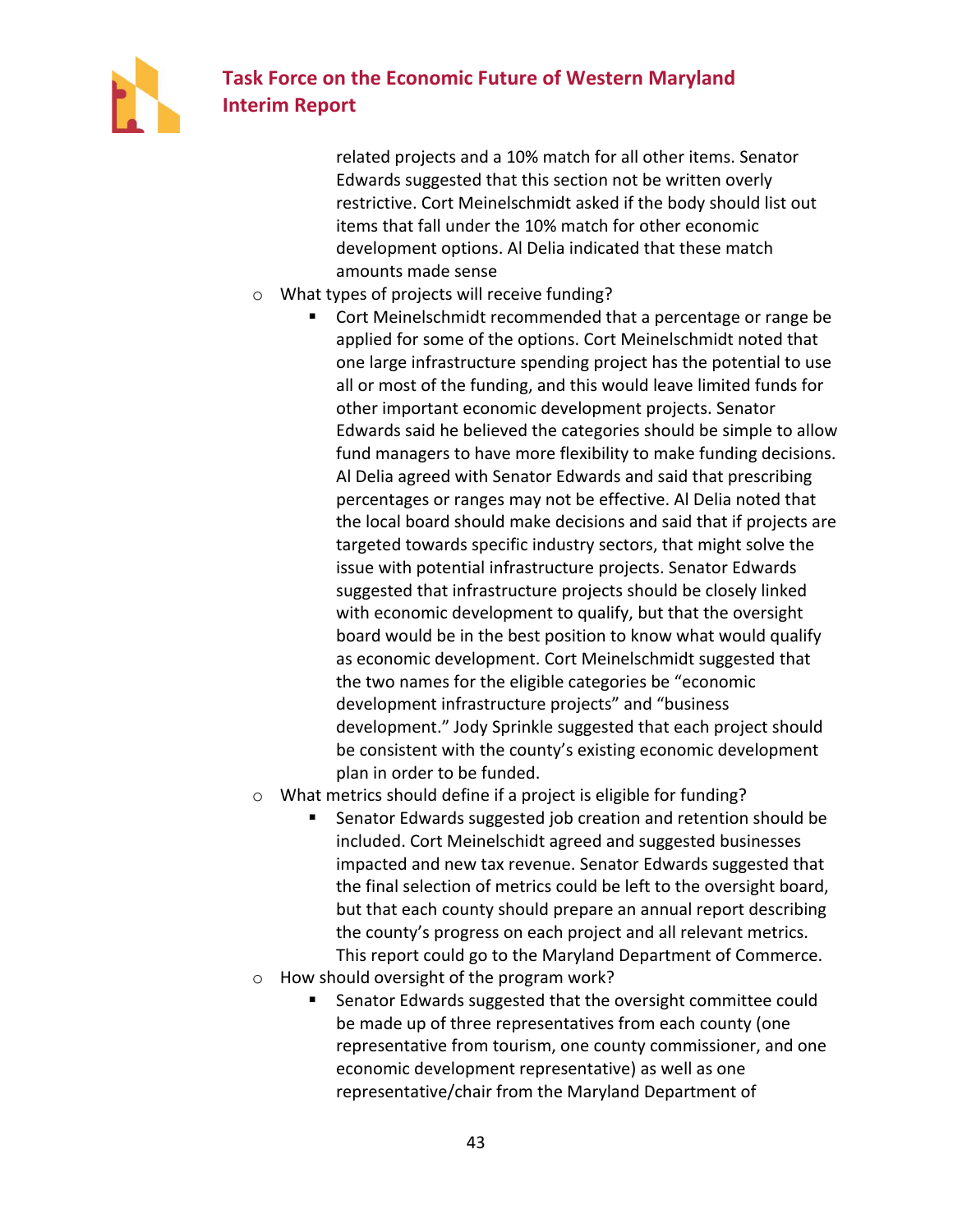

Commerce. This would allow for equal representation from each county and not allow the final approval projects to come from outside Western Maryland. Cort Meinelschmidt noted that the Revolving Loan Fund is part of the Tri County Council and already has established relationships with businesses. Cort Meinelschmidt suggested the chambers of commerce have a role in the oversight body. Senator Edwards agreed and suggested a representative from a county's chamber of commerce replace the proposed tourism representative. Cort Meinelschmidt agreed with this as well as with the Maryland Department of Commerce chairing the committee. Senator Edwards suggested that the Tri County Council could provide staff to the board since each county already provides staff to the Tri County Council. Senator Edwards noted that the oversight body would likely need some state-level administration and that the Department of Commerce may be the most appropriate agency for this. James Hinebaugh suggested that a legal representative of either the Department of Commerce or the Tri County Council sit in on meetings.

- o Should the amount of funding per county be predetermined?
	- Senator Edwards suggested that amounts per county should not be predetermined, but that this decision should be left up to the oversight body.
- o Should there be claw backs if projects do not succeed?
	- Al Delia suggested that clawbacks only apply to business development projects. For infrastructure, clawbacks should only occur if no work is completed. Cort Meinelschmidt agreed but believed that there should be latitude for a company's best effort. That is, a company should not have its grant clawed back if it attempts to meet its obligations. Senator Edwards asked Al Delia and Cort Meinelschmidt to send Michael Siers wording on clawbacks.
- o Should the task force consider a short-term alternative program?
	- Members suggested that a short-term alternative should not be considered at this time.
- o How should the tax credit in TF-10 work/fit in with the pilot program?
	- Al Delia suggested that the tax credit be targeted towards specific industries and that each county could set its own targets. Andrew Sargent noted that there are already tax credit programs in place that cover most target industries. Senator Edwards suggested that this piece be put on hold for the time being.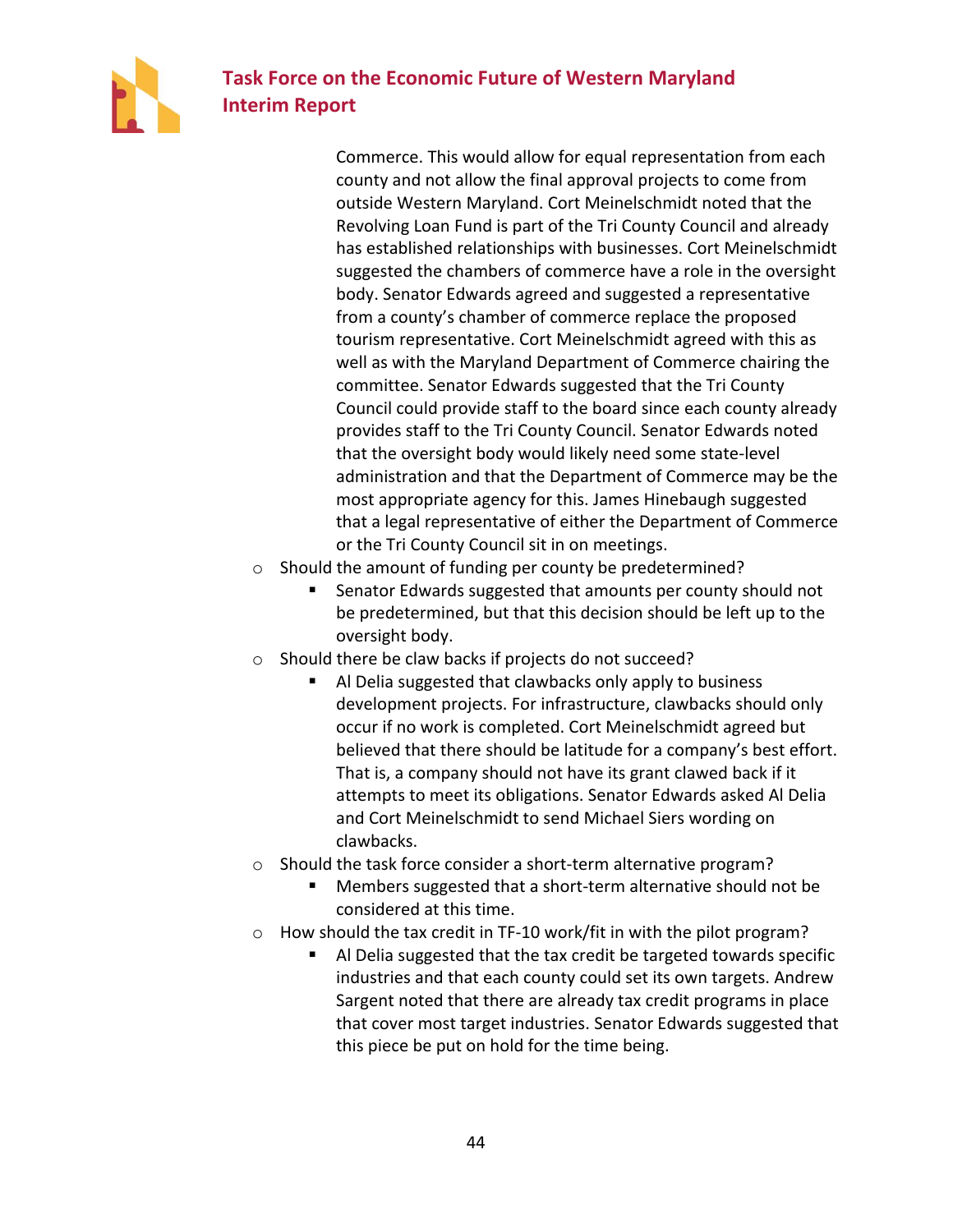

- o Should nonprofits qualify to receive funding?
	- Al Delia suggested that nonprofits should qualify since many nonprofits conduct economic development activities (e.g., incubators, universities attracting companies). Senator Edwards asked if this could be left to the discretion of the oversight board.
- TF-7 and TF-8:
	- $\circ$  Jody Sprinkle gave an overview of potential legislation that could support TF-7 and TF-8. Al Delia noted that language may be needed to explain how this is different from similar existing projects. Jody Sprinkle said she would develop some language on this.
- TF-9:
	- o Mary Clapsaddle with Frostburg State noted that the top priority for Frostburg State with this recommendation would be for the veto on legislation from TF-9 be overridden. Once the veto is overridden programmatic changes could be discussed/finalized. Senator Edwards asked that Mary Clapsaddle develop proposed language that would alter the existing program and to send to Michael Siers.
- TF-11:
	- o Senator Edwards stated that the body should recommend the idea of a public-private partnership, but not specify a specific park. Senator Edwards noted that this idea is different from potential discussions regarding the Rocky Gap Day Use Area as it would relate to an entire park. Cort Meinelschmidt suggested that the task force could recommend that the state vigorously pursue this idea.
- TF-12:
	- $\circ$  Jody Sprinkle said that she was not aware of similar bills being introduced at this time. Senator Edwards suggested that the Task Force recommend this be looked at and approved of.
- $TF-13$ :
	- o Jody Sprinkle said that there was no specific line item in the budget for this recommendation at this time. Senator Edwards asked if this recommendation could be expanded to include language where TEDCO receives a royalty on products developed by a company until the investment is paid back. Jody Sprinkle said she was unsure, as TEDCO would not want to inhibit a company's growth, but that she would put thought to it. Senator Edwards suggested that if language could be developed that it be sent to Michael Siers; otherwise the task force can add a recommendation supporting TF-13 broadly.
- TF-14:
	- o Jody Sprinkle suggested that this recommendation not be included in the list of preliminary recommendations and that it instead be discussed in the spring. Senator Edwards agreed.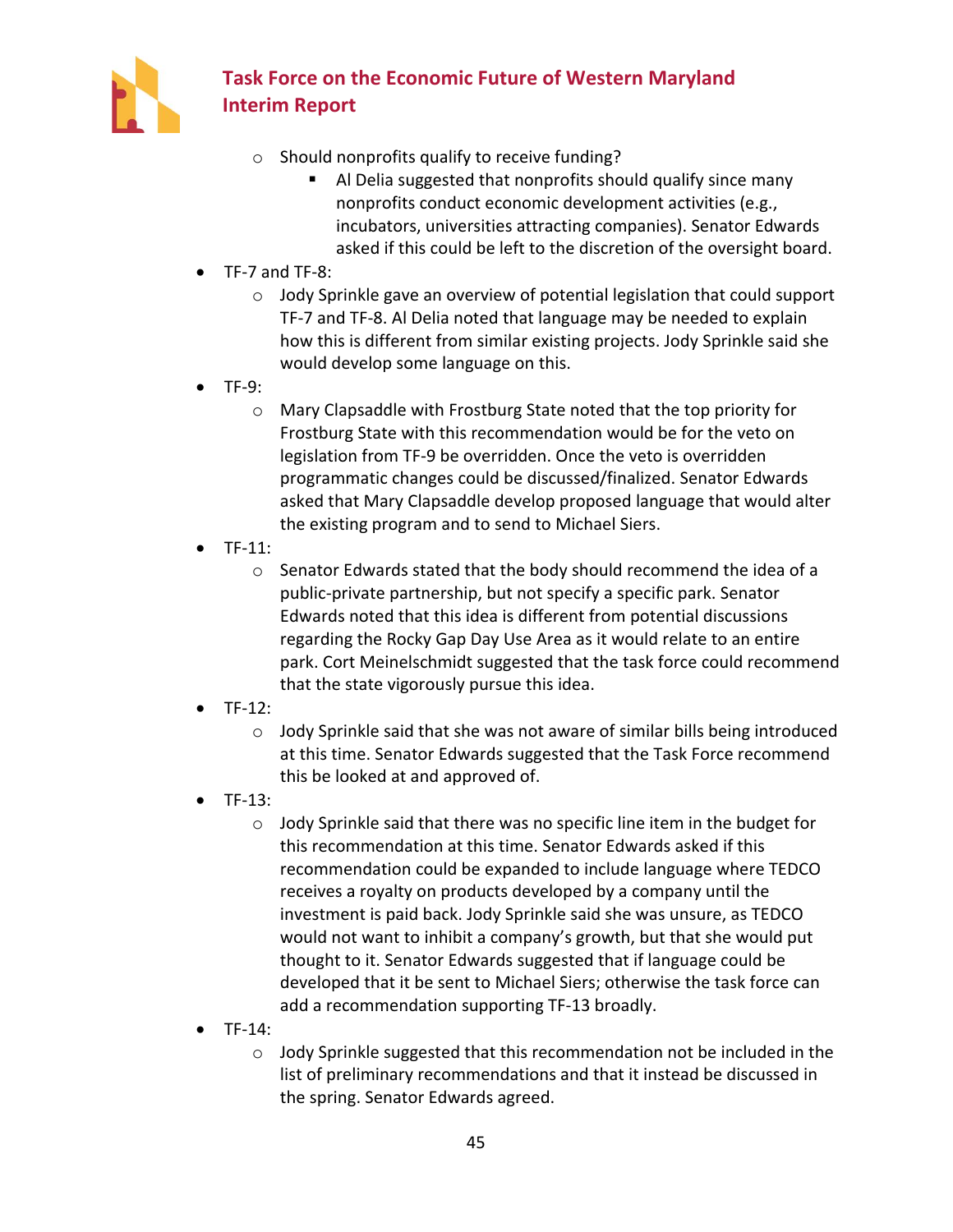

- TF-15:
	- $\circ$  Senator Edwards agreed with the need but noted difficulties in the task force drafting/proposing a bill on this. Senator Edwards suggested the task force draft a letter highlighting tourism's importance on the region and noting the body would appreciate consideration of incentive packages to help the industry recover. Cort Meinelschmidt agreed that the body should be supporting the tourism industry and noted the difficulties businesses may find in adjusting to changes in their UI rating due to no fault of their own. Cort Meinelschmidt said he would find what MACO, NFIB, and others are doing and send to Michael Siers.
- TF-16:
	- o Stu Czapski noted that this is a major issue and should be expanded to include housing construction, not just rentals. Stu Czapski noted that the region does not have an abundance of turnkey housing, but instead has older housing in need on renovations/investment. Senator Edwards asked if this could fit under the pilot program. Cort Meinelschmidt noted that it may not qualify because once a house is built there would not be continued job creation.
- TF-17:
	- o Cort Meinelschmidt suggested that the body draft a letter of support for this recommendation.
- TF-18:
	- $\circ$  Senator Edwards stated this recommendation could be included in a letter to the governor. Cort Meinelschmidt agreed that this was an important recommendation.
- TF-19:
	- o Cort Meinelschmidt suggested that this be included with TF-1. Senator Edwards agreed.
- $P-1$ :
	- $\circ$  Senator Edwards agreed with the recommendation and said he also supported asking the state to consider adding biomass to power new state facilities. Senator Edwards suggested that the task force draft a letter of support on this item and stressed the importance of the forestry industry in Western Maryland.
- P-2:
	- o Senator Edwards noted that each county has their own trail advisory board and that it may be better to suggest that DNR, MDOT, and other agencies work with these bodies to identify promising trail system opportunities for advancement. Cort Meinelschmidt agreed that this is a worthwhile project and provided background on delays to the project's implementation thus far. Chip Wood noted that some of the delays with the project could potentially be resolved relatively cheaply through grant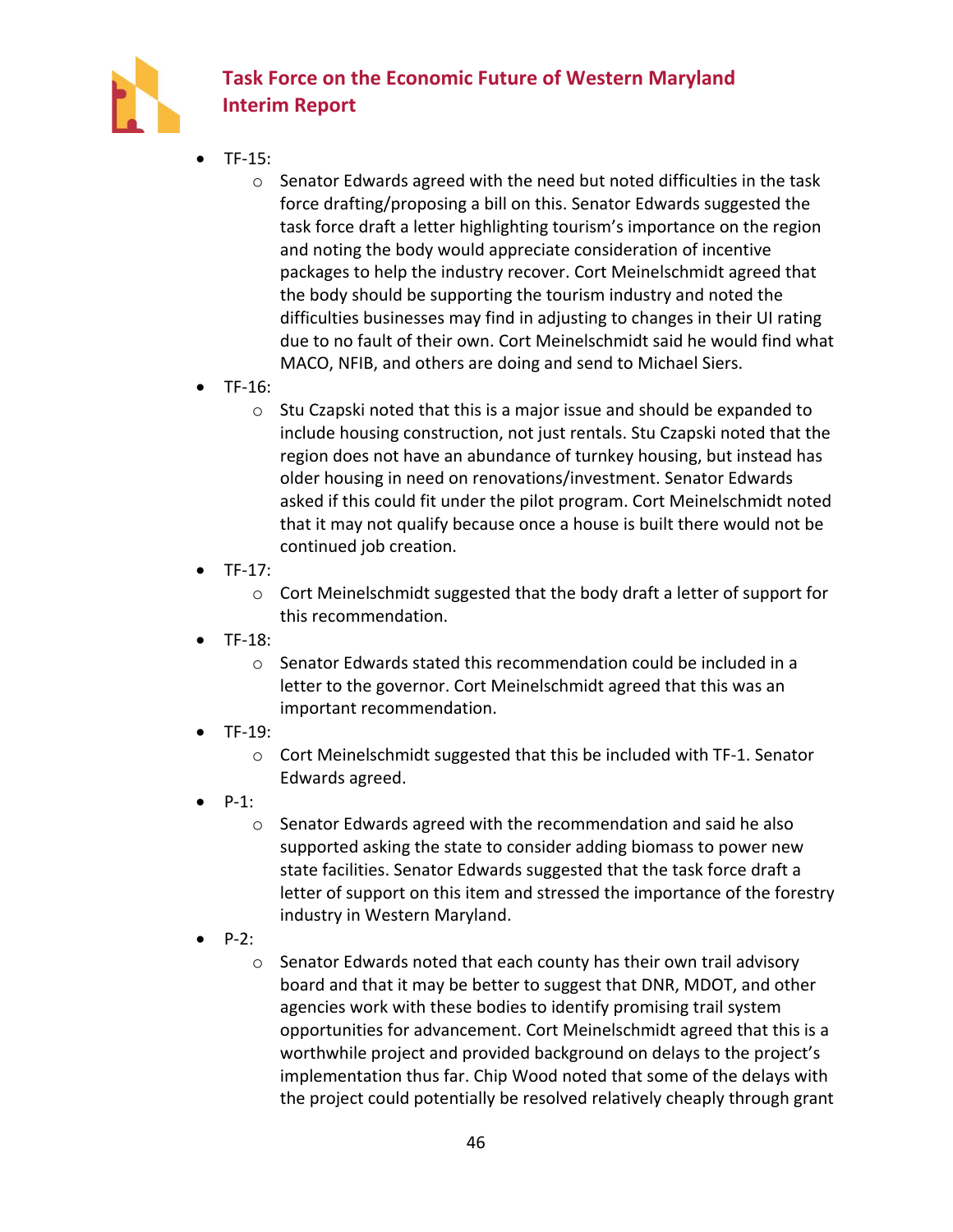

funding and suggested the Maryland Department of Commerce be brought in on any discussions. Senator Edwards agreed with adding the Department of Commerce. Senator Edwards stated that he was concerned the recommendation may not be as effective if it singles out one project as opposed to taking a more regional approach and asking the state to fund priority projects. Cort Meinelschmidt agreed with this.

• Items from Garrett County were discussed and it was noted that the items generally constitute projects that would be funded by the pilot program in TF-1.

### **III. Next Steps**

Senator Edwards asked Michael Siers to begin drafting a letter identifying the task force's recommendations to send to the governor. Michael Siers will also redefine the recommendations and condense them down. The next meeting will take place in the first full week of January.

**IV. Closing Remarks/Adjournment** The meeting was adjourned.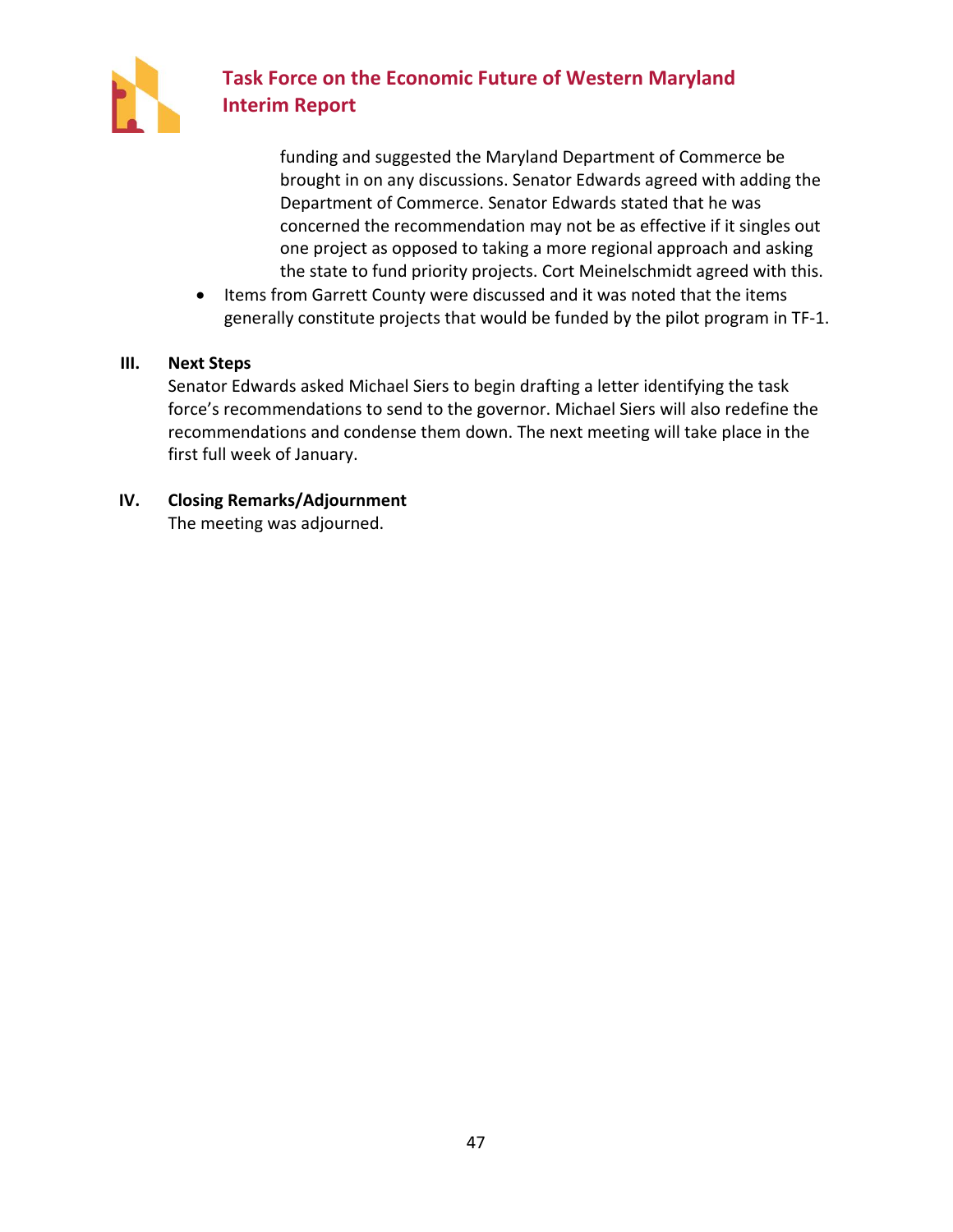

### <span id="page-50-0"></span>**B.6 January 7, 2021 Meeting Minutes**

### **Task Force Members in Attendance:**

- Senator George Edwards, *Co-Chair*
- Delegate Jason Buckel, *Co-Chair*
- Jody Sprinkle, *Director, Government Relations, TEDCO*
- Cort Meinelschmidt, *Washington County Commissioner, MACO*
- Shelley McIntire, *Hagerstown City Council Member, MML*
- Al Delia, *Vice President for Economic and Regional Engagement, Frostburg State University*
- Stu Czapski, *Economic Development Specialist, Cumberland Economic Development Corporation, Allegany County Chamber of Commerce*
- Nicole Christian, *President and CEO, Garrett County Chamber of Commerce*
- Paul Frey, *President and CEO, Washington County Chamber of Commerce*
- Kelly Schulz*, Secretary, Maryland Department of Commerce*
- Andrew Sargent, *Sr. Business Development Representative, Western MD, Maryland Department of Commerce*

### **Task Force Staff in Attendance:**

• Michael Siers*, Economist, Maryland Department of Commerce*

#### **I. Call to Order**

*a. Remarks by the Co-Chairs*

Senator Edwards welcomed attendees and said he was glad to see more attendees than for past meetings. Senator Edwards stressed that the task force recommendations should lead to positive outcomes for a region of the state that has been hit hard. Delegate Buckel noted that when the statute establishing the task force passed, the aim was to generate new ideas from a range of stakeholders. Delegate Buckel commented that COVID-19 has limited the ability to bring in a number of key stakeholders for in-person meetings, including private economic consultants, business representatives, economic development representatives, and more. Delegate Buckel indicated he would like the task force to be extended so that more stakeholders can be included in the conversations. Senator Edwards agreed with this. Delegate Buckel noted he hoped in-person meetings could begin in late-Spring with a final report being delivered in time for the 2022 legislative session.

## *b. Approval of prior meeting minutes* The meeting minutes from the December 22 meeting were voted on and no task force members dissented.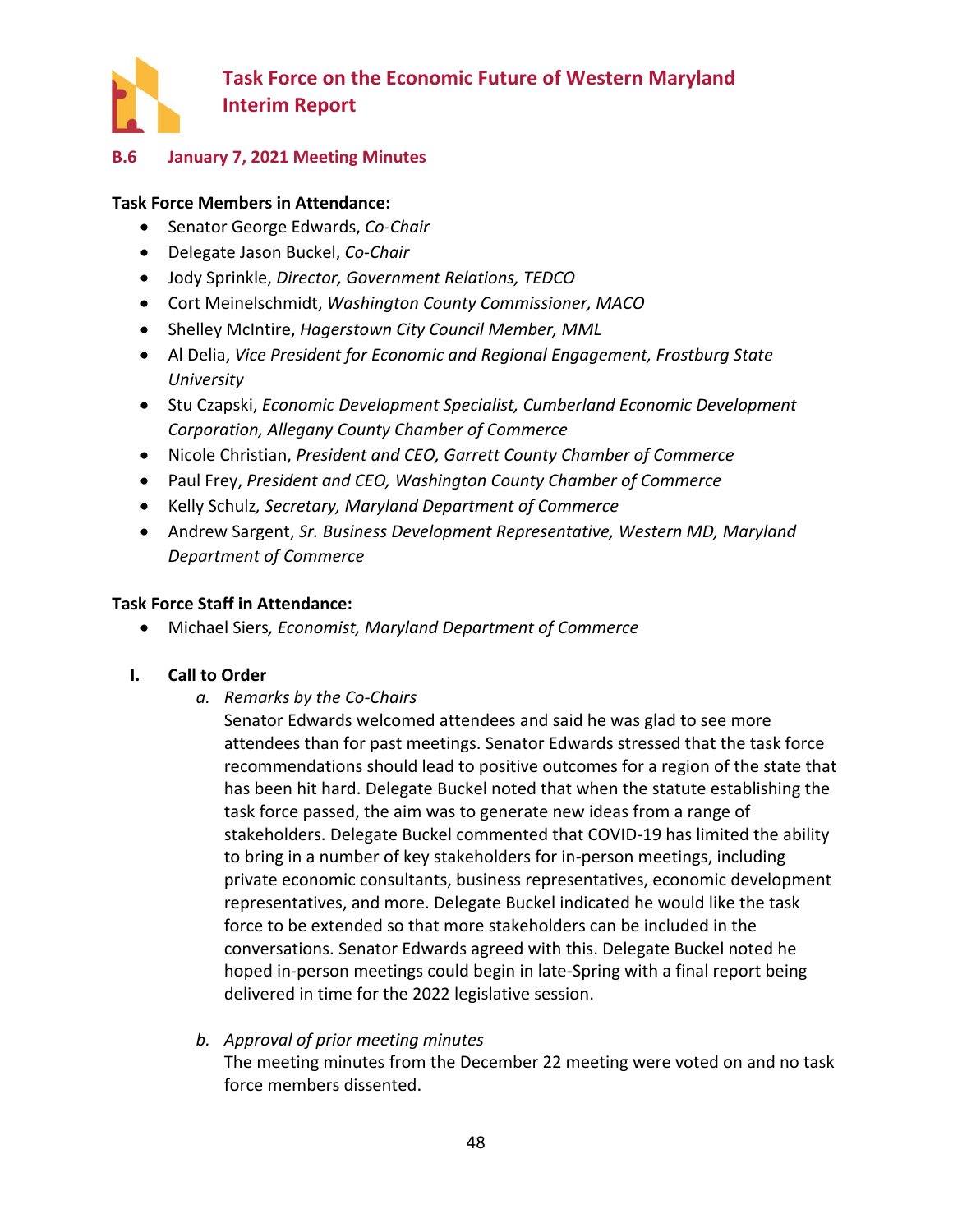

#### **II. Initial recommendations**

Members of the task force reviewed a semi-final list of recommendations and made edits to these before voting on the full package of recommendations.

- $TF-1$ :
	- $\circ$  Several members noted that the matching requirement language should be expanded to include local entities (e.g., cities) as well as counties. Additionally, the draft language was expanded so that local entities could also present projects to the oversight board directly, not just each county. Discussion then centered on how to provide cities with representation on the oversight board. Scott Nicewarner suggested that one representative from the Maryland Municipal League (MML) sit on the board, expanding it to eleven members. Shelley McIntire agreed that MML representation would be good. Senator Edwards asked how this one representative would be selected. Al Delia expressed concerns with expanding the board and worried that if the board becomes too segmented board members may be more incentivized to represent their specific constituencies rather than the whole of Western Maryland. Scott Nicewarner noted that one MML representative would be sufficient and that the representative could be from any one of the three counties. Senator Edwards suggested that the oversight board makeup be revised so that instead of a representative from 'an economic development office' from each county, a representative from 'an economic development organization as appointed by the county's commissioners' be selected instead. Senator Edwards noted that the counties have different groups in charge of economic development. Delegate Buckel noted that the metrics outlined in the draft recommendation may need to be more specific. Delegate Buckel suggested that some of the goals should be set up ahead of time, as with existing economic development programs. Senator Edwards suggested that the \$20 million would be appropriated to the Maryland Department of Commerce and then the money would go to the board. When the board approves a project, the Department of Commerce could then provide signoff on projects and associated metrics. Secretary Schulz noted that the Maryland Department of Commerce has existing programs that could be utilized to fence off funding for Western Maryland as opposed to the development of a new program. Secretary Schulz noted that MEDAAF could be one such vehicle. Senator Edwards responded that his concern with using MEDAAF is that the goal is not to replace any funding that would be going to Western Maryland otherwise. Secretary Schulz stressed that the Department of Commerce is committed to doing everything in its power to bring economic vitality to all parts of the state. Secretary Schulz also noted that because many recommendations involved other state agencies, the Department of Commerce would be abstaining from any votes on recommendations so as not to vote on recommendations that would impact another state agency. Delegate Buckel suggested that the language regarding metrics note that rather than metrics be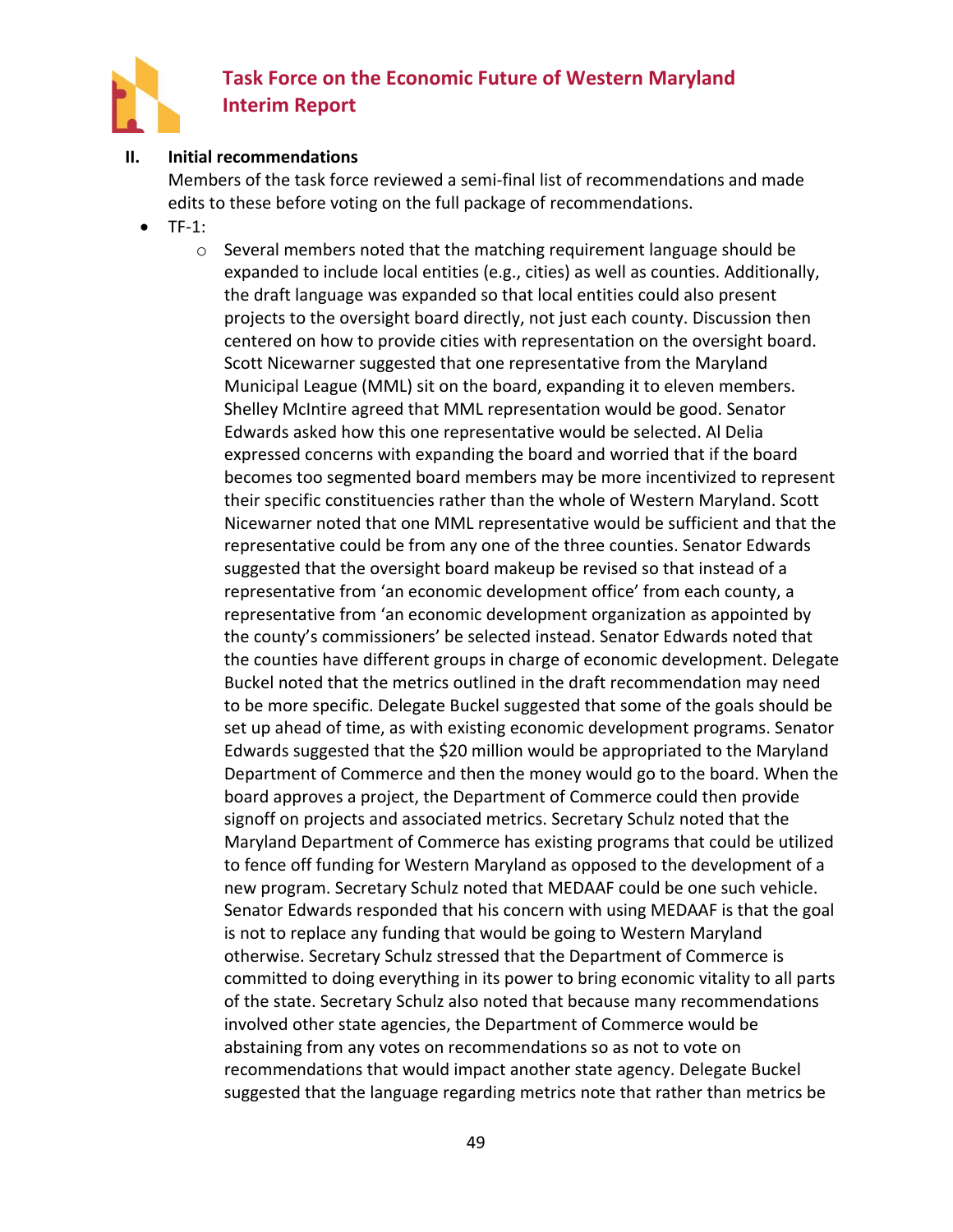

'approved by the oversight board' that metrics be 'delineated in the legislation and implemented by the oversight board' instead.

- $TF-2$ :
	- $\circ$  Task force members were OK with the recommendation as drafted.
- $\bullet$  TF-3:
	- o Al Delia noted that the first priority with this recommendation is to extend the mandated funding and that the second priority is to make it easier for smaller institutions to match. Al Delia stated that the two should be done in tandem. Mary Clapsaddle noted she sent language on the match to Michael Siers that would make the threshold be based on the institution's budget: if an institution's budget is less than \$250 million, the match would be \$200,000 instead of \$500,000. This would impact a number of smaller institutions. Delegate Buckel stated that because this is an item that stimulates economic development statewide it may be best for the task force to support legislation that extends funding and to suggest that legislation be amended to include the budget caps mentioned by Mary Clapsaddle.
- $\bullet$  TF-4:
	- o Task force members were OK with the recommendation as drafted.
- TF-5:
	- $\circ$  Senator Edwards suggested that this recommendation be revised to include mention of Rocky Gap in Allegany County in addition to the parcel identified for Garrett County. Cort Meinelschmidt will look into if there is an appropriate example in Washington County to include. James McKitrick from the Maryland Department of Natural Resources noted that an RFP for a public-private partnership in Rocky Gap should be active.
- TF-6:
	- $\circ$  Task force members were OK with the recommendation as drafted.
- TF-7:
	- o Jody Sprinkle indicated she did not believe the administration would be introducing a bill on the topic during the upcoming session. Delegate Buckel wondered if instead of a larger capital program for the state if this recommendation could be revised to cover a \$2 million incentive directed towards manufacturing projects located in Western Maryland. Jody Sprinkle, Senator Edwards, and Delegate Buckel will work on language to revise this recommendation accordingly.
- TF-8:
	- $\circ$  Task force members were OK with the recommendation as drafted, noting that no legislation would be needed.
- TF-9:
	- $\circ$  Cort Meinelschmidt noted that he had been trying to get ahold of NFIB and other representatives, but that a top priority would be holding harmless companies who had to lay off workers during the current crisis so that their unemployment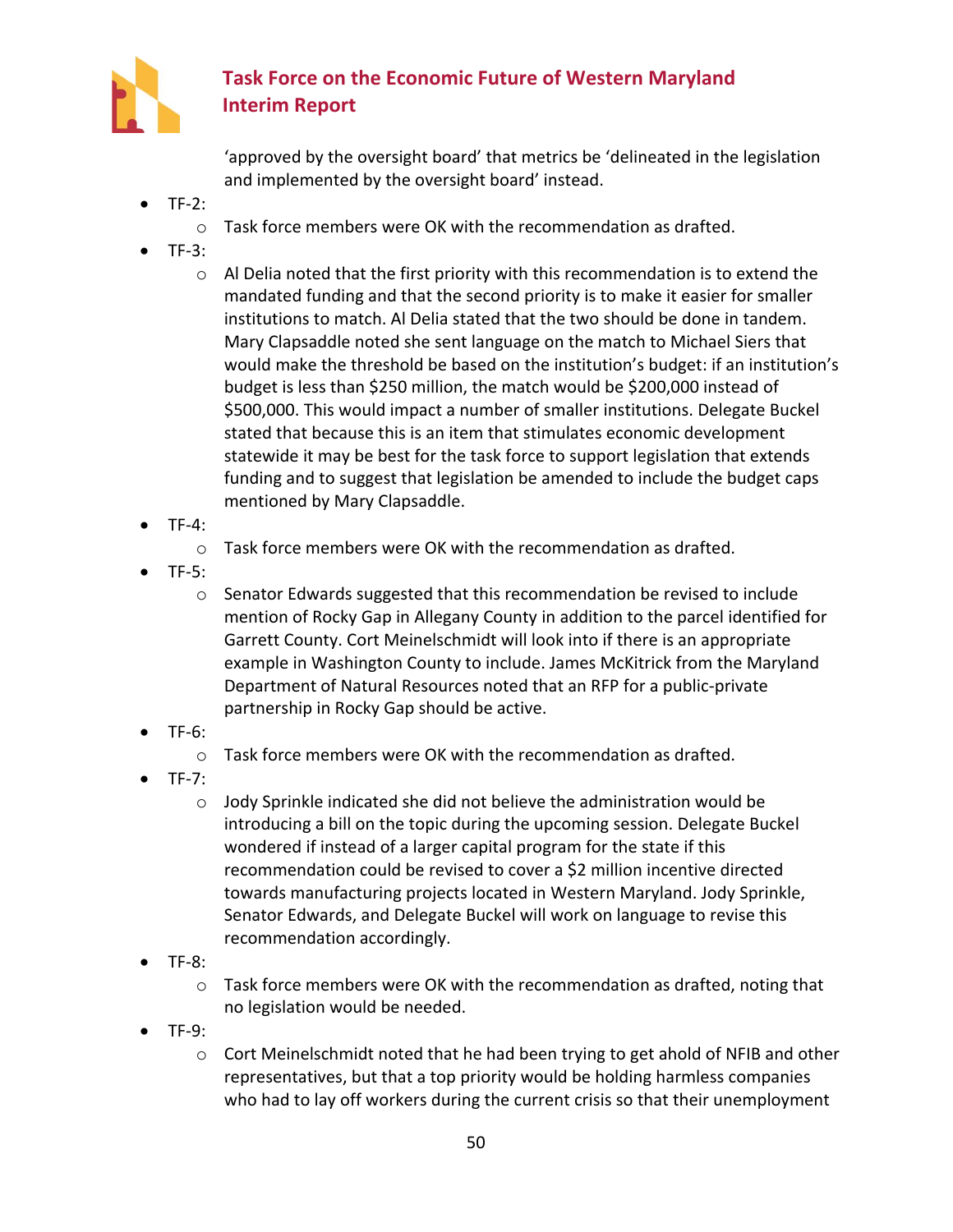

insurance rates do not increase. Delegate Buckel noted that Governor Hogan had issued an executive order relating to this item. Nicole Christian indicated that the Governor had issued an executive order, but that the order expires at the end of the state of emergency. Currently, legislation is being drafted to extend the executive order beyond the state of emergency. Nicole Christian also drew attention to a tourism tax credit hat is being proposed in upcoming legislation. Noting support from organizations across the state, Nicole Christian explained the broad outline of the Explore Maryland Tax Credit program. Cort Meinelschmidt suggested that the recommendation be revised to note the specific bill numbers once they have come out. Delegate Buckel agreed.

- TF-10:
	- o Task force members were OK with the recommendation as drafted.
- TF-11:
	- $\circ$  Nicole Christian noted that the chamber has supported legislation on this topic for several years and that it will be resubmitted this session. Delegate Buckel indicated support but also noted he was unsure what the task force could accomplish specifically. Paul Frey asked if the recommendation should continue to be included or not among the task force's recommendations in that case. Delegate Buckel and Cort Meinelschmidt suggested that the recommendation note that if there is legislation proposed then the task force will support it.
- TF-12:
	- $\circ$  Senator Edwards noted that Senator Hershey may be submitting a bill on this matter. Delegate Buckel noted that he was concerned with the timing, given the shortened time to propose and prepare legislation during the upcoming legislative session. James McKitrick noted that at this time there was no House cross-file. Delegate Buckel asked to be connected with Senator Hershey on this item. Senator Edwards said he was fine with having the recommendation be edited to support Senator Hershey's bill if the bill still follows the suggestions present in TF-12.
- TF-13:
	- $\circ$  Task force members were OK with the recommendation as drafted.
- TF-14:
	- $\circ$  Task force members suggested that a new recommendation be officially drafted to extend the timeline of the task force through October 1, 2021.

After discussion on the items, task force members voted on the 14 recommendations as a single package. Votes by member are presented in the following table.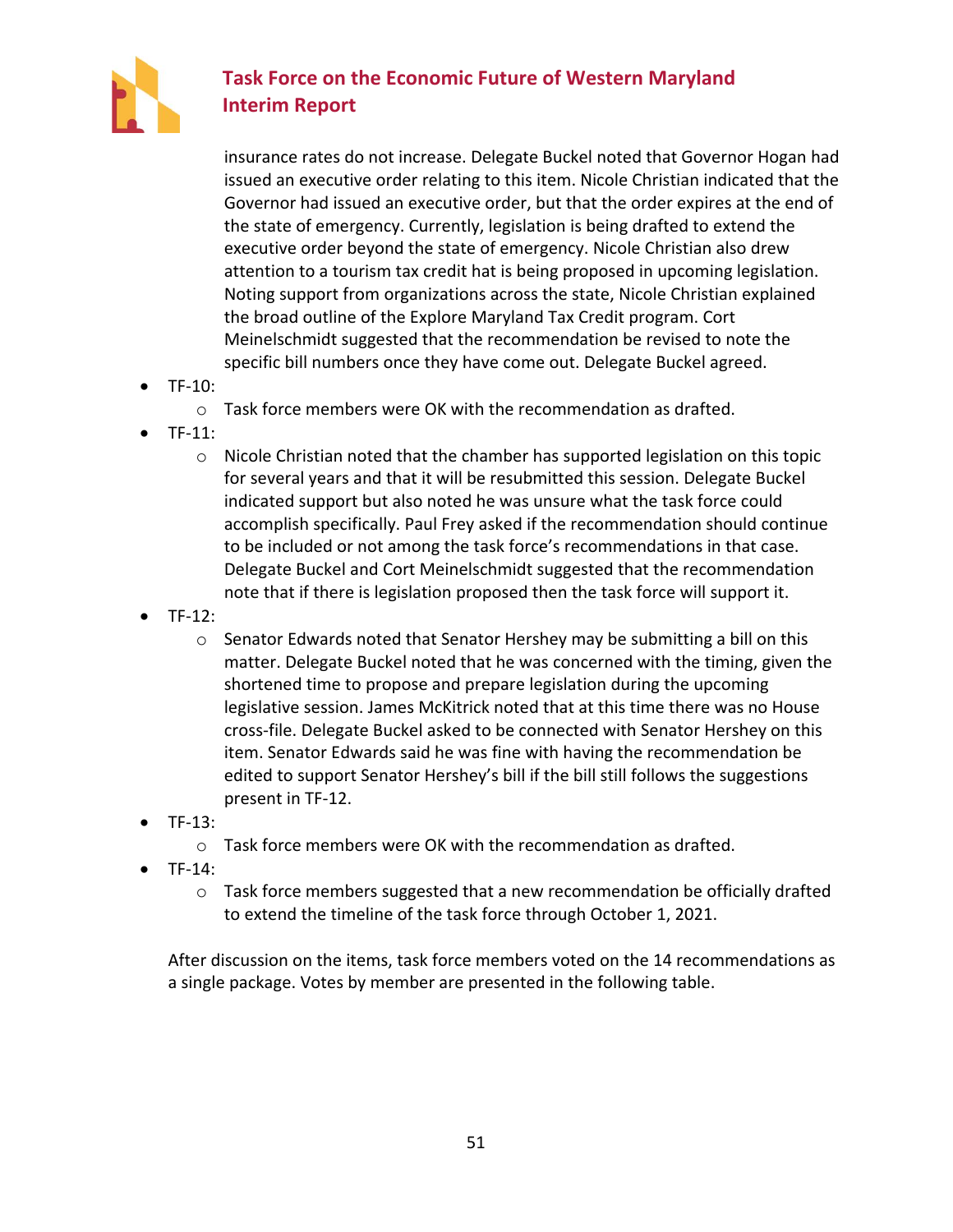

| <b>Member</b>             | <b>Vote</b> |
|---------------------------|-------------|
| Senator George Edwards    | In Favor    |
| Delegate Jason Buckel     | In Favor    |
| <b>Jody Sprinkle</b>      | In Favor    |
| <b>Cort Meinelschmidt</b> | In Favor    |
| <b>Shelley McIntire</b>   | In Favor    |
| Al Delia                  | In Favor    |
| Jake Shade                | Absent      |
| Stu Czapski               | In Favor    |
| Nicole Christian          | In Favor    |
| Paul Frey                 | In Favor    |
| <b>Andrew Sargent</b>     | Abstain     |

#### **III. Next Steps**

Senator Edwards and Delegate Buckel noted that when legislation comes up for comment, the co-chairs will work with members to get comments and ensure they can participate. Senator Edwards also noted that they would like to get approval from the Governor and the Secretary of Commerce. Senator Edwards indicated that the task force should meet again shortly after the start of the next legislative session in order to review any outstanding items and coordinate if needed.

#### **IV. Public Comment**

Jill Thompson suggested that the phrase 'tax credits' in TF-10 be replaced with 'economic incentives' to reflect that there are a number of policy options that could lead to enhanced workforce housing.

#### **V. Closing Remarks/Adjournment**

The meeting was adjourned.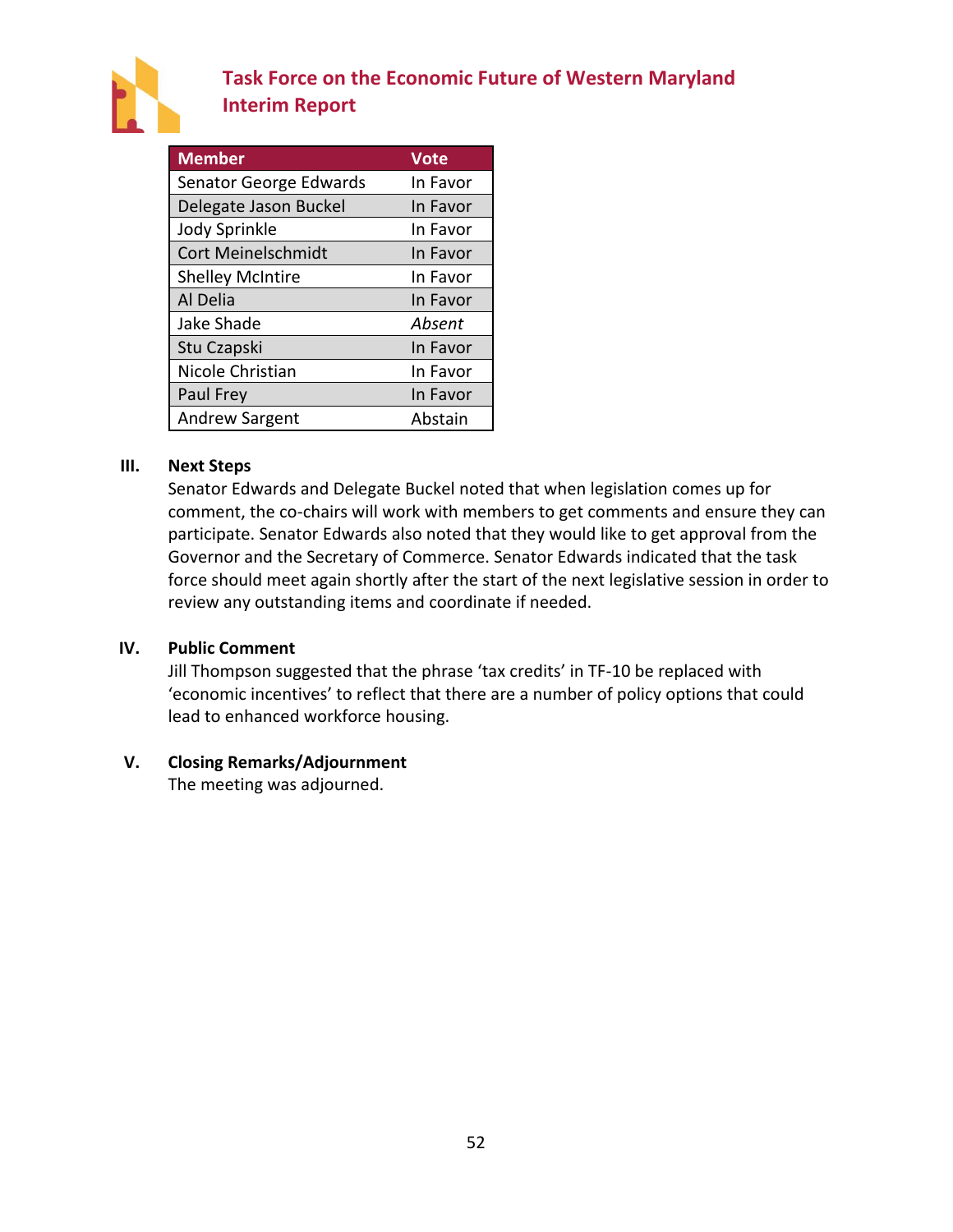

### <span id="page-55-0"></span>**B.7 January 20, 2021 Meeting Minutes**

#### **Task Force Members in Attendance:**

- Senator George Edwards, *Co-Chair*
- Jody Sprinkle*, Director, Government Relations, TEDCO*
- Cort Meinelschmidt, *Washington County Commissioner, MACO*
- Shelley McIntire, *Hagerstown City Council Member, MML*
- Al Delia, *Vice President for Economic and Regional Engagement, Frostburg State University*
- Stu Czapski, *Economic Development Specialist, Cumberland Economic Development Corporation, Allegany County Chamber of Commerce*
- Nicole Christian, *President and CEO, Garrett County Chamber of Commerce*
- Paul Frey, *President and CEO, Washington County Chamber of Commerce*
- Kelly Schulz*, Secretary, Maryland Department of Commerce*
- Andrew Sargent, *Sr. Business Development Representative, Western MD, Maryland Department of Commerce*

#### **Task Force Staff in Attendance:**

• Michael Siers*, Economist, Maryland Department of Commerce*

#### **I. Call to Order**

*a. Remarks by the Co-Chairs*

Senator Edwards welcomed members and the public to the meeting. Senator Edwards noted that the co-chairs have begun drafting legislation to reflect many of the recommendations voted on and approved during the January 7 meeting.

*b. Approval of prior meeting minutes* The meeting minutes were approved unanimously and no objections were raised.

#### **II. Initial recommendations**

Task force members reviewed a red-lined document reflecting all updates made to the initial recommendations during and after the January 7 meeting. Cort Meinelschmidt recommended that language in TF-1 be amended so that counties, local jurisdictions, private businesses, or a combination of the three could provide the matching funding, rather than any one single entity. Paul Frey and Senator Edwards agreed. Senator Edwards noted that he and Delegate Buckel had been working on legislation and would amend the draft legislation when it came back to reflect this change. Jody Sprinkle provided an overview of TF-7 which had been re-written since the last meeting to more specifically focus on Western Maryland. On TF-9, Nicole Christian noted legislation on the 'Explore Maryland Tax Credit' has been submitted, though the name is different. The bill, LR1585, is currently being drafted as the 'Credit for Travel, Hospitality, and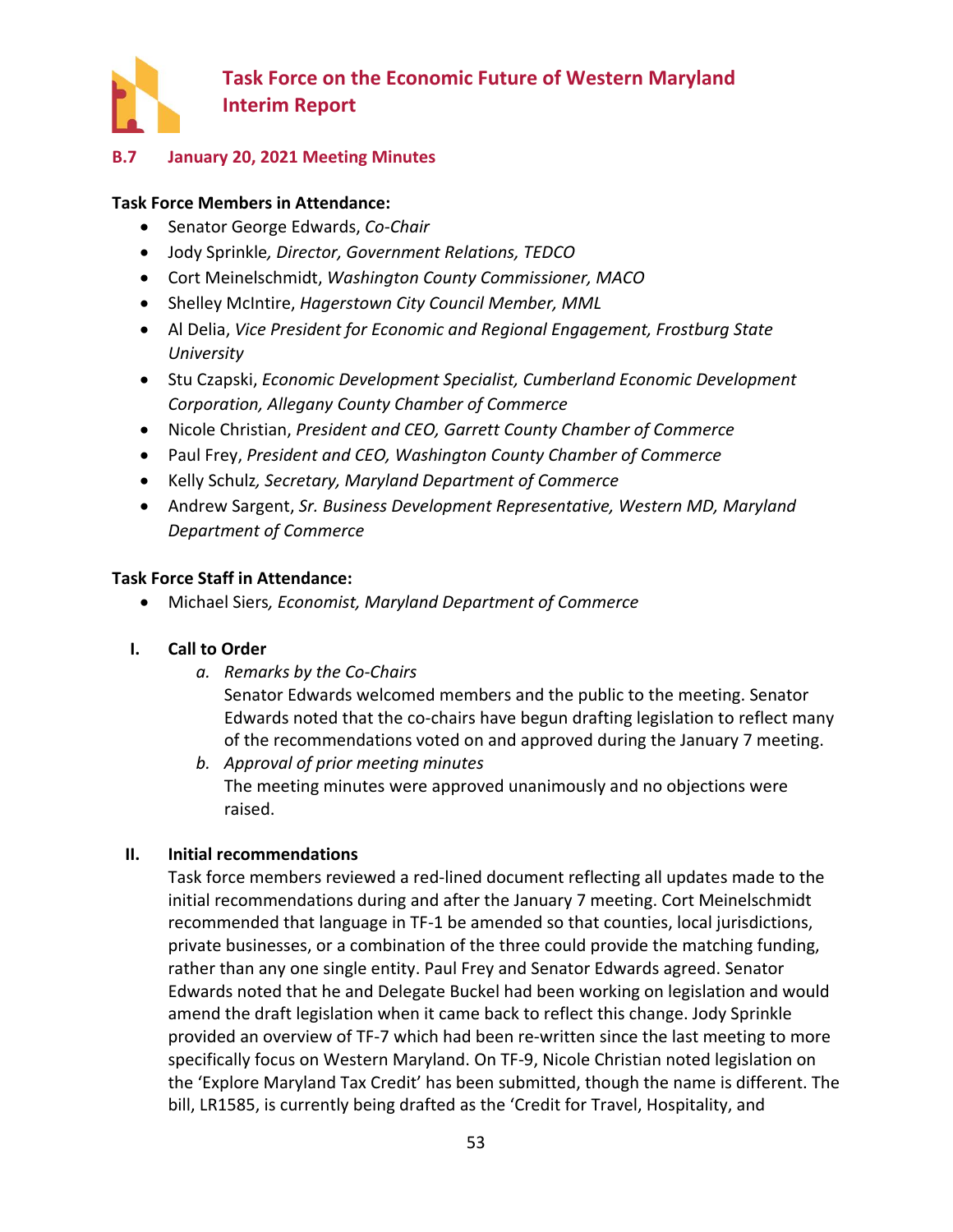

Entertainment Expenses.' Senator Edwards noted that some items from TF-9 are captured in the Governor's budget. Given the fast moving nature of legislation naming and numbering, task force members decided to leave references as written and to update future reports/letters with necessary specificity at the time of creation. On TF-11, Nicole Christian mentioned that a bill has been drafted and is LR 2737 on the Senate side. Regarding TF-12, Senator Edwards noted that the task force had received comment from the public that a bill from Senator Hershey had not yet been submitted. Senator Edwards noted that the bill had been submitted and that Senator Hershey had confirmed that the language was very similar to the initial recommendation reviewed by the task force.

Task force members voted on the full package of recommendations and their votes during the meeting are recorded in the table below.

| <b>Task Force Member</b>  | Vote During 1/20/21 Meeting |
|---------------------------|-----------------------------|
| Senator George Edwards    | In Favor                    |
| Delegate Jason Buckel     | Absent during voting        |
| Jody Sprinkle             | In Favor                    |
| <b>Cort Meinelschmidt</b> | Absent during voting        |
| <b>Shelley McIntire</b>   | In Favor                    |
| Al Delia                  | In Favor                    |
| Jake Shade                | Absent during voting        |
| Stu Czapski               | In Favor                    |
| Nicole Christian          | In Favor                    |
| Paul Frey                 | In Favor                    |
| <b>Andrew Sargent</b>     | Abstain                     |

#### **III. Legislative Session Updates**

Senator Edwards noted that the legislative session is underway and that bills are being drafted relating to TF-1, TF-2, TF-6 (2 bills have been drafted related to state-owned lakes), TF-7, TF-11, TF-12, and TF-14. Senator Edwards noted that as bills are drafted the co-chairs will work with other members of the task force and hope to have task force members testify in support of the various packages being proposed. Senator Edwards noted that several items will require letters of support and that those will be drafted as well. Paul Frey noted that rules for testifying have changed this year and that interested parties will need an account and be on a list 48 hours in advance.

#### **IV. Next Steps**

Michael Siers commented on the status of the interim report summarizing the task force's work thus far and noted that it will be distributed to task force members shortly. The report will focus on both the recommendations as well as the economic overview of